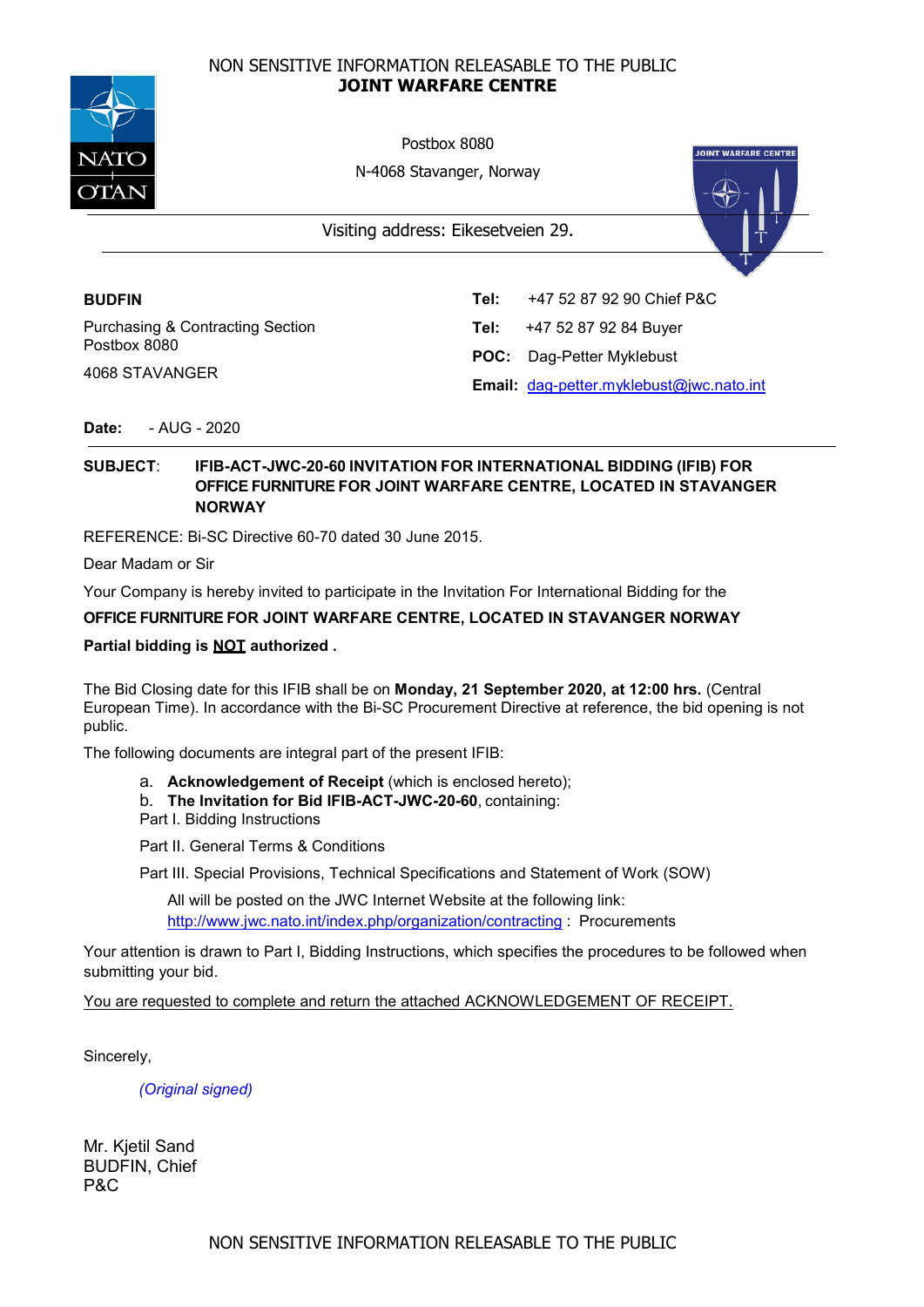NON SENSITIVE INFORMATION RELEASABLE TO THE PUBLIC

# <span id="page-1-0"></span>**Acknowledgement of Receipt** JOINT WARFARE CENTRE (JWC) PO Box 8080 4068 STAVANGER NORWAY **EMAIL TO: [pcs@jwc.nato.int](mailto:pcs@jwc.nato.int) Attention: IFIB-ACT-JWC-20-60 Subject: Acknowledgement of Receipt of Request for Proposal**

We hereby advise that we have received Invitation for Bid **IFIB-ACT-JWC-20-60**

on ........................................, together with all enclosures listed in the cover letter.

#### **CHECK ONE**

|        | As of this date and without commitment on our part, we do intend to submit |
|--------|----------------------------------------------------------------------------|
| a bid. |                                                                            |

{ } **We do not** intend to submit a bid.

|                                                                   | <b>NOTE:</b> Only bidders indicating their intention to participate in the |  |  |
|-------------------------------------------------------------------|----------------------------------------------------------------------------|--|--|
|                                                                   | bidding will continue to receive all further correspondence                |  |  |
| related to this IFIB. Unless specified differently, it will be e- |                                                                            |  |  |
|                                                                   | mailed to the mentioned address.                                           |  |  |

| $\sim$<br>Siqi |  |
|----------------|--|
|                |  |

Title: ................................................................................

Company: ................................................................................

Address: ................................................................................

...............................................................................

Email Address: .......................................................................

Point of Contact:......................................................................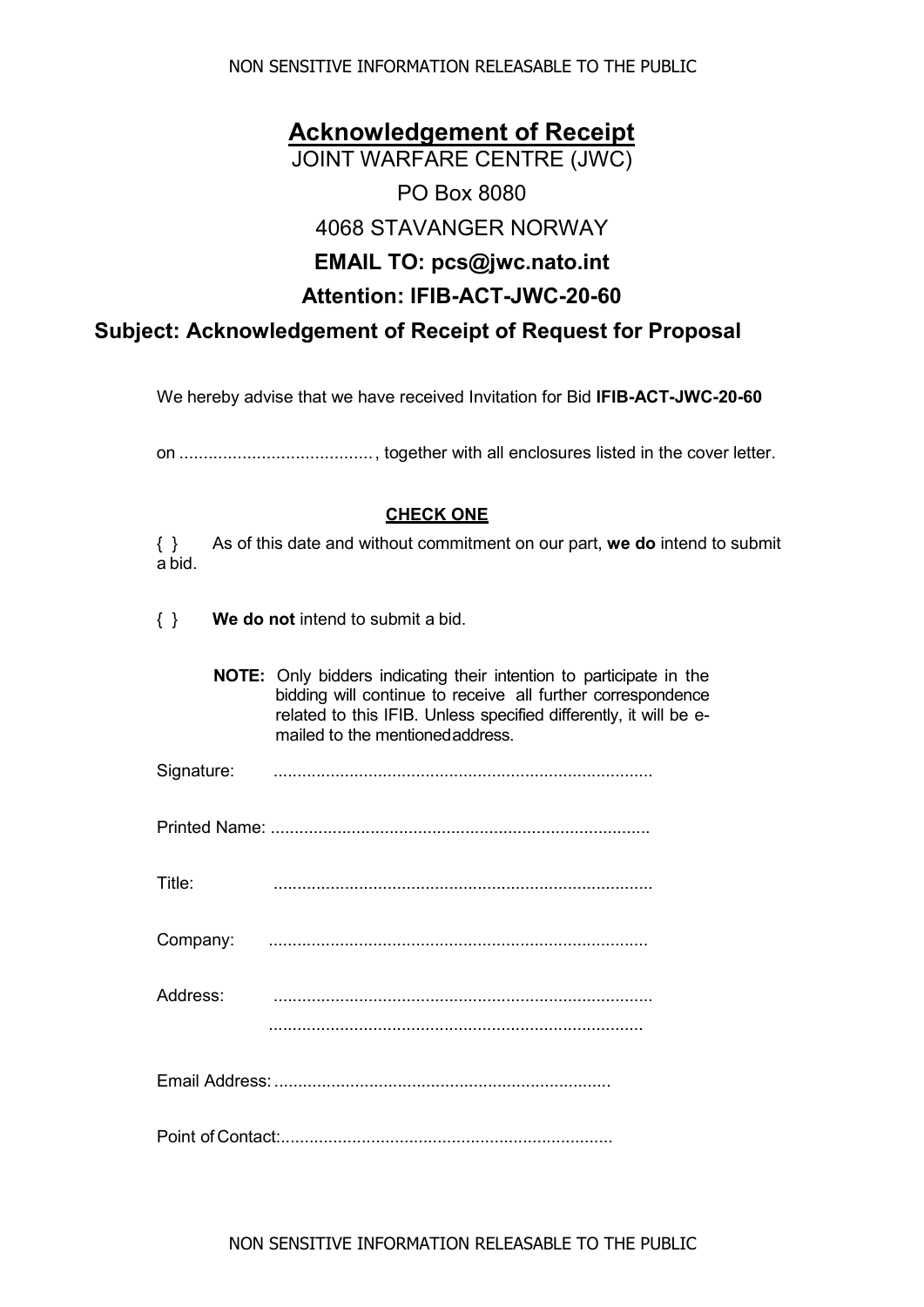

# **JOINT WARFARE CENTRE**

EIKESETVEIEN 29 – PB 8080 – 4068 STAVANGER – NORWAY



# IFIB-ACT-JWC-20-60

# OFFICE FURNITURE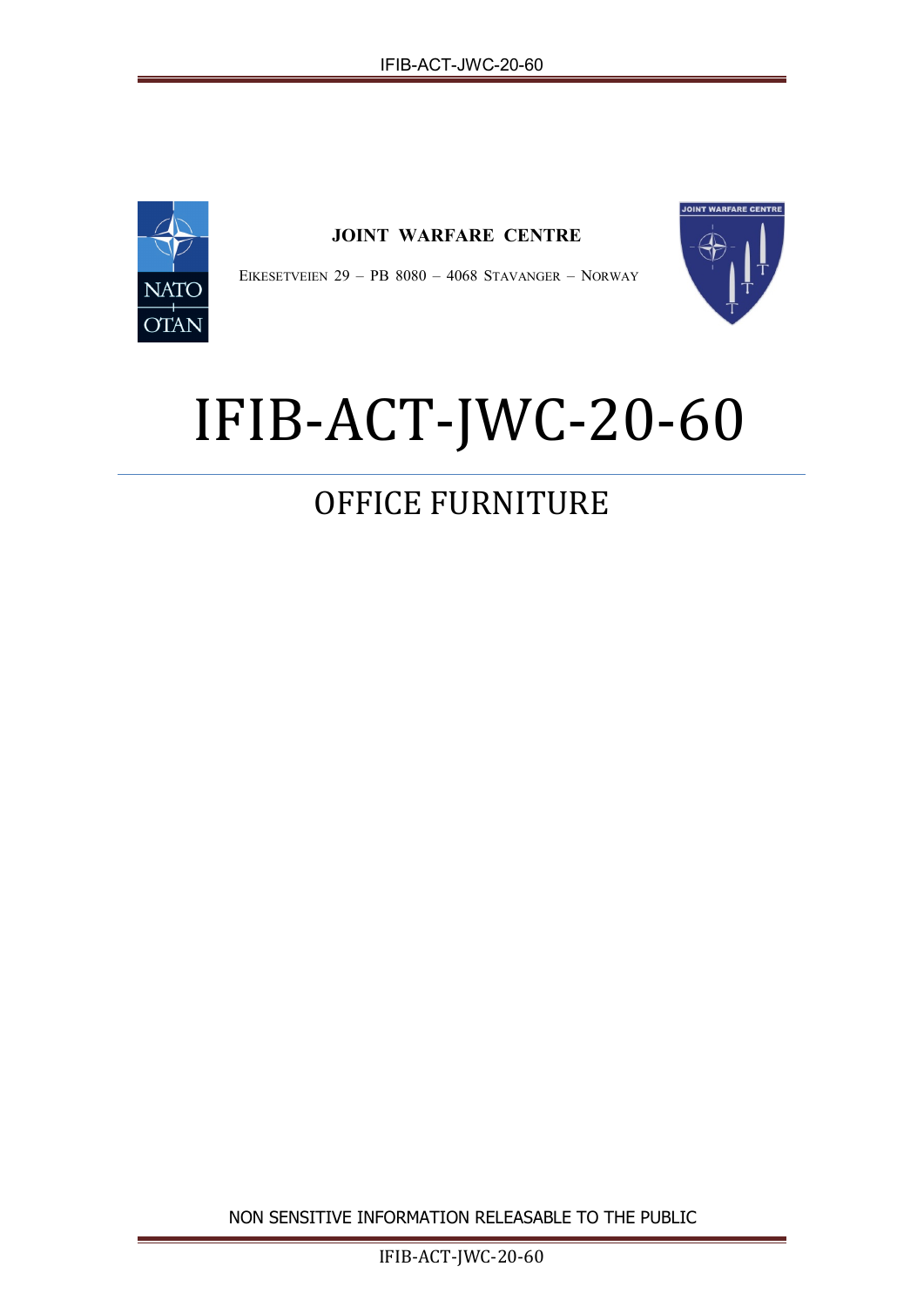# **TABLE OF CONTENTS**

# **IFIB-ACT-JWC-20-60**

# **OFFICE FURNITURE**

| PART II - SECTION A - GENERAL TERMS AND CONDITIONS   24 |  |
|---------------------------------------------------------|--|
| PART III - SECTION A - CONTRACT MANAGEMENT DATA 44      |  |
|                                                         |  |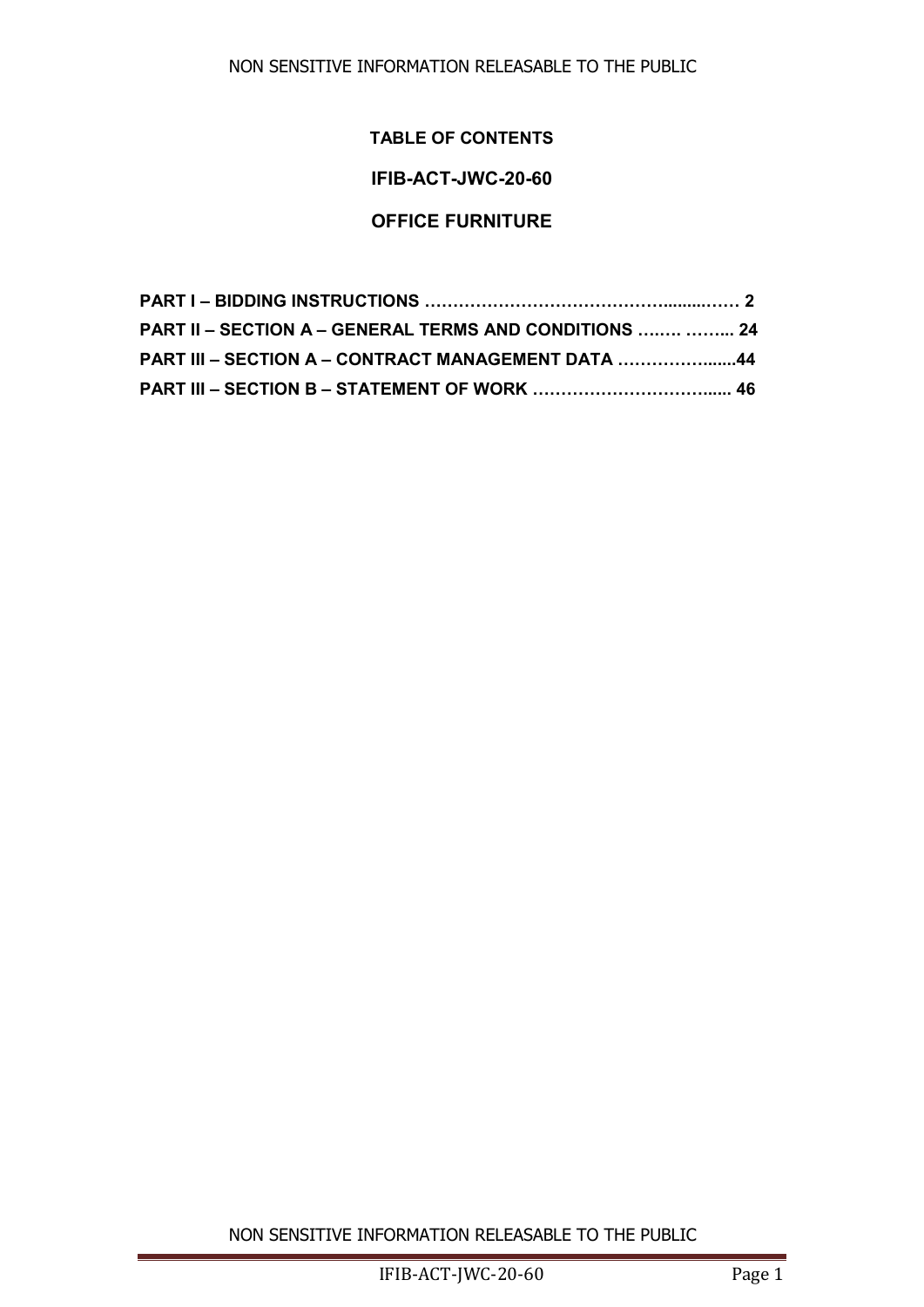# **PART I**

# **BIDDING INSTRUCTIONS**

#### IFIB-ACT-JWC-20-60

#### <span id="page-4-0"></span>**TABLE OF CONTENTS**

#### <span id="page-4-1"></span>**Invitation Letter**

# **Acknowledgement of Receipt**

| $\mathbf 1$ . |  |
|---------------|--|
| 2.            |  |
| 3.            |  |
| 4.            |  |
| 5.            |  |
| 6.            |  |
| 7.            |  |
| 9.            |  |
| 10.           |  |
| 11.           |  |
| 12.           |  |
| 13.           |  |
|               |  |
|               |  |
| 14.           |  |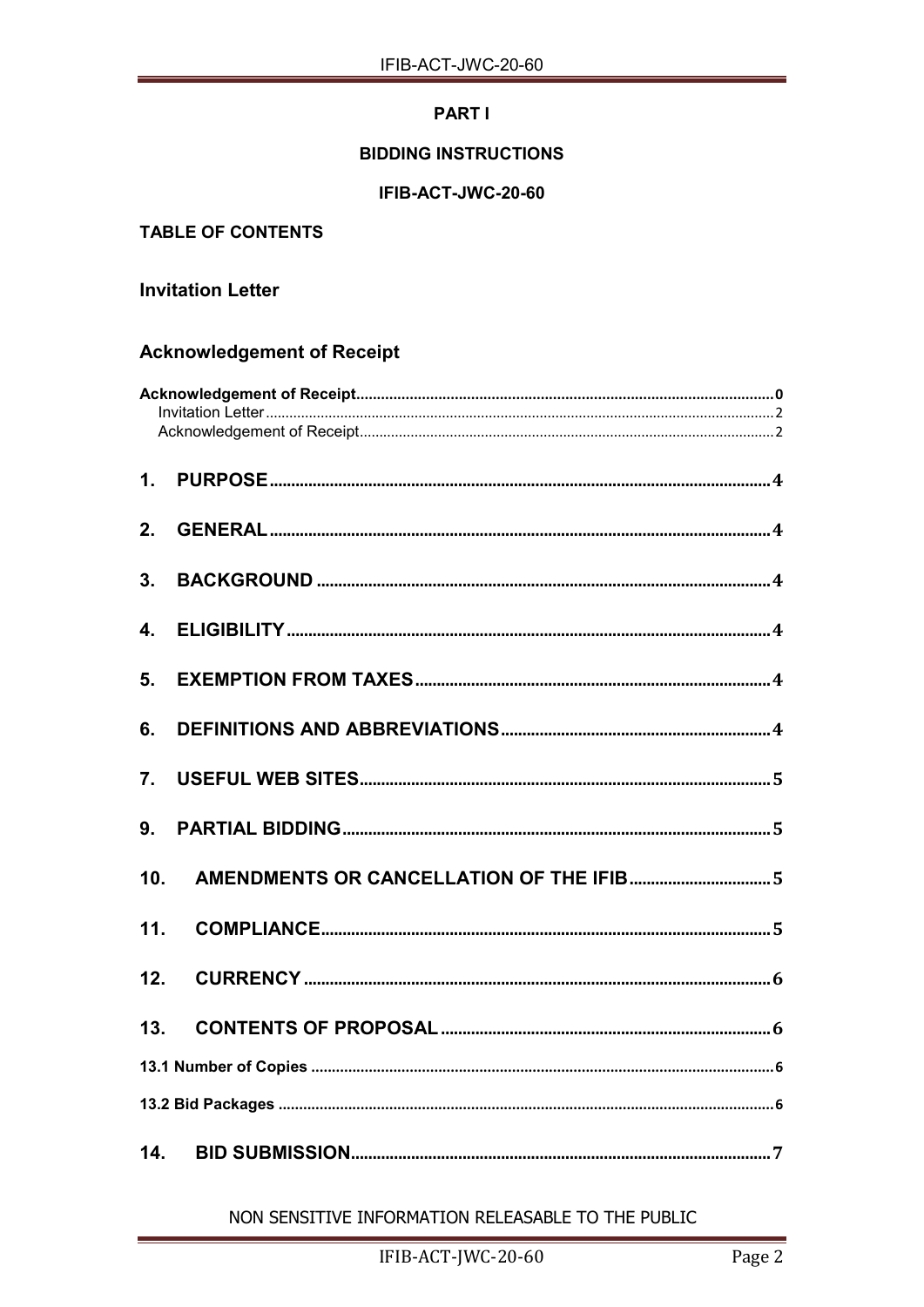| 15.                                                            |
|----------------------------------------------------------------|
| 16.                                                            |
| 17.                                                            |
| 18.                                                            |
| 19.                                                            |
| 20.                                                            |
|                                                                |
|                                                                |
|                                                                |
|                                                                |
| <b>COMMUNICATIONS AND CONTACTS FOR CLARIFICATION 10</b><br>21. |
|                                                                |
|                                                                |
|                                                                |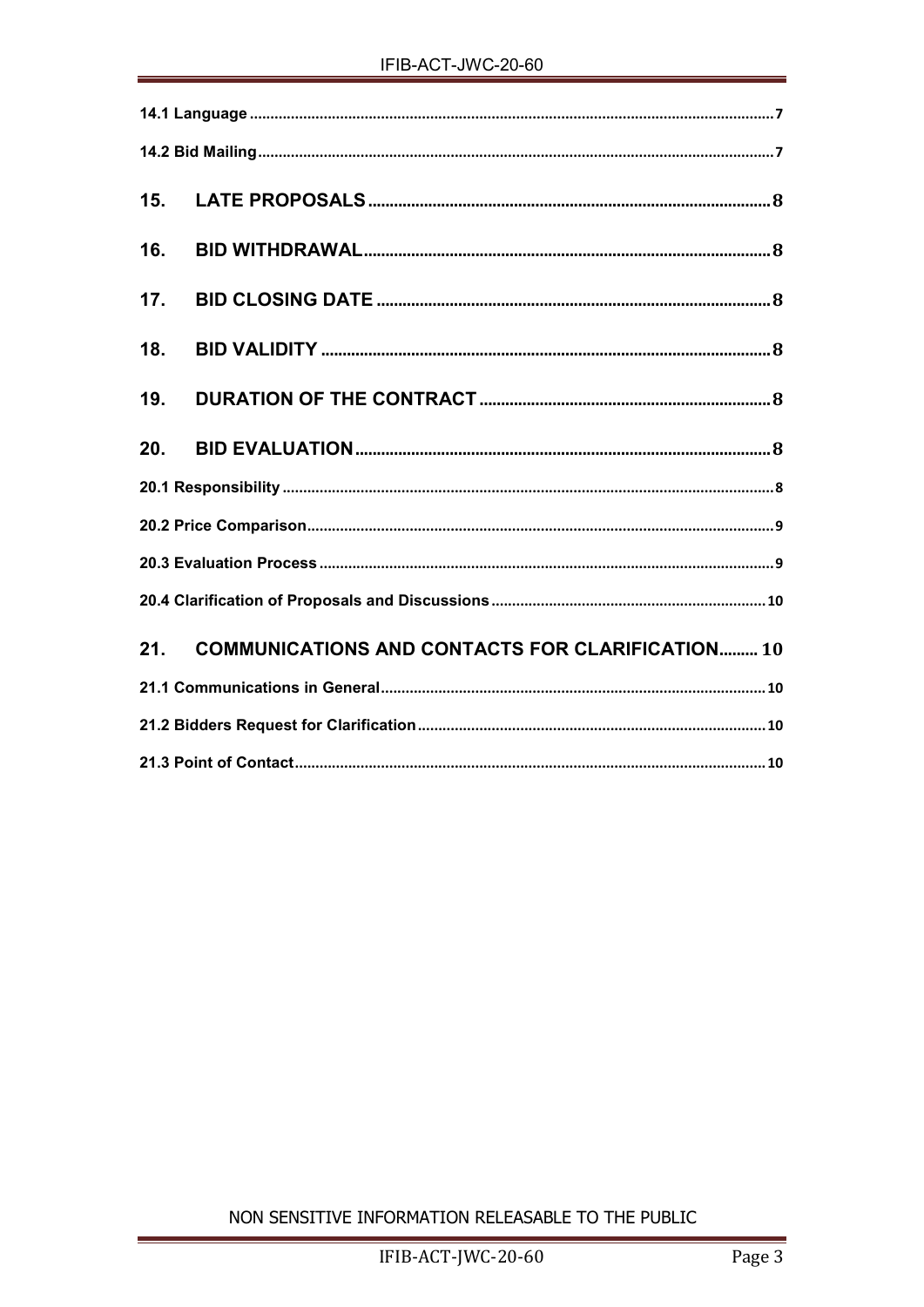# **1. PURPOSE**

<span id="page-6-0"></span>The purpose of this Invitation for International Bidding (IFIB) is to award a contract for the supply of office furniture to Joint Warfare Centre (JWC).

The Bidding Instructions should enable the bidders to prepare and submit their quotations to meet administrative requirements of this IFIB ACT-JWC-20-60. If not, the appropriate Points of Contact are provided in paragraph 18.3.

# **2. GENERAL**

<span id="page-6-1"></span>This is a Delivery Order Contract, which is intended for the purchase of supplies with no firm quantity of supplies agreed. Separate purchase orders (PO) for specific supplies will be issued during the period of the contract for JWC located in Stavanger Norway, in accordance with the technical specifications set out in Part III hereto (Statement of Work).

# **3. BACKGROUND**

<span id="page-6-2"></span>JWC is a NATO Headquarters situated in Stavanger, Norway. It is the "Implementation Arm" of Allied Command Transformation (ACT). As directed by Allied Commander Transformation, it develops and implements joint experimentation, interoperability and doctrine, integrating efforts with other NATO and national organizations. Additionally it tests and validates new concepts and integrates them into the Operational Commanders' training programs, thus ensuring the effective and efficient delivery of education and training products. It currently holds a permanent establishment of 250 personnel in addition to providing the training capability for several hundred exercise participants.

# **4. ELIGIBILITY**

<span id="page-6-3"></span>This IFIB is open to bids from firms that:

- originate and are chartered/incorporated the NATO-member nations  $(30)$ ;<sup>1</sup>
- maintain a professionally active facility (i.e.: office/factory/laboratory, etc.) within NATO- member nations (30);

• work in the field of required services and are legally authorized to operate at the time of bidding;

# **5. EXEMPTION FROM TAXES**

<span id="page-6-4"></span>According to the agreements (Article VIII of the Paris Protocol dated 28 Aug 1952, Article 151 of the COUNCIL DIRECTIVE 2006/112/EC dated 28 November 2006), goods and services under the contract are exempt from taxes, duties and similar charges. Where notwithstanding, these are imposed by national regulations, bidders will enclose the list and the amounts of taxes, duties and similar charges which have been included in their bid, with a justification.

# **6. DEFINITIONS AND ABBREVIATIONS**

<span id="page-6-5"></span>a. "Bidder" means the bidding entity that has submitted a bid in response to this IFIB.

b. "Contracting Officer" or the "Purchasing & Contracting Officer" or "P&C" means the person executing and managing this contract on behalf of JWC. Only duly designated Contracting Officers have the authority to obligate JWC.

c. "Contracting Officer Technical Representative" or "COTR" means a person appointed by the Contracting Officer for the purpose of determining compliance with the technical requirements of the contract.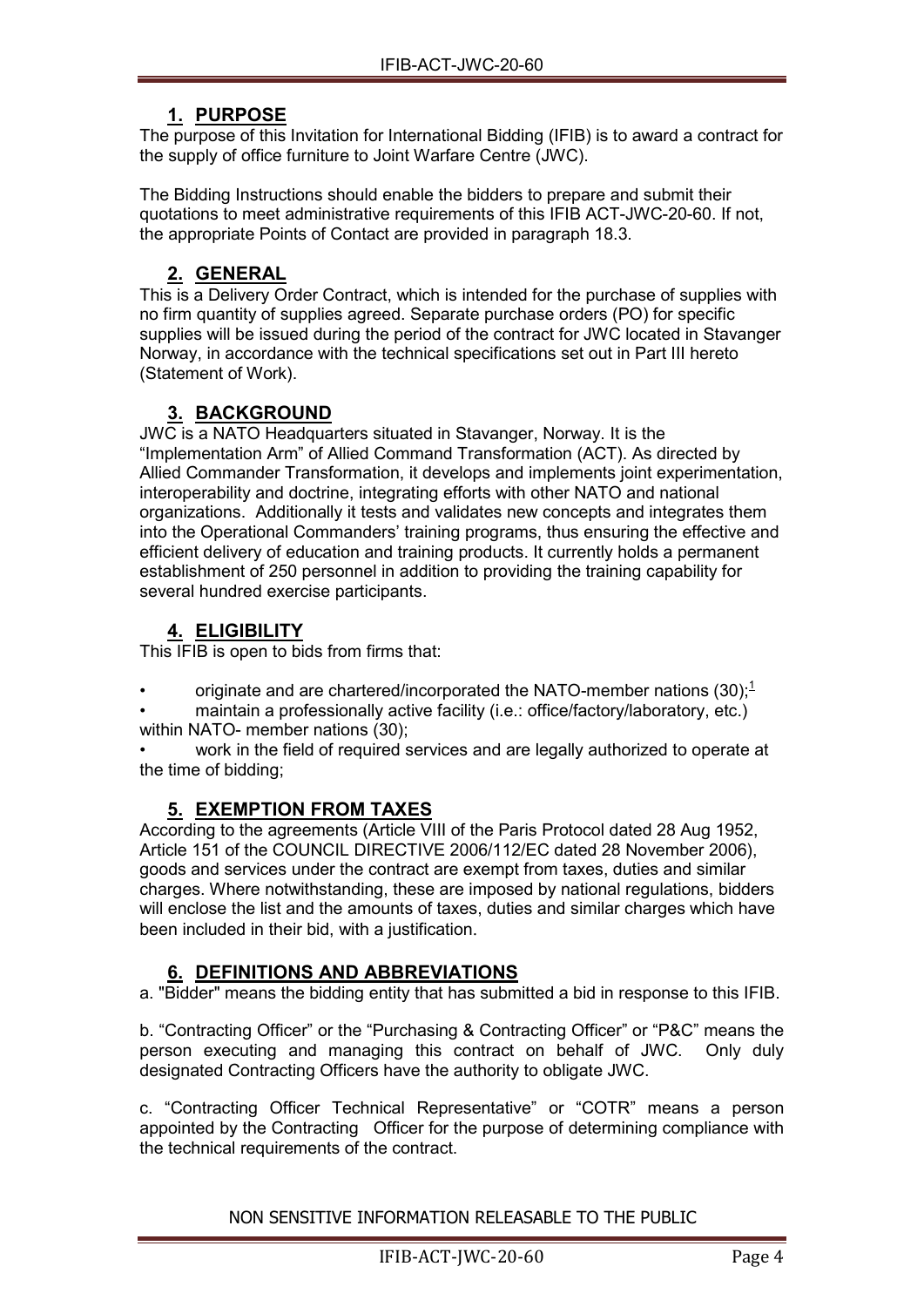d. "HQ SACT" means the Headquarters, Supreme Allied Commander Transformation, located at Norfolk, VA, United States of America.

e. "JWC" means the Joint Warfare Centre, located in Stavanger, Norway.

f. "North Atlantic Treaty Organisation" is hereafter referred to as "NATO".

g. "Supplier/Company/Service Provider" means a party that supplies goods or services.

h. "Bid" means a submission of completed documents in response to this IFIB with the intent of participating in the competition for a contract award. Bid is used interchangeable with the term "Proposal".

# **7. USEFUL WEB SITES**

<span id="page-7-0"></span>The following web sites contain information that may prove useful to the Bidders;

NATO ; [www.nato.int](http://www.nato.int/) JWC; [www.jwc.nato.int](http://www.jwc.nato.int/) Norwegian Tax Authorities; [www.skatteetaten.no](http://www.skatteetaten.no/) Norwegian Work and Welfare Authorities; [www.nav.no/page?id=805312736](http://www.nav.no/page?id=805312736)

#### **8. CLASSIFICATION**

This Invitation for International Bids (IFIB) is a NON SENSITIVE INFORMATION RELEASABLE TO THE PUBLIC document. However, it may make references to classified documents for which access and/or retention are subject to NATO and national security rules and procedures. JWC will not distribute these classified documents to prospective bidders nor will JWC consider any request for time extension to enable a prospective bidder to obtain these classified documents from national sources. For the performance of the contract, the Companies personnel will NOT be required to obtain, before contract start date, a NATO SECRET security clearance or equivalent national level.

#### **9. PARTIAL BIDDING**

<span id="page-7-1"></span>Partial bidding is NOT AUTHORIZED.

# **10.AMENDMENTS OR CANCELLATION OF THE IFIB**

<span id="page-7-2"></span>JWC reserves the right to modify or delete any one or more of the terms, conditions, requirements or provisions of the IFIB prior to the date set for the bid closing. JWC reserves the right to cancel this IFIB, in its entirety, at any time. No legal liability on the part of JWC for payment of any sort shall arise and in no event will a cause of action lie with any bidders for the recovery of any costs incurred in connection with preparing or submitting a bid in response hereto. All efforts initiated or undertaken by the bidders shall be done considering and accepting this fact. JWC will inform the prospective bidders by email for any changes of this original document. If this IFIB is cancelled prior to the bid opening, the bids already received will be returned unopened to the senders.

# **11.COMPLIANCE**

<span id="page-7-3"></span>Bidder's proposal must be based on a full compliance with the terms, conditions, and requirements of the IFIB and its future clarifications and/or amendments. The bidder may offer variations in specific implementation and functional details, provided that stated functional and performance requirements of the IFIB are fully satisfied.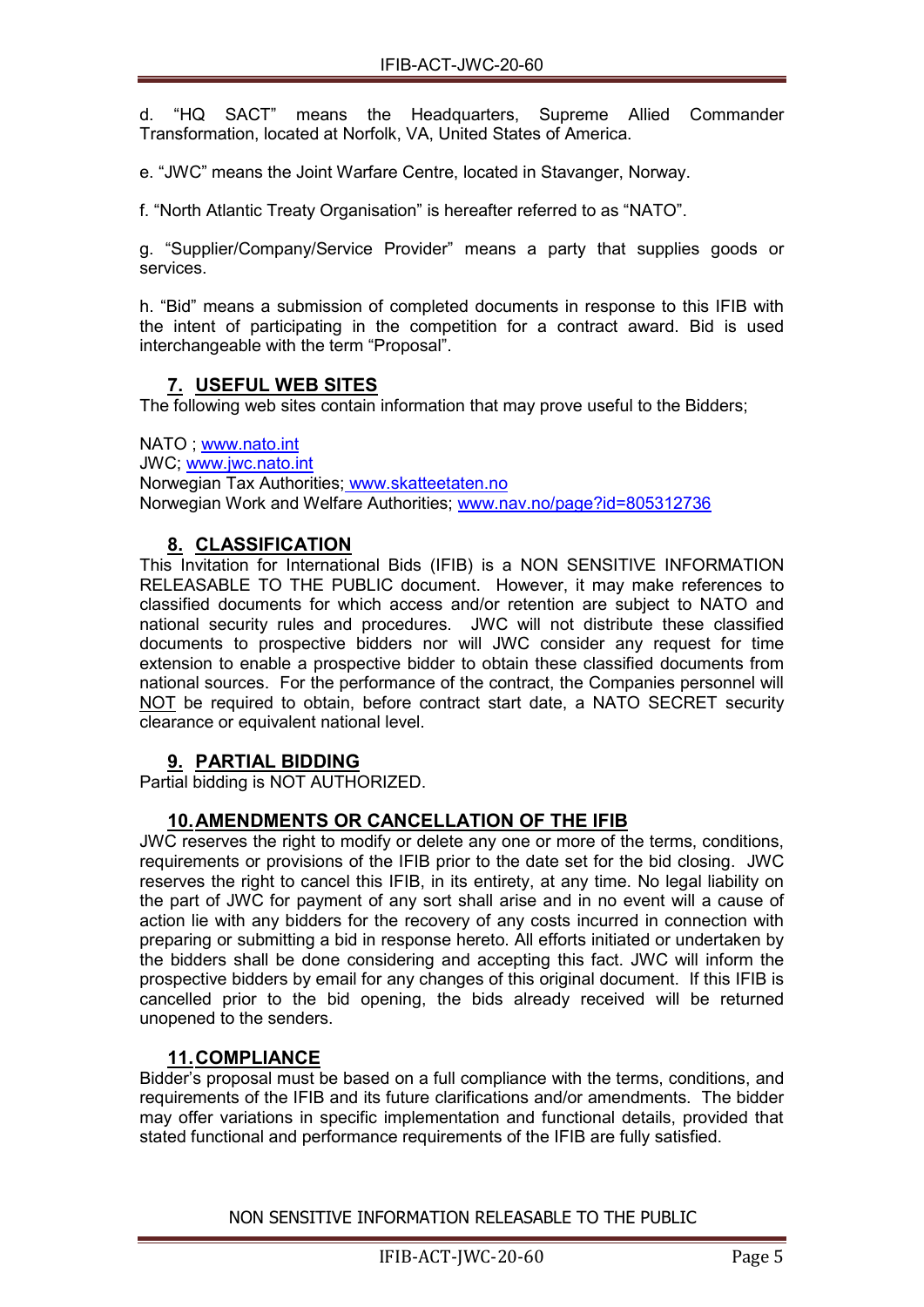Each bidder will include in his bid a compliance statement in accordance with Part I, Annex A-1. The bidder shall list thereon, when applicable, all deviations from the Bidding Instructions (Part I), JWC General Provisions (Part II) and the Statement of Work (Part III). Failure to submit a completed compliance sheet may result in disqualification of the bid. In case of conflict between the compliance statement and the detailed evidence or explanations/ comments furnished, the detailed evidence/comments shall take precedence for the actual determination of compliance.

# **12.CURRENCY**

<span id="page-8-0"></span>Bidders may only quote in NOK. Bidders are also advised that all invoices and payments will be made in the currency agreed in the contract. Bank charges related to payments outside Norway will be charged to the supplier.

#### **13.CONTENTS OF PROPOSAL**

#### <span id="page-8-2"></span><span id="page-8-1"></span>**13.1 Number of Copies**

The bid will consist of three (3) bid packages: the Administrative documentation, the Technical Proposal and the Price Proposal. The Administrative documentation and Technical Proposal shall be submitted in one (1) original and one (1) copy. The Price Proposal shall only be submitted in one (1) original.

#### <span id="page-8-3"></span>**13.2 Bid Packages**

The bid shall be: the Administrative documentation, the Technical Proposal and the Price Proposal.

#### **\*\*\*PLEASE NOTE: PRICE PROPOSAL, ADMINSITRATIVE DOCUMENTATION AND TECHNICAL PROPOSAL SHALL BE IN THREE SEPARATE ENVELOPES\*\*\***

- a) **Administrative Documentation:** Each prospective bidder shall include administrative documentation to include as a minimum the following information:
- a.0 Proposal Checklist (Annex A-0)
- a.1 The Compliance Statement (Annex A-1)
- a.2 The Certificate of Legal Name of Bidder (Annex A-2)
- a.3 The Certificate of Independent Determination (Annex A-3)
- a.4 The Certificate of Bid Validity (Annex A-4)
- a.5 The Certificate of Exclusion of Taxes and Charges (Annex A-5)
- a.6 The Certificate of Authorization to Perform (Annex A-6)
- a.7 Past performance (Annex A-7)
	- b) **Technical Proposal:** Each prospective bidder shall include technical proposal to include as a minimum the following information:
- b.1 A Management Plan for execution of the Contract (Supplier-created)

b.2 Technical specification to be used to supplement andApril2020 describe Row 1-9c (OFFICE CHAIR) in Annex C-1 / C2 (Fill in Annex B-1)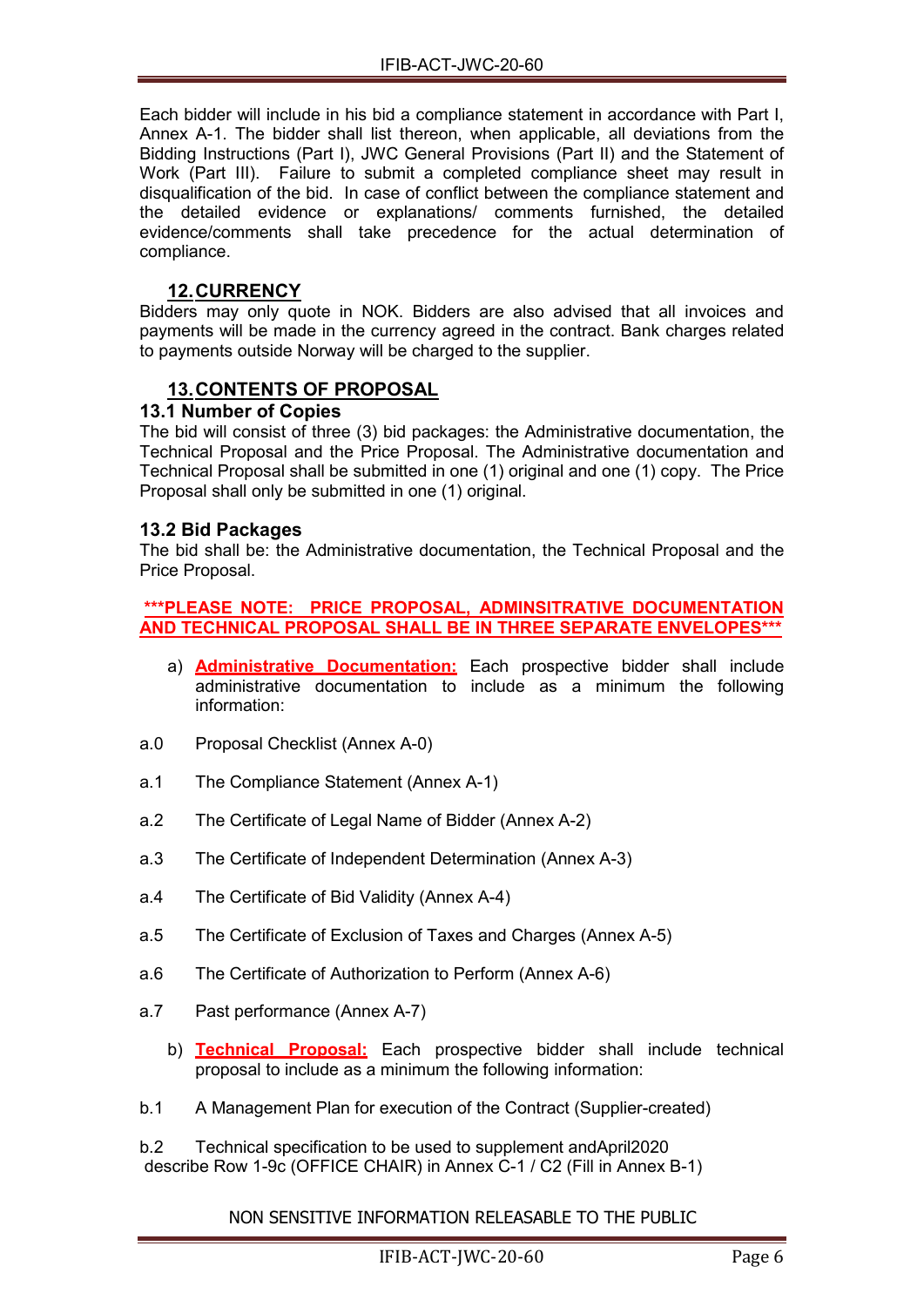- b.3 A summary document of no more than five (5) pages describing the proposed quality assurance plan for the Bidder and JWC. (Supplier-created)
- b.4 Financial statements or other relevant Financial documentation and if applicable certificates for technical, and/or service quality programs. (E.g. ISO) (Supplier-provided)
	- c) **Price Proposal:** The Price Proposals shall be made in accordance with the attached Bid Forms (see Bidding Instructions, Annex C-1)
- c.1 The Bid Form (Annex C-1) must be dated and signed by Bidder's authorized personnel.
- c.2 Prices shall be on a firm-fixed basis. All Delivery prices must be included in the itemized price breakdown, as stated in Part III Statement of Work.
- c.3 Bidders may include a additional list of chairs, with pricing included per chair. Similar to those listed in Annex C-1 (1-9c). (Supplier created Annex C-3)
- c.4 Bidders shall fill in all light blue boxes on the bid form (Annex C-1), in Columns H, I, J. These columns represent Supplier's Item number, Item name and supplier's price)

| <b>ITEM NUMBER</b> | <b>ITEM NAME</b> | Price ex. VAT |
|--------------------|------------------|---------------|
|                    |                  |               |

# <span id="page-9-0"></span>**14.BID SUBMISSION**

#### <span id="page-9-1"></span>**14.1 Language**

Proposals shall be submitted in the English language.

#### <span id="page-9-2"></span>**14.2 Bid Mailing**

a. Each proposal will be placed in a package, which will be marked "Bid for IFIB-ACT-JWC-20-60". The price, administrative and technical proposal must be enclosed in **separate envelopes**. The package containing the entire proposal will be placed in another envelope, also prominently marked with the IFIB reference (IFIB-ACT-JWC-20-60) and addressed to:

**"Sealed bid to IFIB-ACT-JWC-20-60".**

**Mailing address:**

**Joint Warfare Centre BUDFIN – Purchasing and Contracting Branch P.O. Box 8080 N-4068 Stavanger, Norway**

**Visiting address:**

**Joint Warfare Centre BUDFIN – Purchasing and Contracting Branch Eikesetveien 29 4032 Stavanger, Norway**

**Tel: +47 52879290/9291/9294/9284**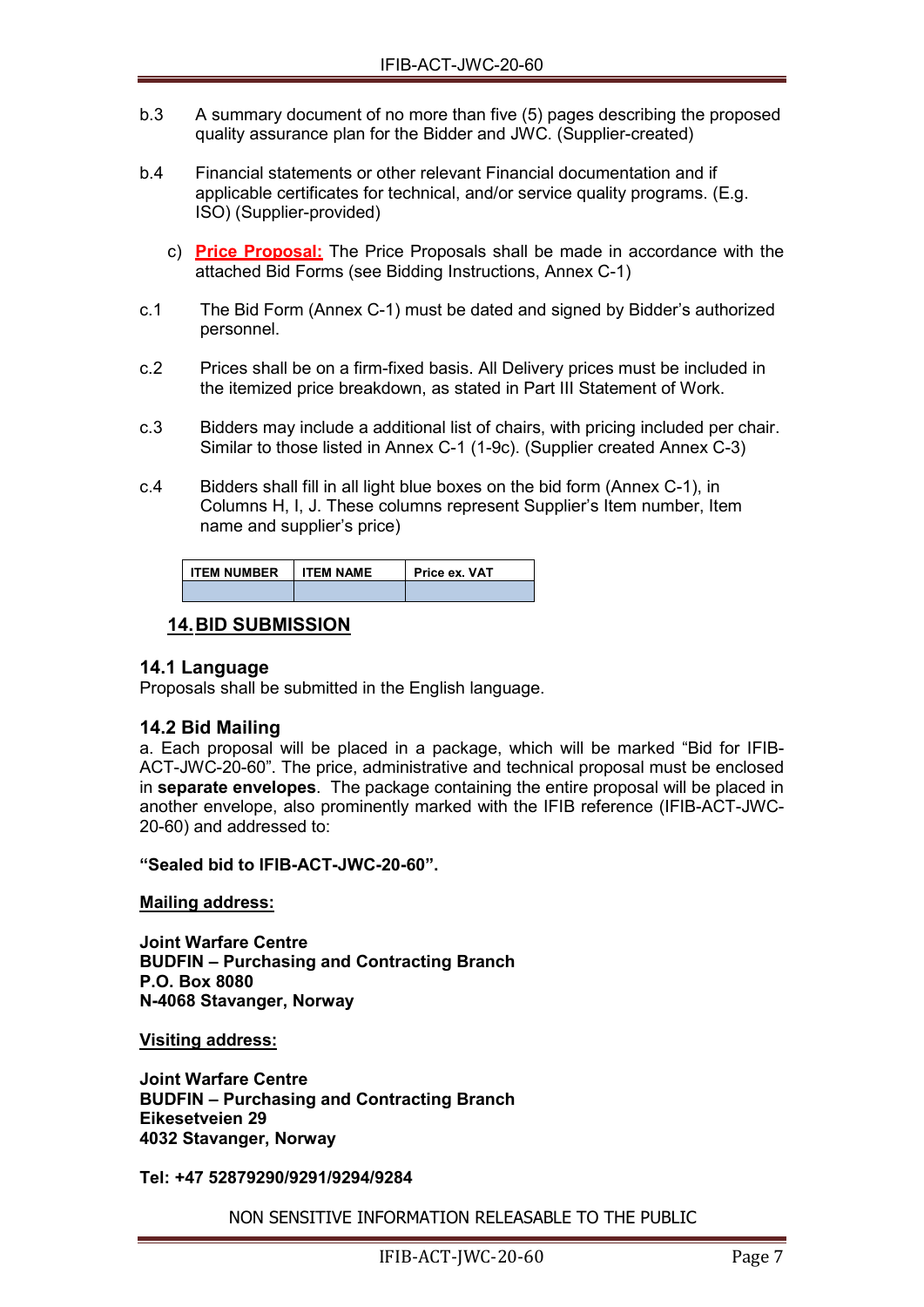#### **\*Military guards will not receive any mail. Please email in POC in advance to arrange pickup of courier mail.**

b. Proposals hand-carried to JWC, delivered by commercial courier, or parcel Delivery Companies are to be handed over to a representative of the Purchasing & Contracting Section. The Section is typically open Monday through Friday between 08:00 to 15:30 hrs, please call the office and arrange a time & date to be meet at the front gate. **Tel: +47 52879290/9291/9294/9284** Receipt of the proposal (namely time and date) will be recorded on the package, and the delivery agent will be requested to sign the date/time endorsement, signifying transfer of accountability.

# **15.LATE PROPOSALS**

<span id="page-10-0"></span>The bidder must make every effort to ensure that the proposal reaches JWC before or on the exact date and time set for the bid closing. Proposals received after the established closing date/time will be considered late. Late proposals shall be considered only if arrived before the contract has been awarded and on condition that their failure to arrive on time can be attributed to the following circumstances:

a. A bidder will not be held responsible for service delays, so long as a proposal was sent (Registered Mail or by Certified Mail) through commercial channels at least five (5) days before the bid closing. An official Post Office date stamp or service receipt will be required in order to substantiate reason for delay.

b. Mishandling by JWC personnel upon or after receipt.

Other late proposals cannot be considered for award. These proposals will be treated as non-responsive and will be returned unopened to the bidder, at his expense.

# **16.BID WITHDRAWAL**

<span id="page-10-1"></span>A bidder may withdraw his proposal up to the date and time specified for the bid closing, by written or facsimile notice to JWC Contracting Officer. The proposal will be returned unopened to the bidder, at his expense.

#### **17.BID CLOSING DATE**

<span id="page-10-2"></span>Proposals must be received at JWC **not later than 12:00 hours (local time), 21-September-2020**. At that time and date, bidding will be closed.

#### **18.BID VALIDITY**

<span id="page-10-3"></span>Proposals submitted shall remain valid until 31 December 2020. JWC reserves the right to request an extension of validity if a decision cannot be made within this time. Bidders will be entitled to either grant or deny this extension of validity. JWC will interpret a denial as a withdrawal of the proposal.

#### **19.DURATION OF THE CONTRACT**

<span id="page-10-4"></span>The contract awarded through this IFIB will be for an initial period effective from the date of last signature, with the option to extend the contract at the minimum one (1) year at a time. Notice of execution of the optional year(s) will be provided in writing by the Contracting Officer no later than 60 days prior to current contract expiration date.

# **20.BID EVALUATION**

# <span id="page-10-6"></span><span id="page-10-5"></span>**20.1 Responsibility**

The evaluation of Proposals and the determination as to the responsiveness and technical adequacy of the services offered will be the responsibility of JWC Contract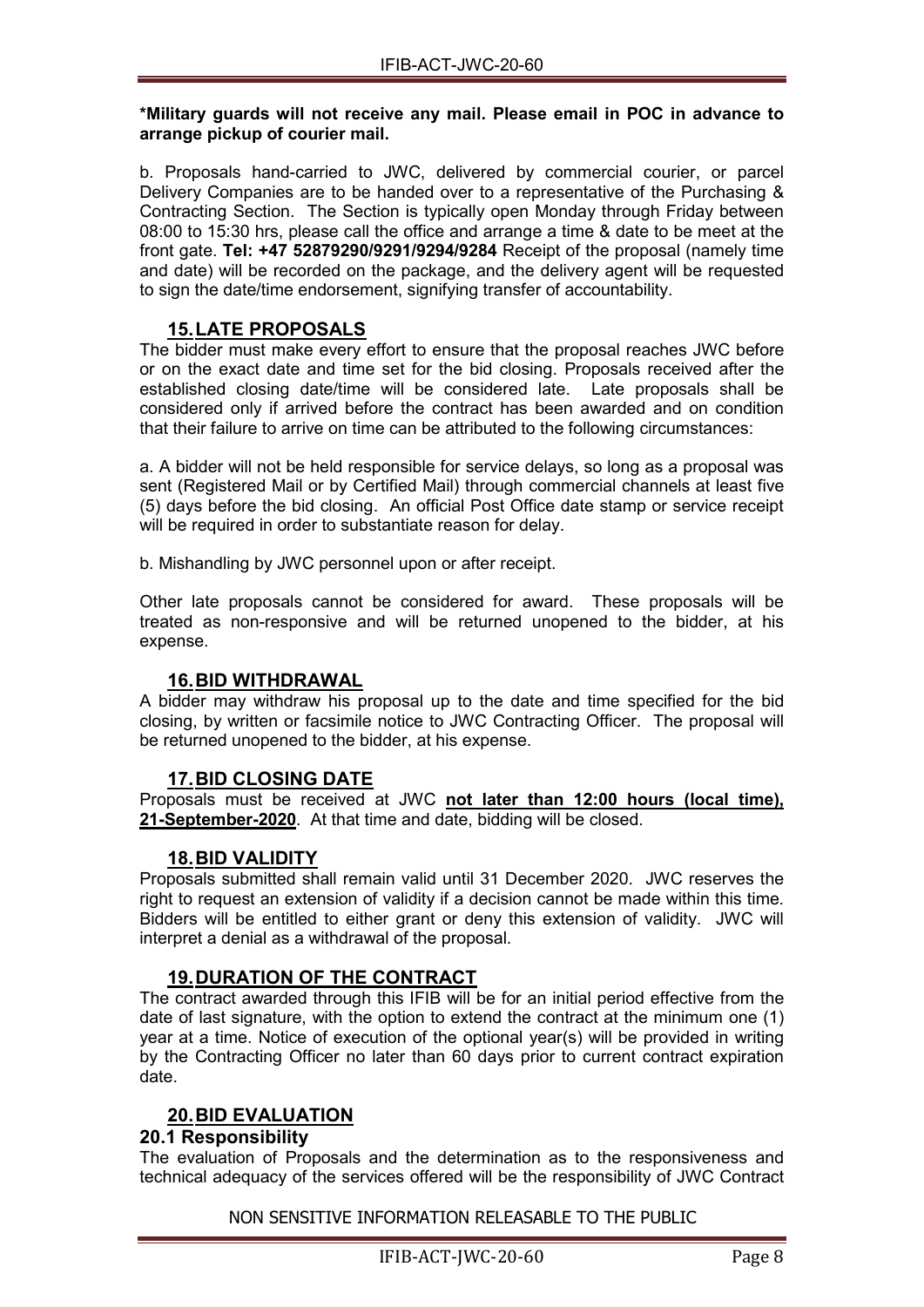Award Committee (CAC) and shall be based on information provided by the bidders. JWC is not responsible for seeking any information that is not easily identified and available in the proposal package.

#### <span id="page-11-0"></span>**20.2 Price Comparison**

For the purpose of price comparison, all quoted prices will be in NOK.

#### <span id="page-11-1"></span>**20.3 Evaluation Process**

JWC CAC will thoroughly evaluate the financial and technical proposal submissions. It is imperative that prospective bidders provide enough information for the CAC to properly evaluate the supplier's competence, qualifications, and resources.

a.The Administrative and Technical evaluation of proposals shall be based on the following:

- Verification and assessment of compliance with all administrative bidding instructions (a.0 to a.7).
- Thorough evaluation of the received bids (technical & management data) to ensure ability to perform (i.e., overall competency), as well as compliance with JWC clauses (General Provisions, Special Provisions & Statements of Work). Consideration of any past performance and satisfactory completed certificates are an integrated part of the evaluation.

b.The financial evaluation of proposals shall be based on the prices offered in Annex C-1:

B.1 The Financial Proposal

- Price proposals of the technically compliant bidders will be reviewed to determine the Lowest Price Technically Compliant.
- The normal basis of source selection is competition in which the vendor who submits the lowest priced, technically compliant bid (i.e., by 'sealed bid') is awarded the contract. Compliancy is determined by comparing the bid proposal(s) with the requirements and qualifications found in the SOW.
- The financial proposal should be presented in the format provided in Annex C-1. This form should not be altered by the bidder.
- Prices must be quoted in NOK.
- Prices must be free of all duties, taxes (VAT) and other charges.
- Costs incurred in preparing and submitting tenders are borne by the bidder and shall not be reimbursed.
- All offers must be determined reasonable by the Contracting Officer.
- The Evaluation points as stated in Annex C-1 are based on the anticipated number of units procured annually of the particular item, however this is just an estimation and does not obligate JWC to any specific quantity of ordering.

B.2 The Bid Form Calculation

- Suppliers shall fill in all light blue boxes on the bid form (Annex C-1), in Columns H, I, and J. (See Example in 13.2.C.4 Bidding Packages).
- Column M-Total multiplies Evaluation points with Column L Price, which gives the evaluated points per line item.
- Line 69, Column M, will sum total the evaluated points for all line items.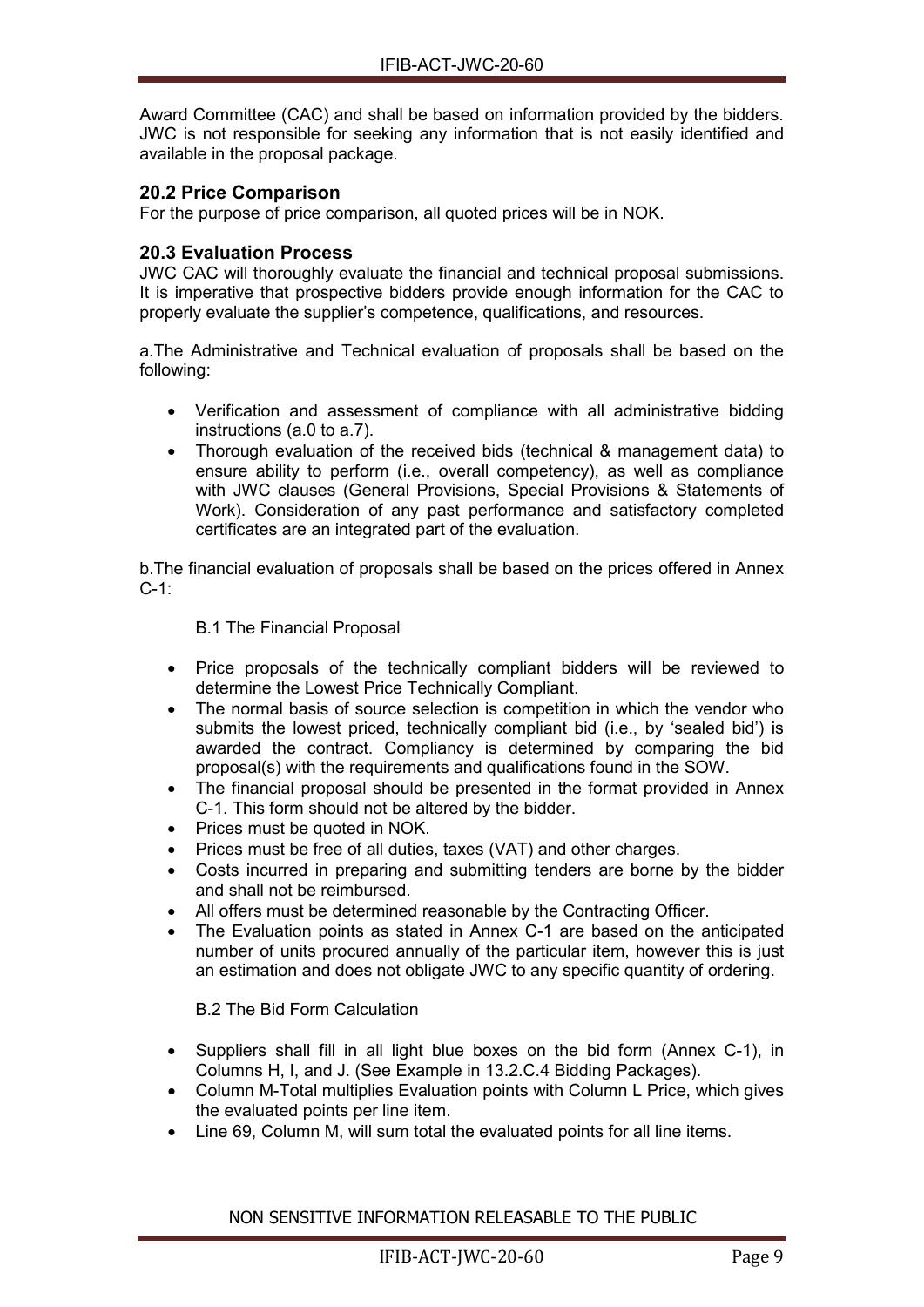• The Supplier with the Lowest Price total on Line 69, Column M that is also Technically Compliant will be awarded the contract by the Contracting Awards Committee (CAC).

B.3 Standing offer list Office Chairs

- Suppliers may include an additional list of office chairs with pricing included per chair. (supplier created Annex C-3)
- This price proposal list / catalogue of office chairs on standing offer will be subject to the same terms and conditions as the annex C-1.
- These chairs are NOT part of the BID form and thus not part of the CAC decision.

#### <span id="page-12-0"></span>**20.4 Clarification of Proposals and Discussions**

During the proposal evaluation process, JWC reserves the right to discuss any proposal with the bidders in order to clarify what is being offered (technical capabilities, financial information, investment plan, etc.) and to resolve any potential areas of non-compliance. However, no change to the content of the proposal (technical, financial, etc.) shall be permitted.

#### **21.COMMUNICATIONS AND CONTACTS FOR CLARIFICATION**

#### <span id="page-12-2"></span><span id="page-12-1"></span>**21.1 Communications in General**

Any communications related to this IFIB, between a prospective bidder and JWC shall only be through the JWC Contracting Officer and/or JWC Contracting Specialist; only such persons may, during the solicitation and evaluation period, answer inquiries regarding this IFIB. There shall be no contact with regards to this IFIB with other JWC or NATO personnel. This is to maintain all bidders on an equal and competitive footing. Bidders not following this rule will be disqualified.

#### <span id="page-12-3"></span>**21.2 Bidders Request for Clarification**

Bidders should seek clarification as soon as possible. Any explanation desired by a bidder regarding the meaning or interpretation of this IFIB, specifications etc., must be requested in writing (facsimile or email) to the Contracting Officer and/or Contracting Specialist. The Contracting Officer must receive clarification requests at least 28 days before bid closing. It is the Contracting Officer's exclusive right to deny or grant an extension of the closing date.

Information given to a bidder will be furnished to all prospective bidders, by way of a clarification to the IFIB. Oral explanations or instructions will not be binding unless confirmed in writing by the Contracting Officer and/or Contracting Specialist.

#### <span id="page-12-4"></span>**21.3 Point of Contact**

Mr Kjetil Sand, Contracting Officer Tel: +47 52 87 92 90 E-mail address: [kjetil.sand@jwc.nato.int](mailto:kjetil.sand@jwc.nato.int)

SPEC.1.CL Dag-Petter Myklebust, Contracting Specialist Tel: +47 52 87 92 84 E-mail address: [dag-petter.myklebust@jwc.nato.int](mailto:dag-petter.myklebust@jwc.nato.int) All correspondence is to be forwarded to group email box: **[pcs@jwc.nato.int](mailto:pcs@jwc.nato.int)**

Joint Warfare Centre BUDFIN – Purchasing and Contracting Branch ATTN: Kjetil Sand/Dag-Petter Myklebust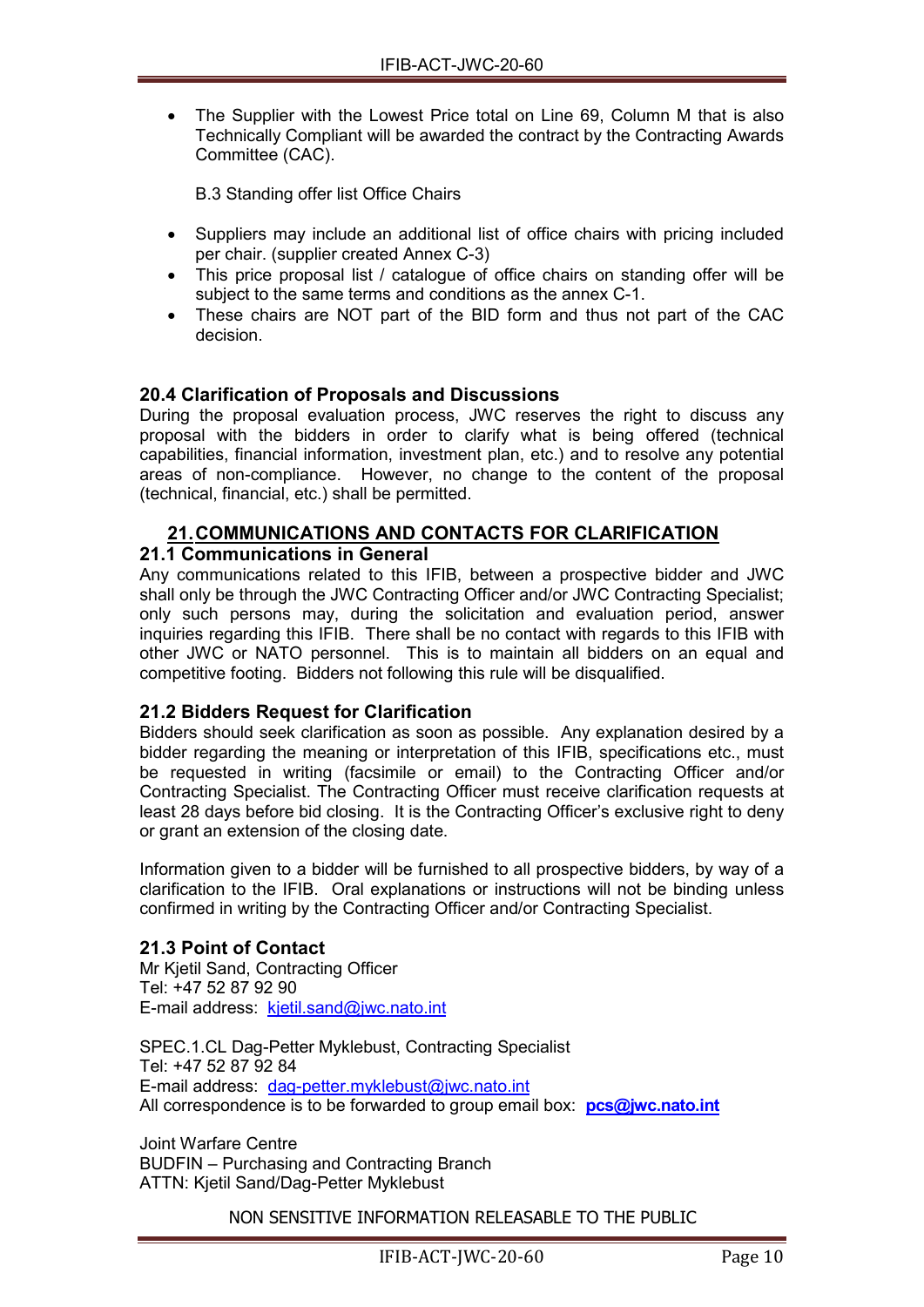P.O. Box 8080 Gamle Eikesetveien 29 N-4068 Stavanger Norway

#### **ANNEXES:**

.

- PART I Annex A-0 Proposal Checklist IFIB-ACT-JWC-20-60
- PART I Annex A-1 Compliance Statement IFIB-ACT-JWC-20-60
- PART I Annex A-2 Certificate of Legal Name of Bidder IFIB-ACT-JWC-20-60
- PART I Annex A-3 Certificate of Independent Determination IFIB-ACT-JWC-20-60
- PART I Annex A-4 Certificate of Bid Validity IFIB-ACT-JWC-20-60
- PART I Annex A-5 Certificate of Exclusion of Taxes and Charges IFIB-ACT-JWC-20-60
- PART I Annex A-6 Certificate of Authorization to Perform IFIB-ACT-JWC-20-60
- PART I Annex A-7 Past performance IFIB-ACT-JWC-20-60
- PART I Annex B-1 Technical specification IFIB-ACT-JWC-20-60
- PART I Annex C-1 Bid Form IFIB-JWC-20-60
- PART I Annex C- 2 Pricing Item Description IFIB-JWC-20-60
- PART I Annex C-3 (Supplier Created) Optional/Additional Office Chair List IFIB-JWC-20-60

1 The eligible countries are: Albania, Belgium, Bulgaria, Canada, Croatia, Czech Rep, Denmark, Estonia, France, Germany, Greece, Hungary, Iceland, Italy, Latvia, Lithuania, Luxembourg, Montenegro, The Netherlands, North Macedonia, Norway, Poland, Portugal, Romania, Slovakia, Slovenia, Spain, Turkey, United Kingdom and United States of America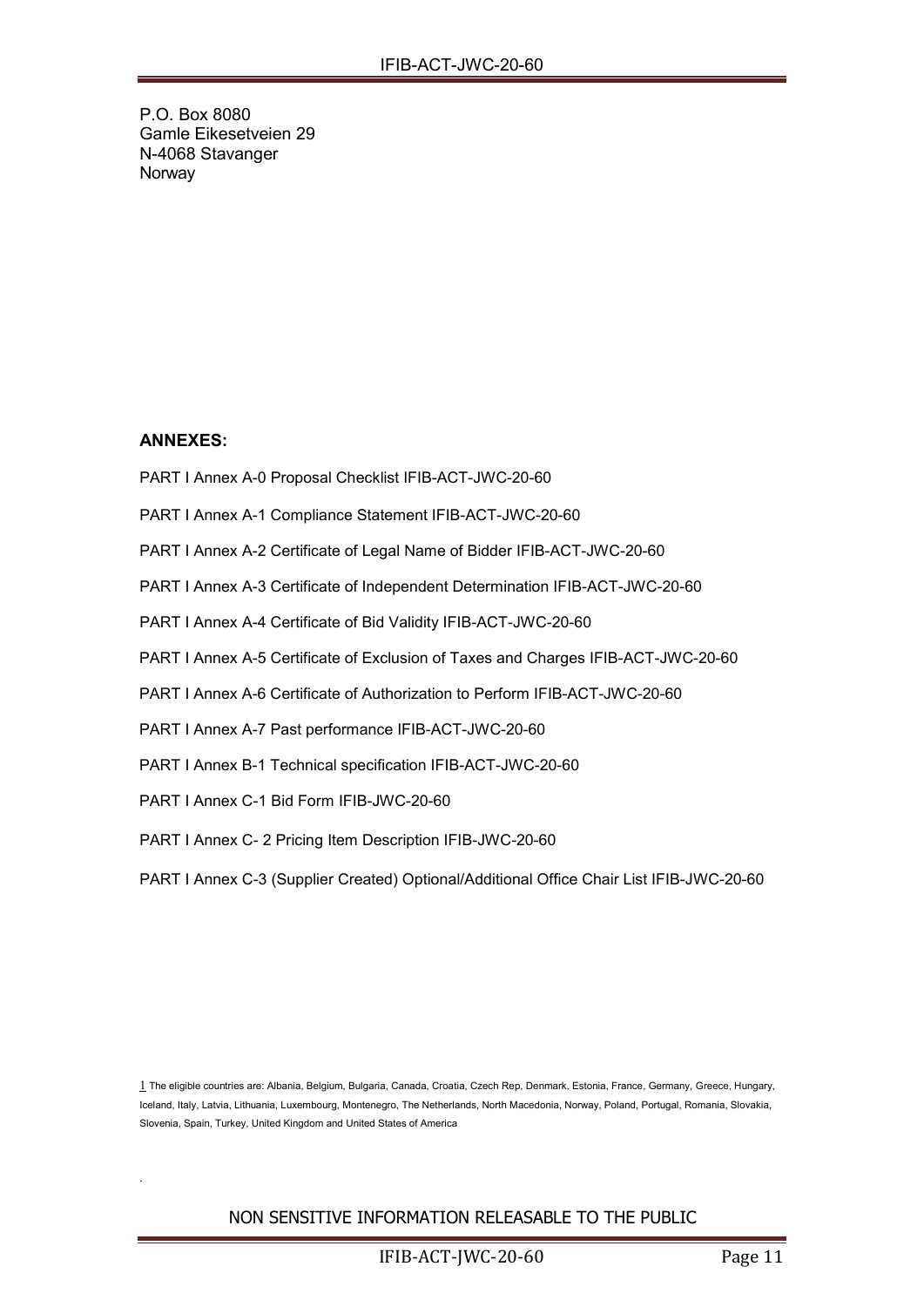# **A - 0 PROPOSAL CHECKLIST**

#### **ADMINISTRATIVE**

| The Compliance Statement (Annex A-1)                          |
|---------------------------------------------------------------|
| The Certificate of Legal Name of Bidder (Annex A-2)           |
| The Certificate of Independent Determination (Annex A-3)      |
| The Certificate of Bid Validity (Annex A-4)                   |
| The Certificate of Exclusion of Taxes and Charges (Annex A-5) |
| The Certificate of Authorization to Perform (Annex A-6)       |
| Past performance (Annex A-7)                                  |

#### **TECHNICAL**



Technical proposal, including:



A Management Plan for execution of the Contract (Supplier Created)



Technical Specification (Annex B-1).



A summary document of no more than five (5) pages describing the proposed quality assurance plan for the Bidder and JWC (Supplier Created)



Financial statements or other relevant Financial documentation and certificates for technical, and/or service quality programs. (E.g. ISO

#### **PRICE**



Bid Form (Annex C-1).

Optional/Additional Office Chair List (Annex C-3). (Supplier Created)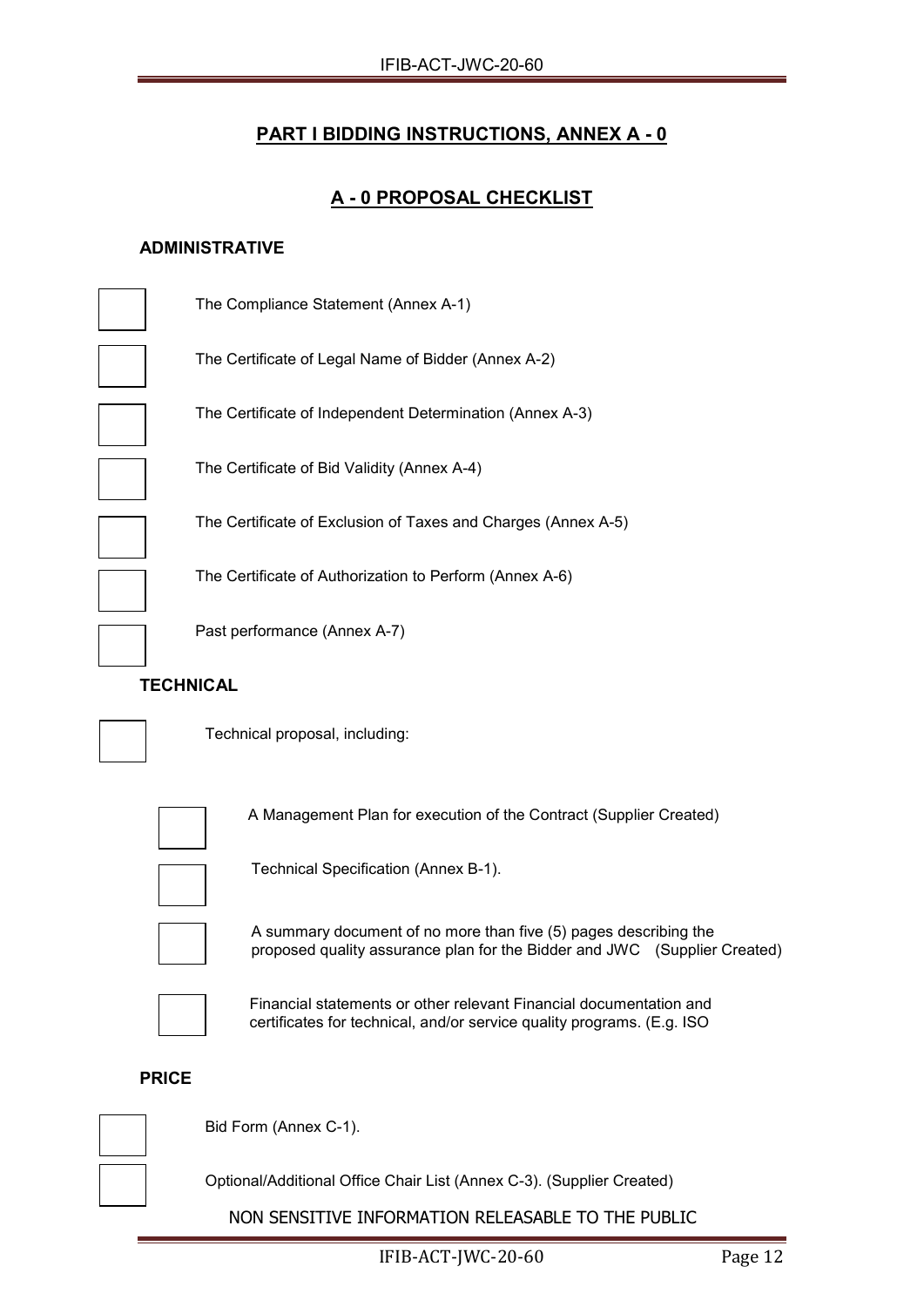# **A-1 COMPLIANCE STATEMENT**

It is hereby stated that our bid to IFIB-ACT-JWC-20-60 is fully compliant with the Bidding Instructions, General Provisions and Statement of Work as contained in Part I, II and III of this document, with:

No exceptions

Or

 $\Box$ 

The following exception(s):

| Part | Paragraph | <b>Description of Deviation</b> |
|------|-----------|---------------------------------|
|      |           |                                 |
|      |           |                                 |
|      |           |                                 |
|      |           |                                 |
|      |           |                                 |
|      |           |                                 |
|      |           |                                 |
|      |           |                                 |
|      |           |                                 |
|      |           |                                 |
|      |           |                                 |
|      |           |                                 |
|      |           |                                 |
|      |           |                                 |

| Date: |  |
|-------|--|
|       |  |

Company: \_\_\_\_\_\_\_\_\_\_\_\_\_\_\_\_\_\_\_\_\_\_\_\_\_\_\_\_\_\_\_\_\_\_

Signature: \_\_\_\_\_\_\_\_\_\_\_\_\_\_\_\_\_\_\_\_\_\_\_\_\_\_\_\_\_\_\_\_\_\_

| Name & Title: |  |
|---------------|--|
|               |  |

Bid Reference: IFIB-ACT-JWC-20-60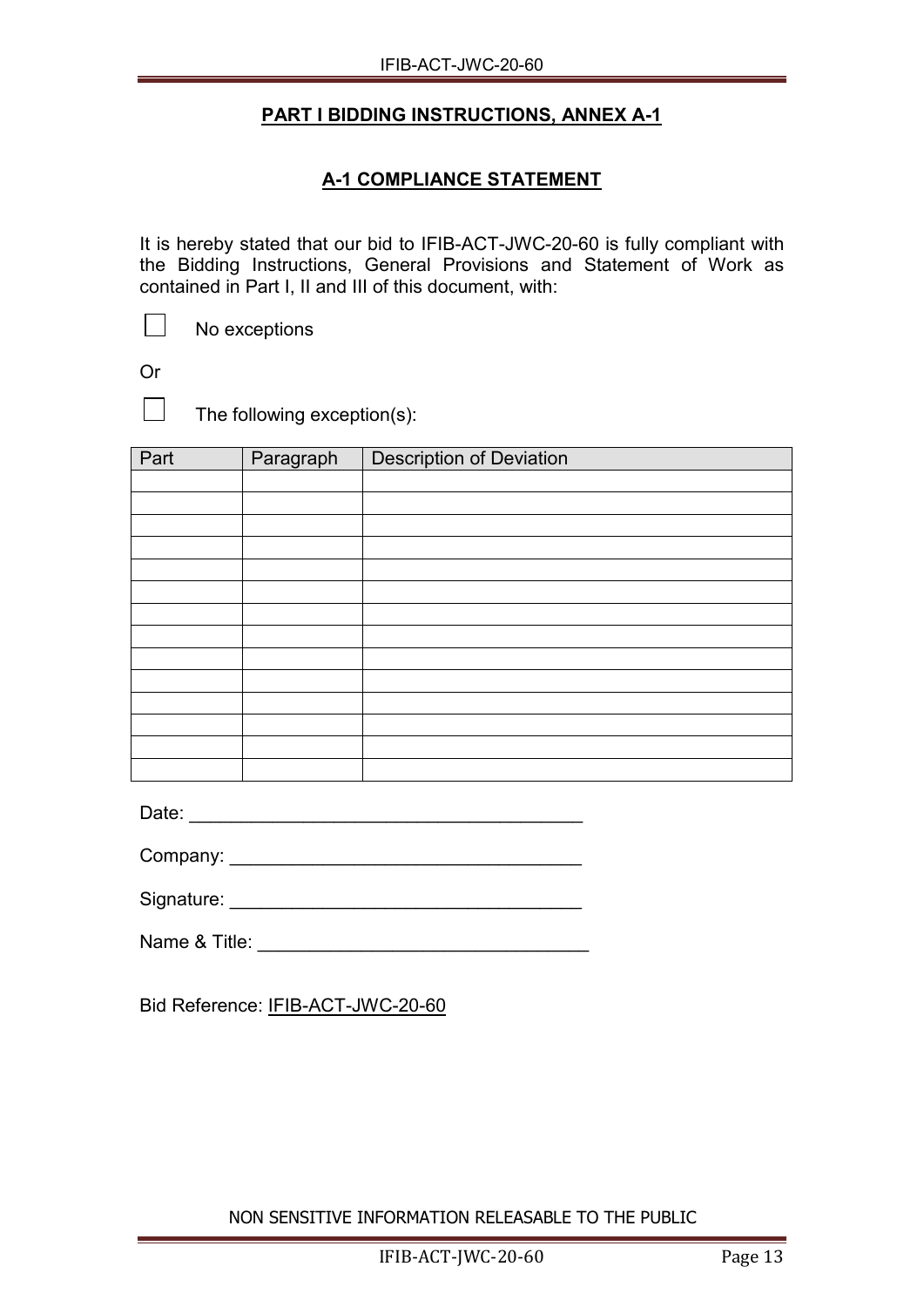# **A-2 CERTIFICATE OF LEGAL NAME OF BIDDER**

This Bid is prepared and submitted on behalf of the legal corporate entity specified below:

| FULL NAME OF CORPORATION:<br>DIVISION (IF APPLICABLE):<br>SUB DIVISION (IF APPLICABLE):<br><b>OFFICIAL MAILING ADDRESS:</b> |                                           |
|-----------------------------------------------------------------------------------------------------------------------------|-------------------------------------------|
|                                                                                                                             |                                           |
| <b>E-MAIL ADDRESS:</b>                                                                                                      |                                           |
| <b>TELEFAX NO:</b>                                                                                                          |                                           |
| POINT OF CONTACT REGARDING                                                                                                  |                                           |
| THIS BID:                                                                                                                   |                                           |
| NAME:                                                                                                                       |                                           |
| POSITION:                                                                                                                   |                                           |
| TELEPHONE:                                                                                                                  |                                           |
| ALTERNATIVE POINT OF CONTACT:                                                                                               |                                           |
| NAME:                                                                                                                       |                                           |
| POSITION:                                                                                                                   |                                           |
| TELEPHONE:                                                                                                                  |                                           |
|                                                                                                                             |                                           |
| Date                                                                                                                        | Signature of Authorized<br>Representative |
|                                                                                                                             | <b>Title</b>                              |
|                                                                                                                             | Company                                   |
|                                                                                                                             |                                           |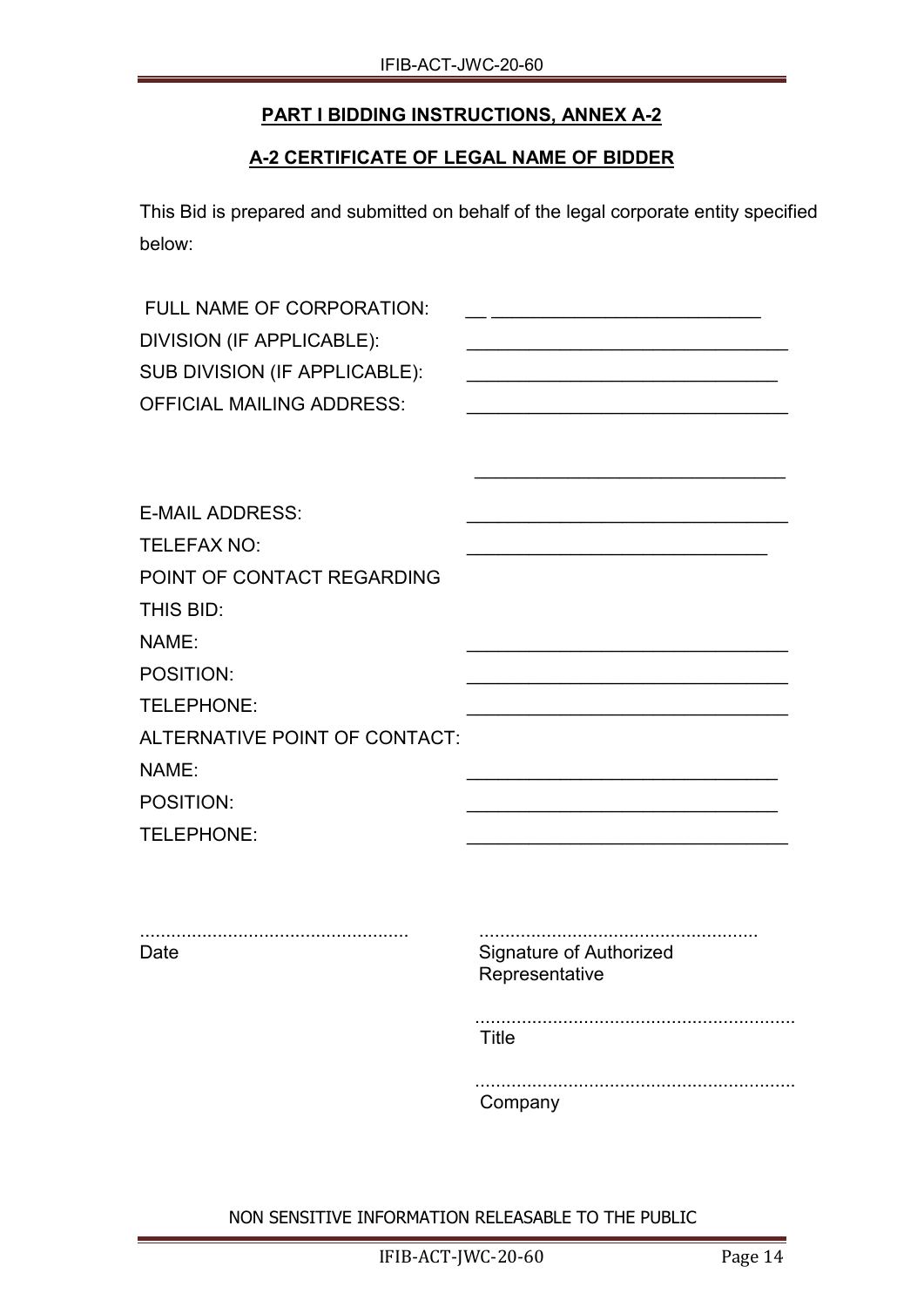# **A-3 CERTIFICATE OF INDEPENDENT DETERMINATION**

- 1. Each Bidder shall certify that in connection with this procurement:
	- a. This Bid has been arrived at independently, without consultation, communication or agreement, for the purpose of restricting competition, with any other Bidder or with any competitor;
	- b. The contents of this bid have not been knowingly disclosed by the Bidder and will not knowingly be disclosed by the Bidder prior to award, directly or indirectly to any other Bidder or to any competitor, and
	- c. No attempt has been made, or will be made by the Bidder to induce any other person or firm to submit, or not to submit, a Bid for the purpose of restricting competition.

2. Each person signing this Bid shall also certify that he/she is the person in the Bidder's organization responsible within that organization for the decision as to the bid and that he has not participated and will not participate in any action contrary to 1(a) through 1(c) above, or

a. They are not the person in the Bidder's organization responsible within that organization for the bid but that they have been authorized in writing to act as agent for the persons responsible for such a decision in certifying that such persons have not participated, and will not participate in any action contrary to 1(a) through 1(c) above, and as their agent does hereby so certify, and

b. They have not participated and will not participate in any action contrary to 1(a) through 1(c) above.

.................................................... Date

.............................................................. Signature of Authorized Representative

.............................................................. Title

..............................................................

Company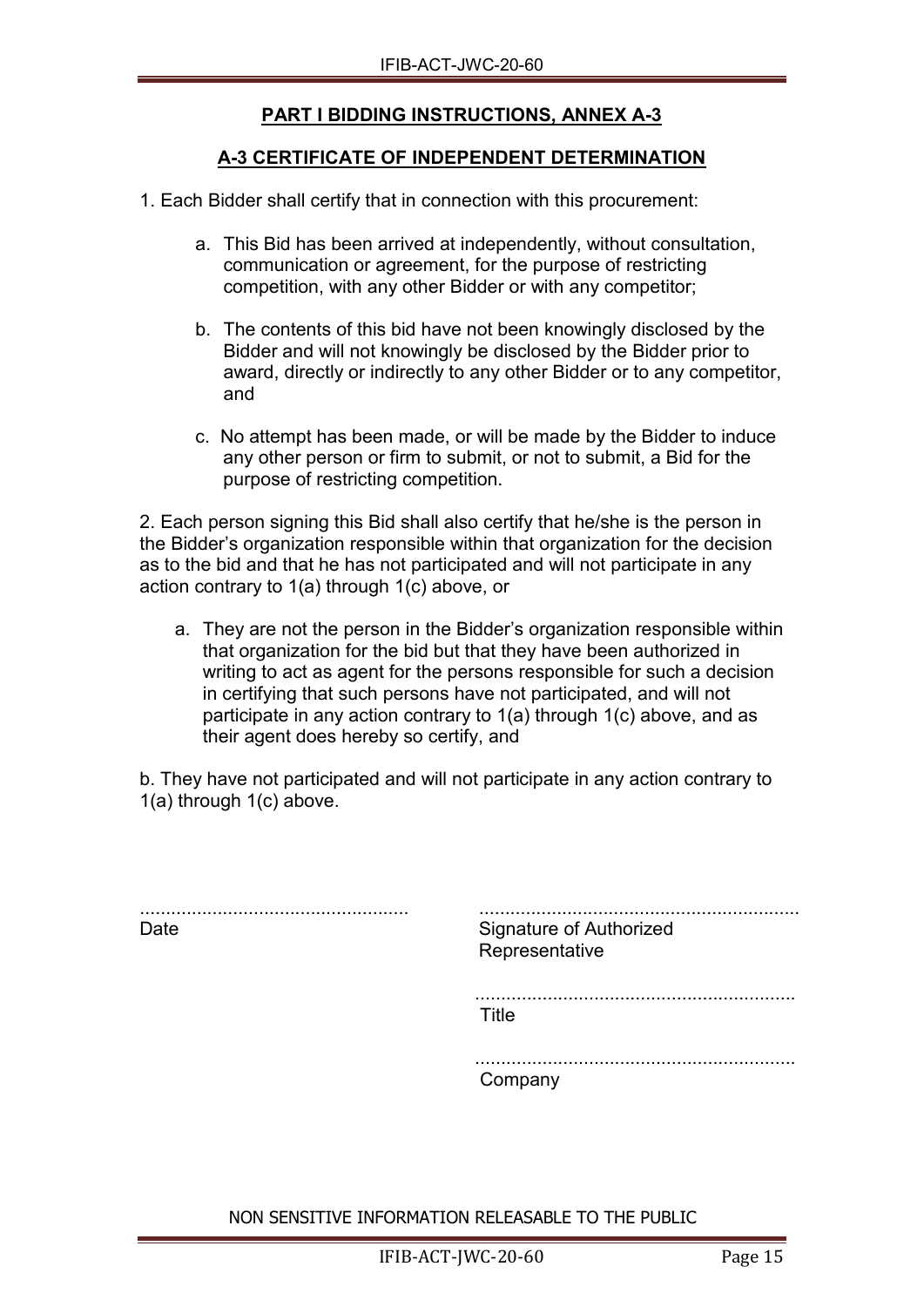# **A-4 CERTIFICATE OF BID VALIDITY**

I, the undersigned, as an authorized representative of the firm submitting this bid, do hereby certify that the pricing and all other aspects of our offer will remain valid until 31 DECEMBER 2021.

| Date | Signature of Authorized<br>Representative |
|------|-------------------------------------------|
|      | Title                                     |
|      |                                           |

**Company**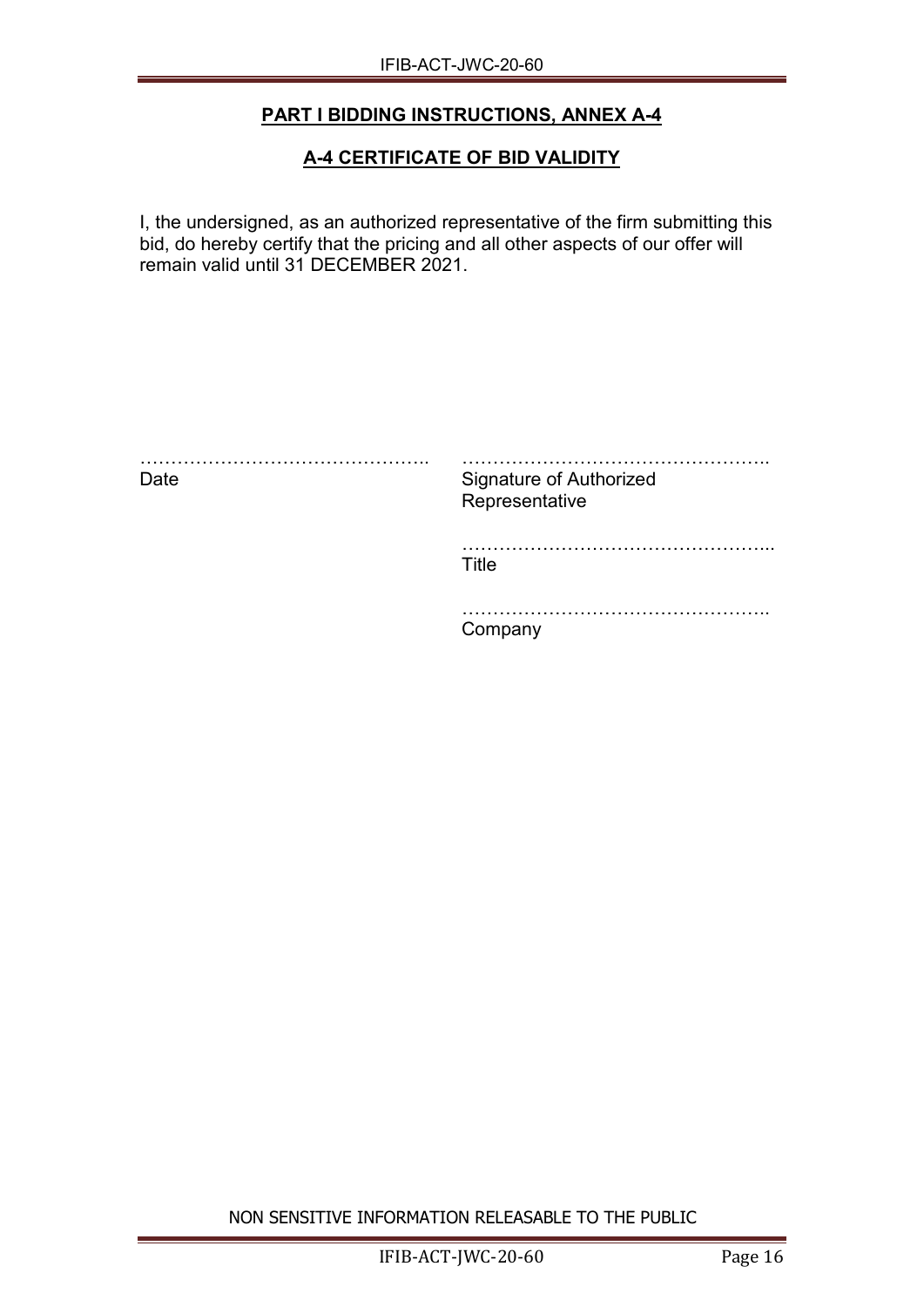# **A-5 CERTIFICATE OF EXCLUSION OF TAXES AND CHARGES**

I hereby certify that the prices offered in the price proposal of this bid will exclude all taxes, duties and customs charges from which the Contracting Officer has been exempted by international agreement.

| Date | Signature of Authorized<br>Representative |
|------|-------------------------------------------|
|      | Title                                     |
|      | Company                                   |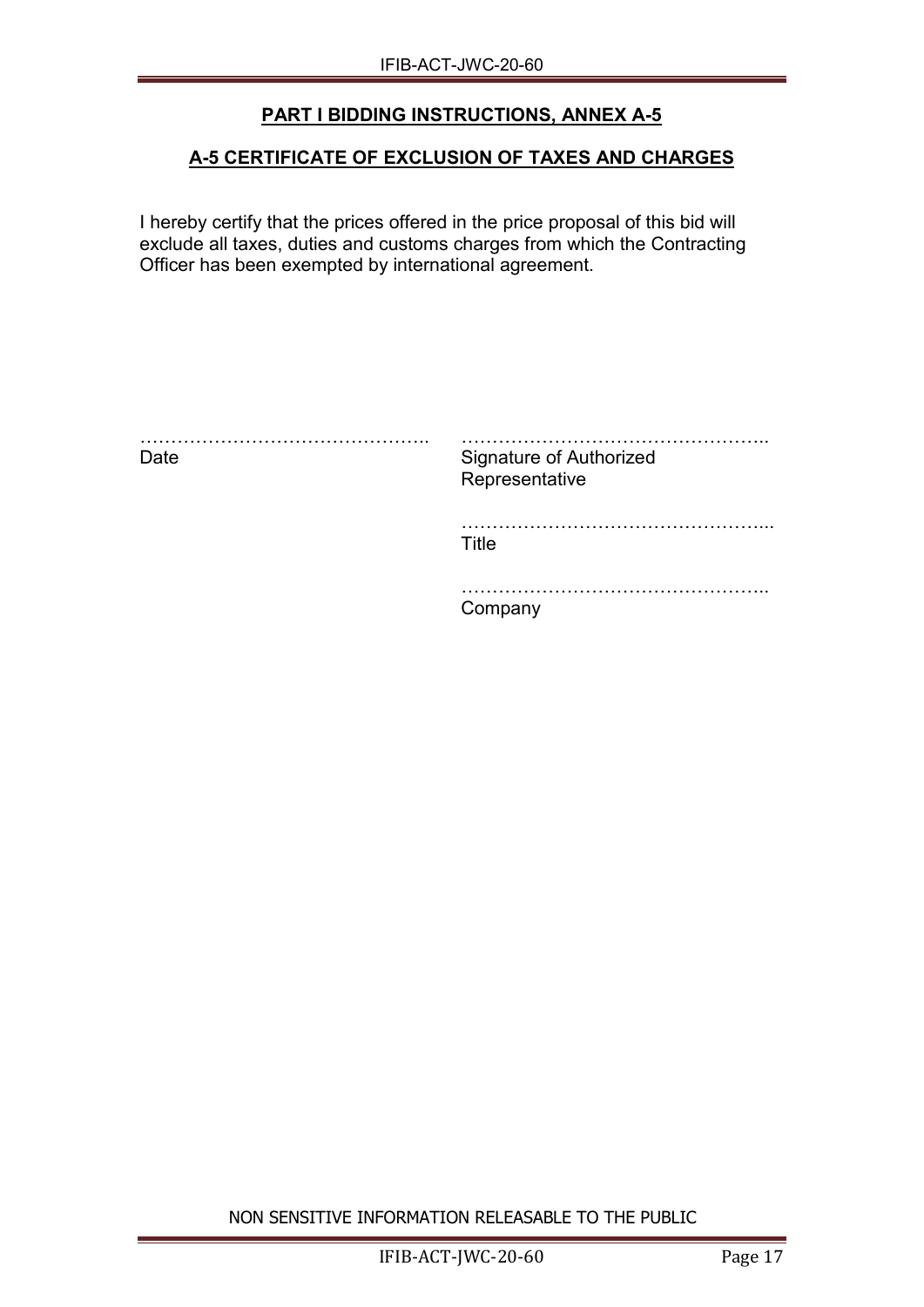# **PART I, ANNEX A-6 CERTIFICATE OF AUTHORIZATION TO PERFORM**

The SUPPLIFR warrants that:

- 1. The SUPPLIER and sub-contractors, if any, have been duly authorized to operate and do business in Norway; SUPPLIER and subcontractors, if any, have obtained all necessary licenses and permits required in connection with the contract; that SUPPLIER and subcontractors, if any, will fully comply with all the laws, decrees, labour standards and regulations of Norway during performance of this contract; and that no claim for additional moneys with respect to any authorizations to perform will be made upon JWC.
- 2. The Supplier has adequate financial resources, or the ability to obtain them, to perform activities before approved milestones and subsequent financial settlements as specified in the Production Plan.
- 3. All effort by the Supplier and sub-contractors, if any, related to this SOW, will be performed on NATO Member Nation territory by NATO Nationals with the required clearances.
- 4. The Supplier, involved Supplier personnel and sub-contractors, if any, have not been suspended or debarred from contract work at any NATO body.

| Date | Signature of Authorized<br>Representative |
|------|-------------------------------------------|
|      | Title                                     |
|      | Company                                   |
|      |                                           |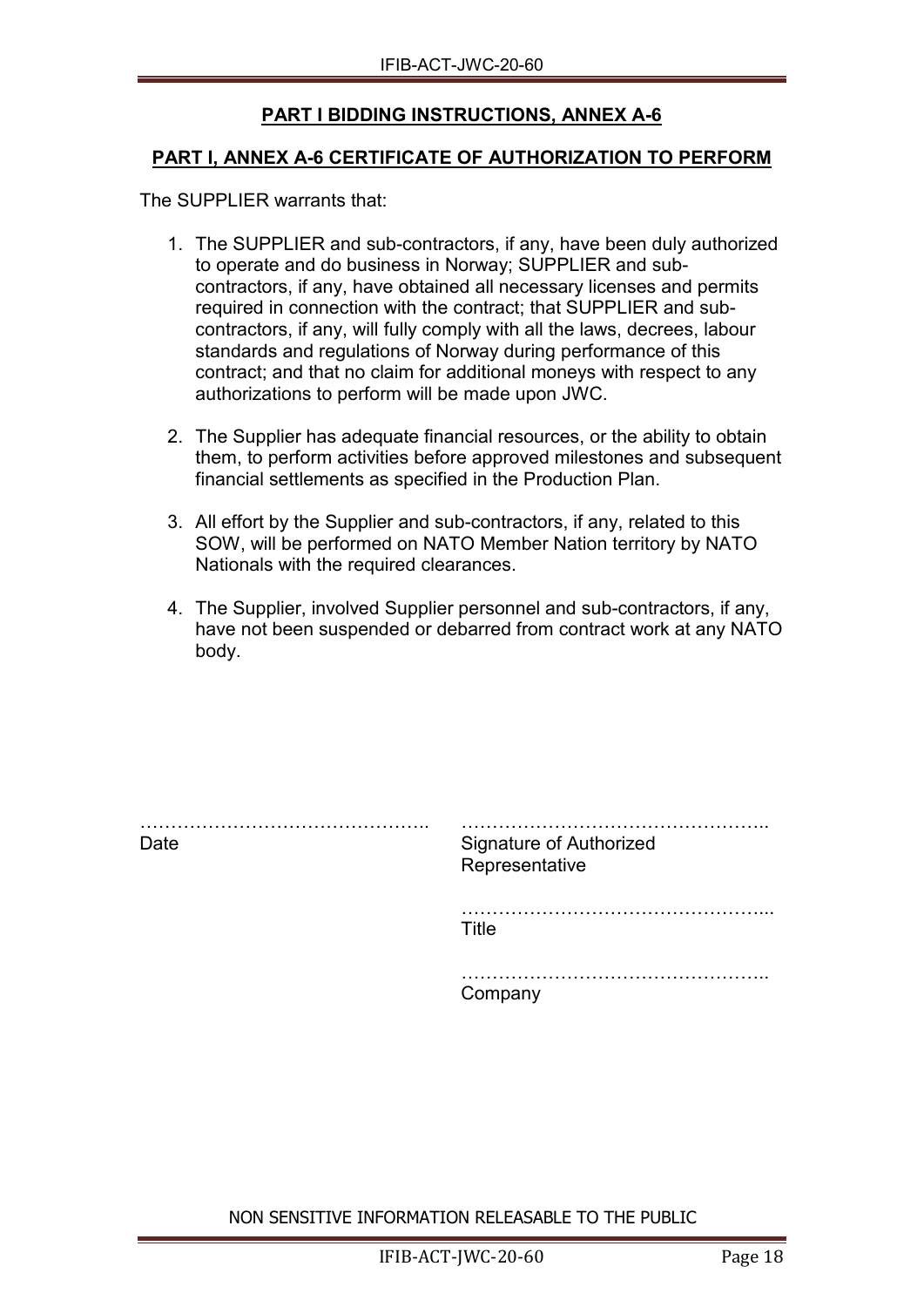NON SENSITIVE INFORMATION RELEASABLE TO THE PUBLIC

# **PART I BIDDING INSTRUCTIONS, ANNEX A-7**

# **A-7 PAST PERFORMANCE**

Scenario development or substantially similar work completed within the last 3 years or ongoing.

| <b>Type of Contract</b> | Name of<br><b>Company/ Agency</b> | Period of<br>Performance | Contact | E-mail address | <b>Phone</b> | <b>Comments</b> |
|-------------------------|-----------------------------------|--------------------------|---------|----------------|--------------|-----------------|
|                         |                                   |                          |         |                |              |                 |
|                         |                                   |                          |         |                |              |                 |
|                         |                                   |                          |         |                |              |                 |
|                         |                                   |                          |         |                |              |                 |
|                         |                                   |                          |         |                |              |                 |
|                         |                                   |                          |         |                |              |                 |

|--|

Signature:\_\_\_\_\_\_\_\_\_\_\_\_\_\_\_\_\_\_\_\_\_\_\_\_\_

| Bid Reference: IFIB-ACT-JWC-20-60 |
|-----------------------------------|
|                                   |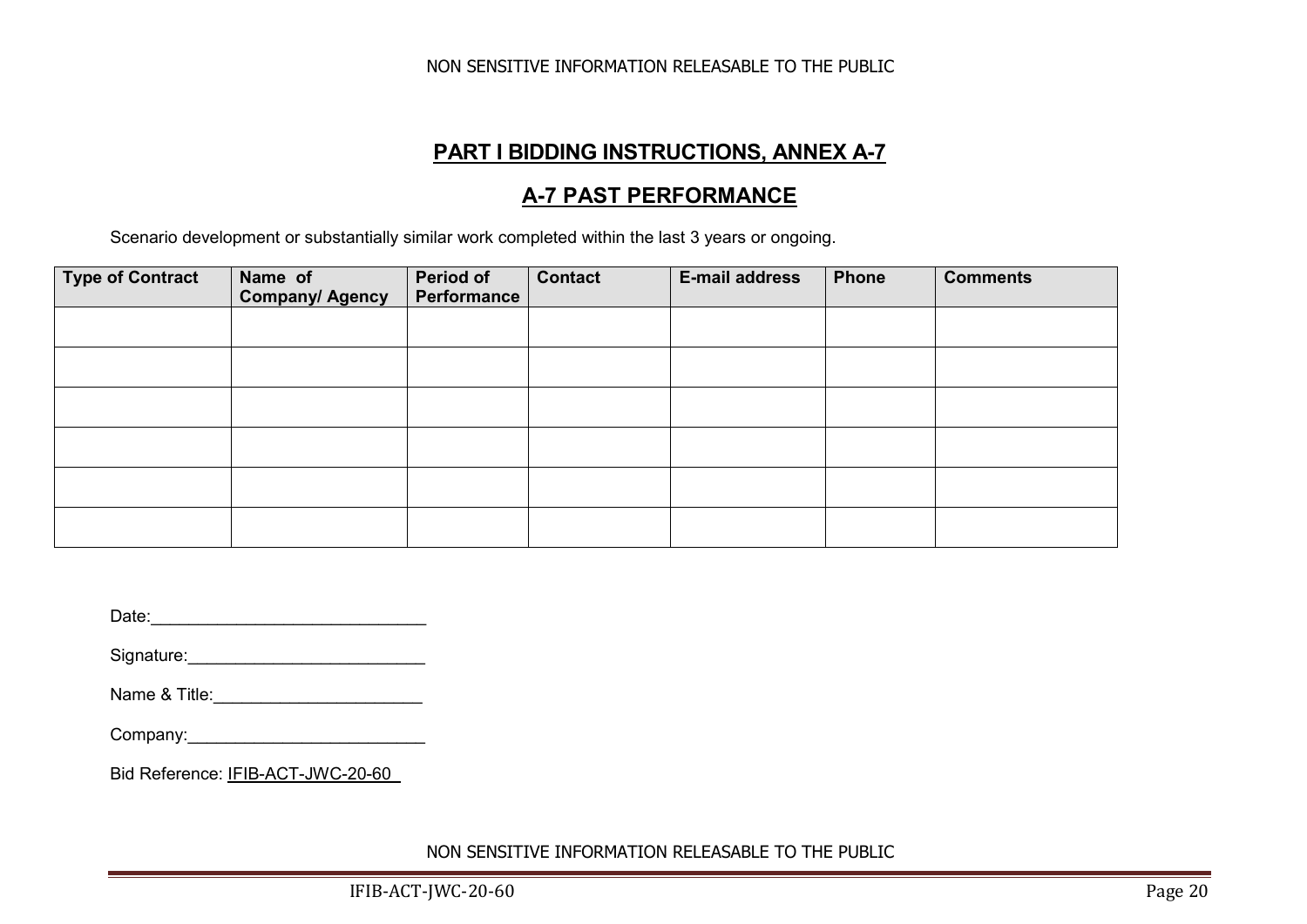NON SENSITIVE INFORMATION RELEASABLE TO THE PUBLIC

# **PART I BIDDING INSTRUCTIONS, ANNEX B-1**

# **B-1 TECHNICAL SPECIFICATION**

# **To be used to describe ONLY Row 1-9c (OFFICE CHAIR) in Annex C-1 / C2**

#### **Part of the Technical Proposal**

|              | IFIB-ACT-JWC-20-60 OFFICE FURNITURE |                                           |                                                 |                                                          |                                          |                                                                                          |        |  |
|--------------|-------------------------------------|-------------------------------------------|-------------------------------------------------|----------------------------------------------------------|------------------------------------------|------------------------------------------------------------------------------------------|--------|--|
|              | <b>DESCRIPTION</b>                  | TYPE OF<br><b>MATERIALS</b><br>USED-FRAME | <b>TYPE OF</b><br><b>MATERIALS</b><br>USED-BASE | <b>TYPE OF</b><br><b>MATERIALS</b><br><b>USED-FABRIC</b> | TYPE OF<br><b>MATERIALS</b><br>USED-BASE | <b>MEETS</b><br><b>MINUMUM</b><br><b>MARTINDALE</b><br><b>RUBS</b><br><b>REQUIREMENT</b> |        |  |
|              |                                     |                                           |                                                 |                                                          |                                          | 80.000                                                                                   |        |  |
| $\mathbf{2}$ |                                     |                                           |                                                 |                                                          |                                          | 80.000                                                                                   | $\Box$ |  |
| 3            |                                     |                                           |                                                 |                                                          |                                          | 80.000                                                                                   | $\Box$ |  |
| 4            |                                     |                                           |                                                 |                                                          |                                          | 80.000                                                                                   | $\Box$ |  |
| 5            |                                     |                                           |                                                 |                                                          |                                          | 100.000                                                                                  | $\Box$ |  |
| 6            |                                     |                                           |                                                 |                                                          |                                          | 100.000                                                                                  |        |  |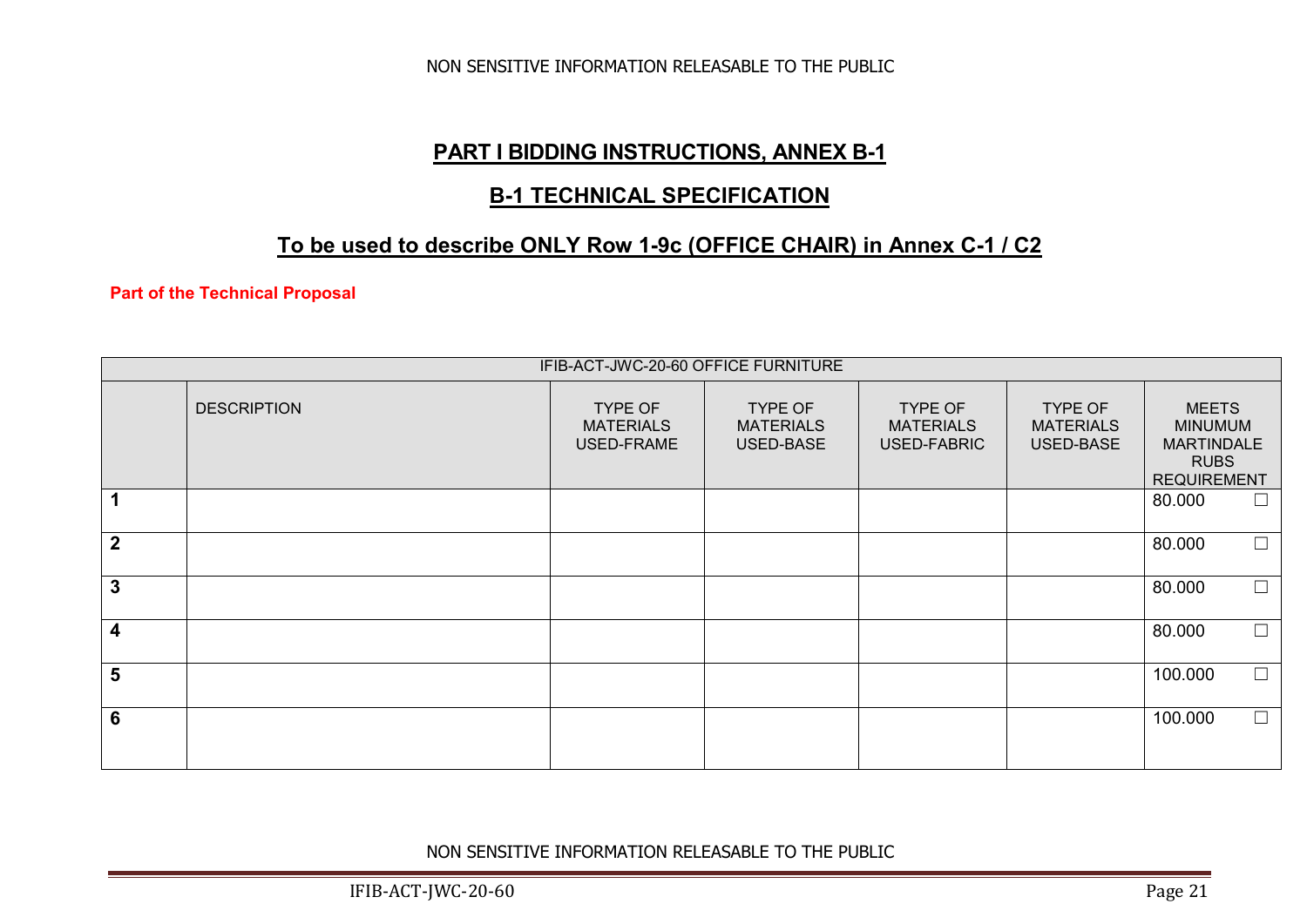#### IFIB-ACT-JWC-20-60

|                |  |  | 100.000 | $\Box$ |
|----------------|--|--|---------|--------|
| ю.             |  |  | 100.000 | $\Box$ |
| 9a             |  |  | 100.000 | $\Box$ |
| 9 <sub>b</sub> |  |  | 100.000 | $\Box$ |
| 9 <sub>c</sub> |  |  | 100.000 | $\Box$ |

| Comments from bidder: |  |  |
|-----------------------|--|--|
|                       |  |  |
|                       |  |  |
|                       |  |  |

| Date: | Signature: |
|-------|------------|
|       |            |

Name & Title:\_\_\_\_\_\_\_\_\_\_\_\_\_\_\_\_\_\_\_\_\_\_\_ Company:\_\_\_\_\_\_\_\_\_\_\_\_\_\_\_\_\_\_\_\_\_\_\_\_\_

Bid Reference: IFIB-ACT-JWC-20-60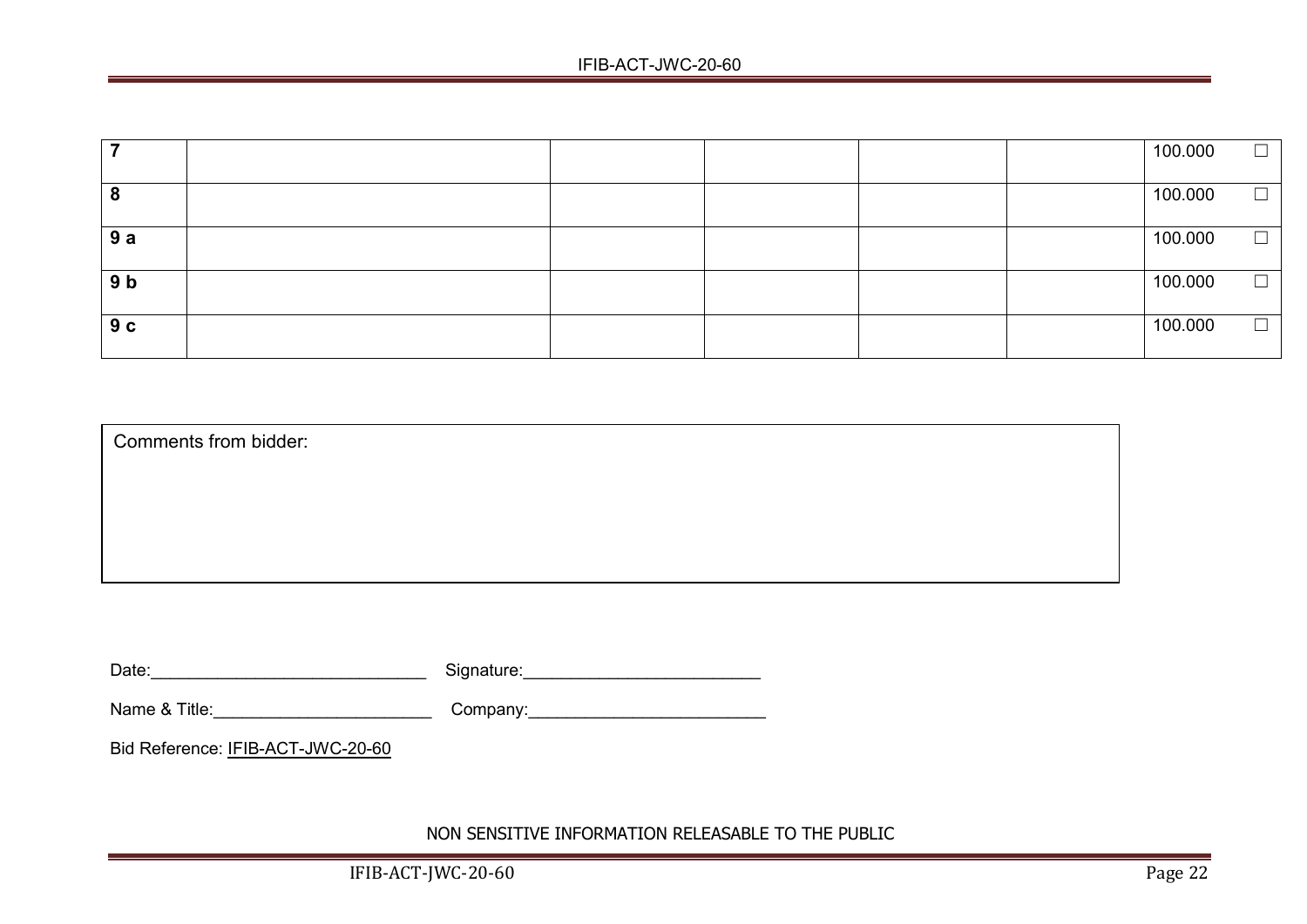**This page is intentionally left blank**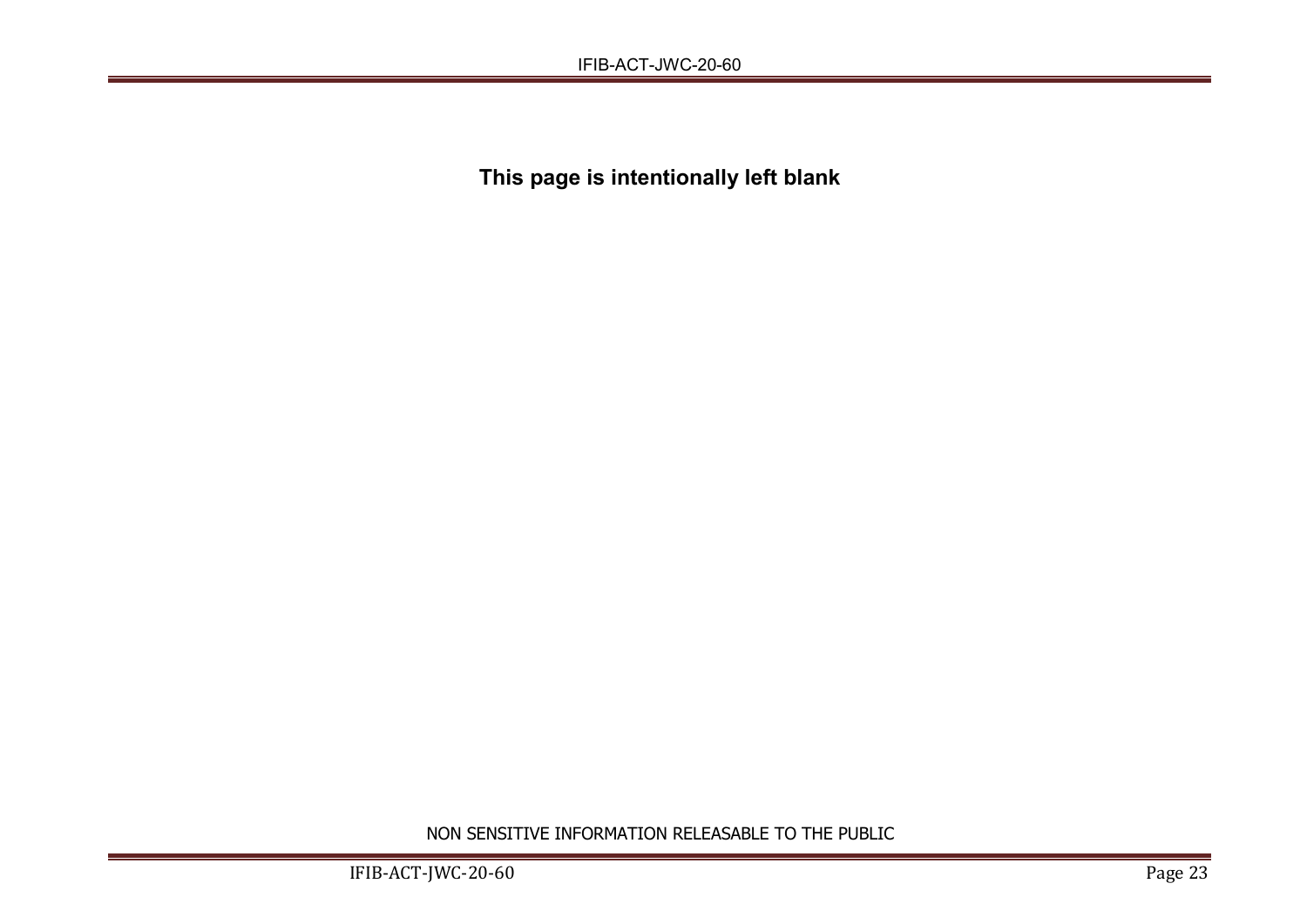NON SENSITIVE INFORMATION RELEASABLE TO THE PUBLIC

# **PART II**

# **SECTION A - GENERAL TERMS AND CONDITIONS**

# **IFB-ACT-JWC-20-60**

# **(CONTRACT NO.: ACT-JWC-20-C-007)**

# **OFFICE FURNITURE**

# **TABLE OF CONTENTS**

| 1. PART II SECTION A – General Terms and Conditions24 |  |
|-------------------------------------------------------|--|
| 2. PART III - SECTION A - Contract Management Data44  |  |
|                                                       |  |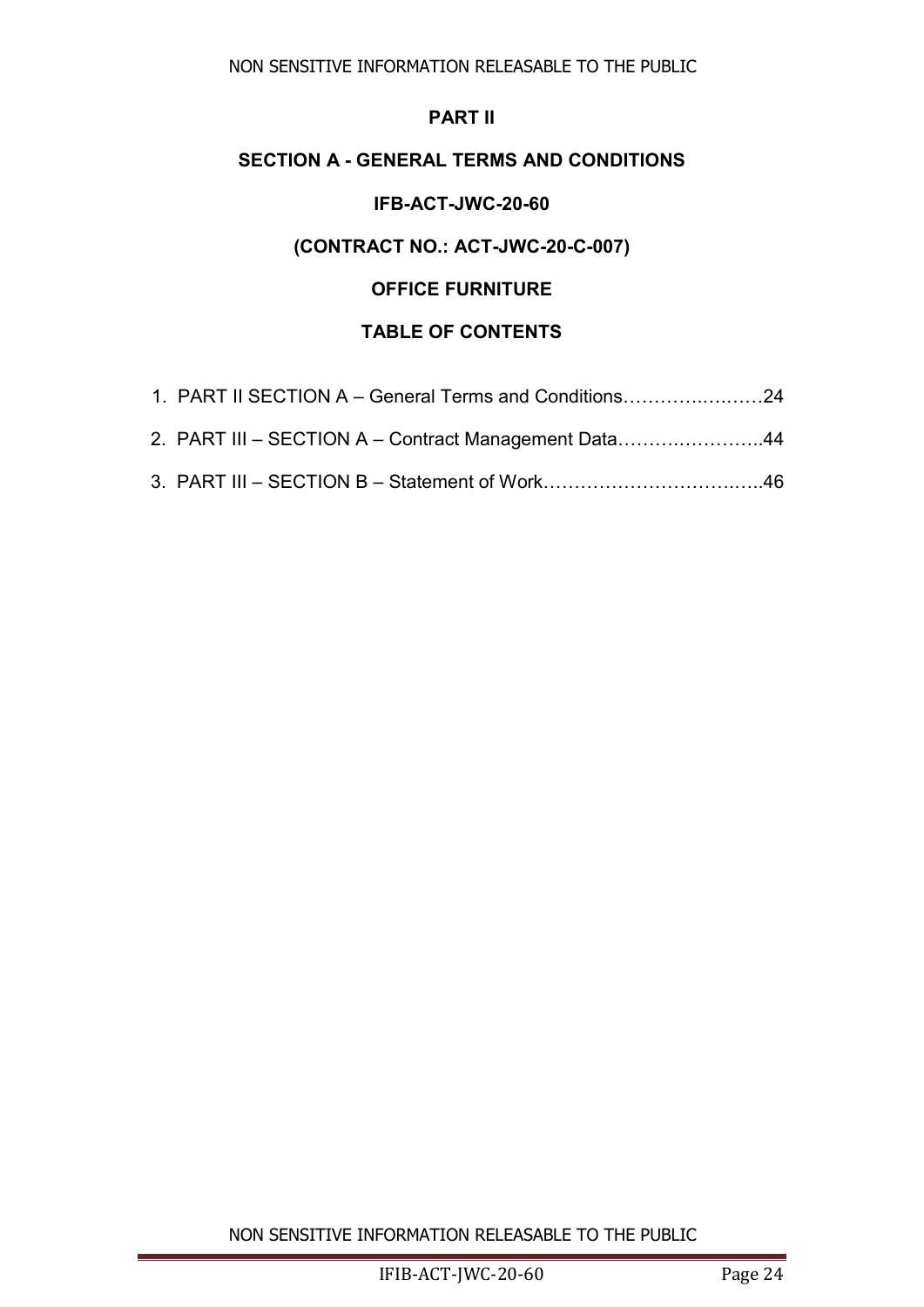# **PART II GENERAL PROVISIONS**

# **1. ORDER OF PRECEDENCE**

In the event of any inconsistency in this contract, unless otherwise provided herein, the inconsistency shall be resolved giving precedence in the following descending order:

- 1st Purchase Order Terms<br>2<sup>nd</sup> Special Terms and Con
- $2<sup>nd</sup>$  Special Terms and Conditions<br> $3<sup>rd</sup>$  These General Provisions (Bo)
- $3^{\text{rd}}$  These General Provisions (Part II)<br> $4^{\text{th}}$  The Statement of Work (Part III)
- $4<sup>th</sup>$  The Statement of Work (Part III)<br> $5<sup>th</sup>$  The formal Bid or Proposal accel
- The formal Bid or Proposal accepted by JWC

# **2. DEFINITIONS**

As used throughout this Contract, the following terms shall have the meanings as set forth below;

- a. "Acceptance" means the action by which the JWC acknowledges that the Supplier has fully demonstrated that the Supplies delivered are complete and operational.
- b. "JWC" means the Joint Warfare Centre. Joint Warfare Centre (JWC) is set up by the North Atlantic Council under Article 14 of the Protocol on the Status of International Military Headquarters, 1952), (Paris Protocol).
- c. "Contracting Officer" means the person executing and managing this contract on behalf of JWC.
- d. "Contract" means the contractual instrument (purchase order or written agreement) to which these General Rules and Conditions apply.
- e. "Delivery" means, as applicable, the exact or latest possible date(s) by which the Supplier shall deliver Supply (Goods or provide the Services) to the JWC under the Contract.
- f. "NATO" means the North Atlantic Treaty Organisation.
- g. "Supplier" means a party that supplies Goods or Services.
- h. "Day" means any calendar day.
- i. "COR/COTR" means the Contracting Officer's Representative.
- j. "Force Majeure" means an event or effect that can be neither anticipated nor controlled, provided that such event or effect is not attributable to the fault or negligence of the Supplier and cannot be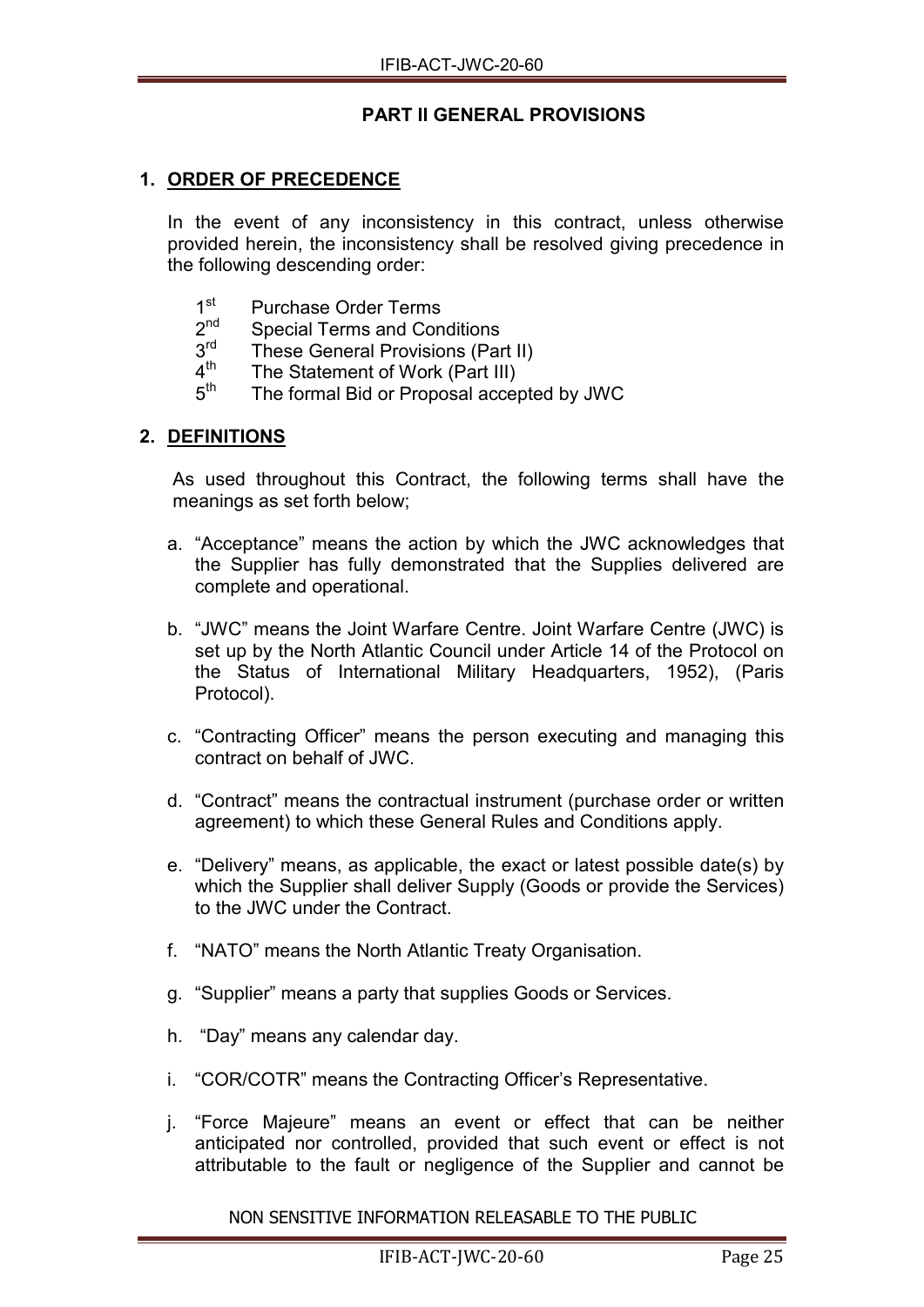prevented by it. The term includes both acts of nature (e.g., floods and hurricanes) and acts of people (e.g. riots and wars). Neither strike nor labour stoppages by the Supplier's workforce nor civil unrest shall constitute Force Majeure.

- k. "Goods" means any and all of the products to be supplied by the Supplier to the JWC under the Contract, including any replacement parts furnished pursuant to a warranty or otherwise, regardless of whether the price(s) for such Good(s) is or are separately indicated.
- l. "Sub-Contractor" means a Third Party who has entered into an agreement with the Supplier for the provision of Supply under this **Contract.**
- m. "Subcontract" means, except as otherwise provided in this Contract, any agreement or contract made by the Supplier with any other party in fulfilment of any part of this Contract, and any agreement, contract or subcontract hereunder.
- n. "Work" means all work which the Supplier shall perform or cause to be performed under this Contract.
- o. "Supplies" means the Services and the Goods identified in the Contract.
- p. "Services" means any and all services to be provided by the Supplier to the JWC under the Contract, including but not limited to applicable consultancy, report, design work, creation or licensing of intellectual property, training, installation, maintenance, repair or other after-sales service.

# **3. AUTHORIZATION TO PERFORM**

- a. The Supplier warrants that:
	- (1) it and its Sub-Contractors, if any, have been duly authorized to provide the required services and to do business in Norway;
	- (2) it and its Sub-Contractors, if any, have obtained or will obtain all necessary licenses and permits required in connection with the Contract;
	- (3) it and its Sub-Contractors, if any, will fully comply with all the laws, decrees, labor standards and regulations of Norway during the performance of the Contract; and
	- (4) attainment of any license, permit or authorization that is required for provision of the Supplies shall be sole obligation of the Supplier.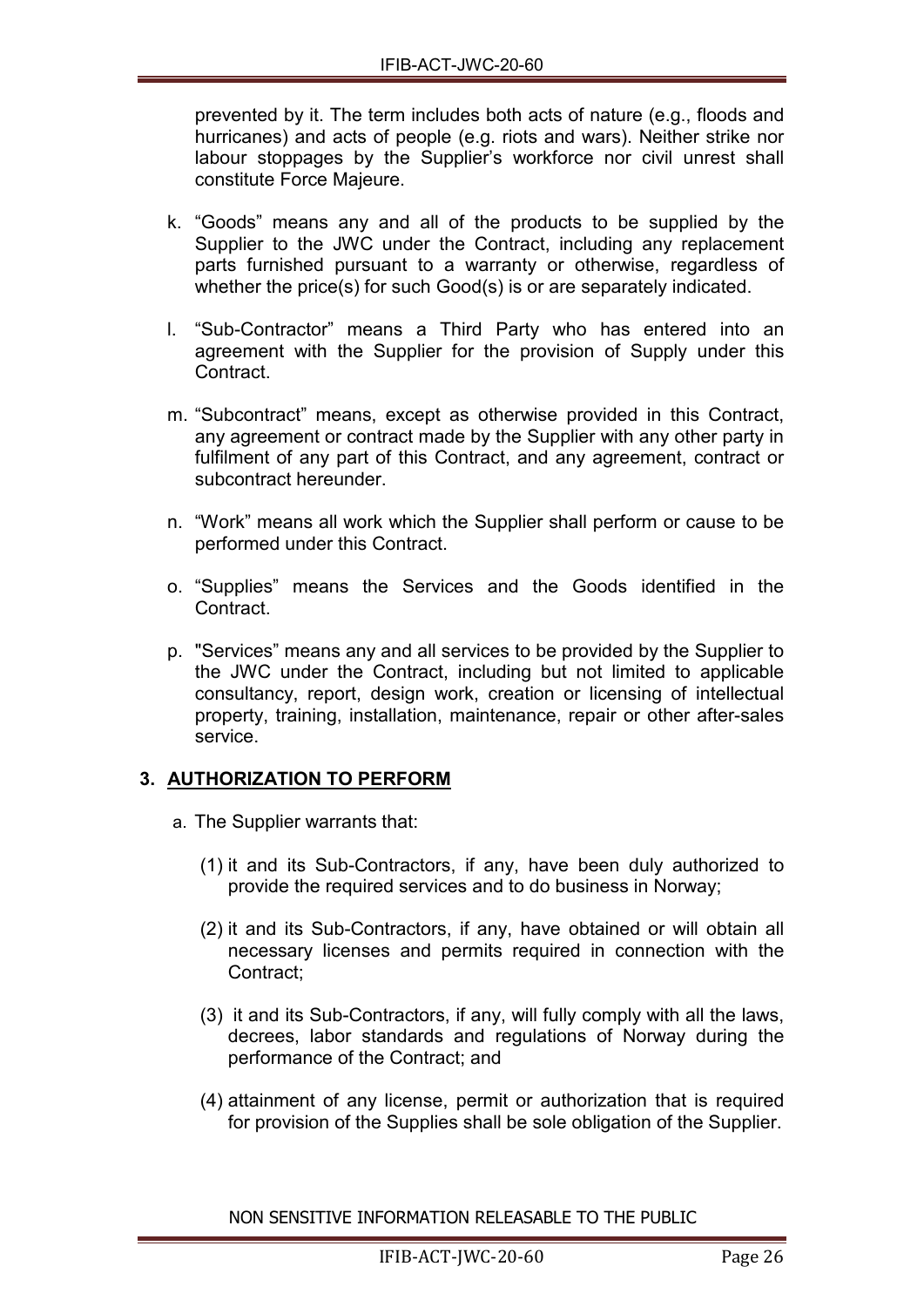(5) In line with these contractual terms and conditions, the Supplier must provide the details/paperwork of your corporate registration in Norway. The required documentation must be provided at your earliest opportunity but not later than **01-DECEMBER-2020**.

# **4. SUPPLIER'S STATUS AND AUTHORIZATIONS**

- a. The Supplier, its personnel and Sub-Contractors, if any, shall not be considered in any respect as being employees, organs or agents of the JWC or NATO. Nothing in this Contract shall be construed as creating a partnership or joint venture of any kind. Neither Party shall be authorized to bind the other Party legally, financially or otherwise except as explicitly indicated in the Contract.
- b. No NATO privileges or immunities will be granted to Suppliers or its personnel. The SUPPLIER's personnel cannot become members of NATO MWA funded activities, e.g. Jatta Community Club, JWC Friendship Club, or the Sports Clubs.
- c. The NATO SOFA or Paris Protocol does not apply to the Supplier or sub-contractor, or to their respective personnel. Work permits and residency permissions must be obtained in accordance with Norwegian law where applicable.

# **5. ASSIGNMENT AND SUB-CONTRACTING**

- a. The Supplier shall not assign, transfer, pledge, subcontract or make other disposition of the Contract either in whole or in part except with the express written consent of the JWC and in accordance with the following reservations:
	- a. any modifications, including changes, additions or deletions and instructions under this Contract shall not be binding unless agreed in writing by the Contracting Officer.
	- b. Sub-Contractors' personnel shall be nationals of NATO member States, unless specifically authorized by the Contracting Officer.
	- c. the Supplier shall determine that any Sub-Contractor proposed by him for the furnishing of Supplies which shall involve access to classified information in the Supplier's custody has been granted an appropriate security clearance by the Sub-Contractor's national authorities, which is still in effect, prior to being given access to such classified information.
	- d. the Supplier shall be fully responsible for its Sub-Contractors and in any Subcontract shall bind the Sub-Contractor by the same terms and conditions by which the Supplier is bound under the Contract.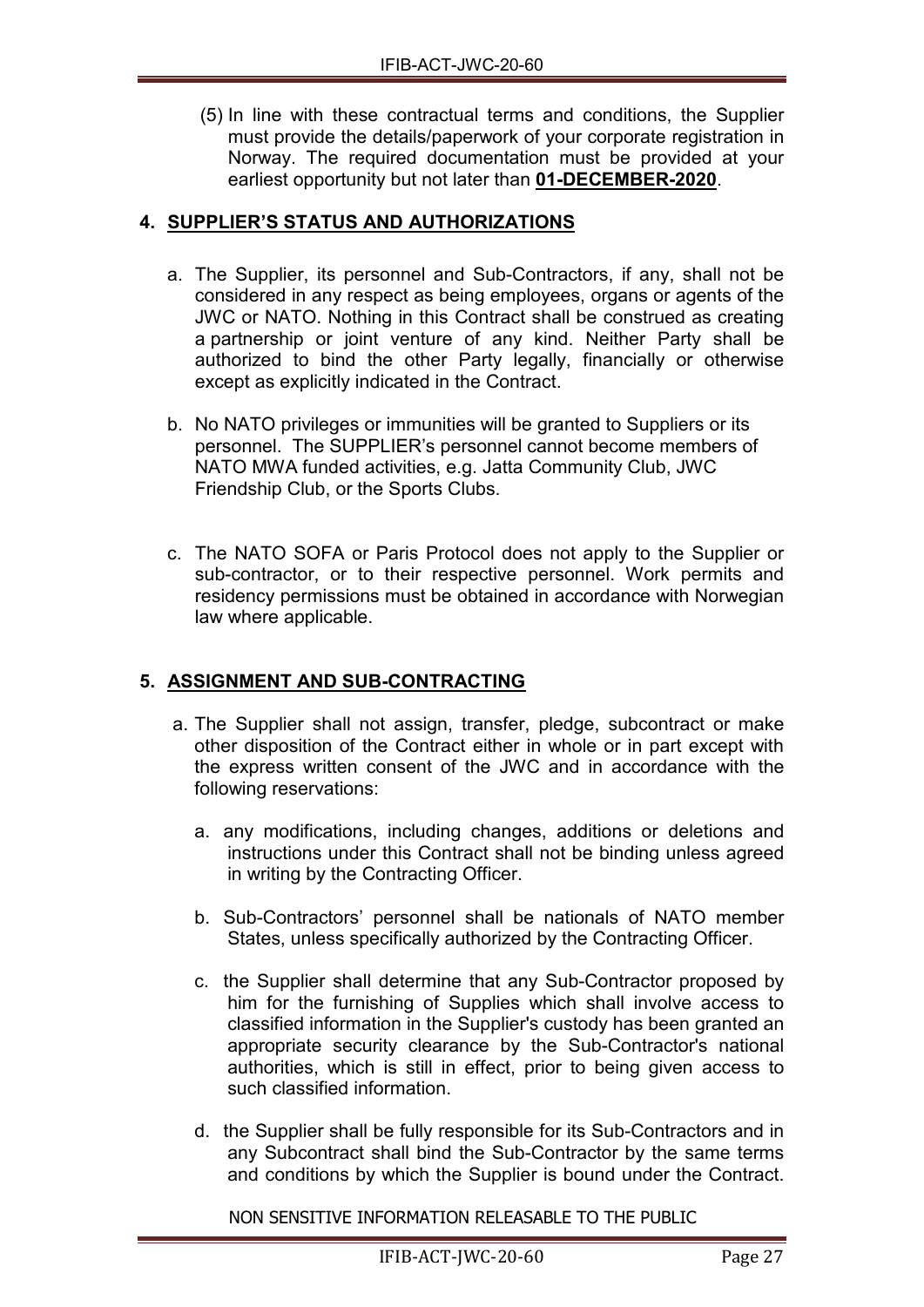Any subcontracting shall not relieve the Supplier from any liability or obligation under the Contract.

# **6. GUARANTEES OF THE SUPPLIER**

- a. The Supplier declares that the Supplies:
	- (1) are of the quality(ies), quantity(ies) and description(s) required by, and conform to the terms or reference or technical specification of the Contract;
	- (2) fully comply with applicable laws, directives, rules and regulations; and
	- (3) are free from any right or claim of a third party, including rights based on industrial or intellectual property.
- b. The Supplier further declares that:
	- (1) it is competent to perform the Services; and
	- (2) it has necessary associated capacities and qualifications, including knowledge, certifications, skills and personnel.

# **7. SERVICE AND PARTS AVAILABILITY**

Unless as specified otherwise in the Technical Specifications, the Supplier and his Sub-Contractors will maintain and furnish a source of an adequate supply of services, components, spare parts and sub-assemblies to properly maintain the supplies for a period of minimum five (5) years from Contract Effective Date.

# **8. NOTICE OF SHIPMENT**

- a. At the time of delivery of any Supplies to a carrier for transportation, the Supplier shall give notice of shipment to the Contracting Officer and to such other persons or installations as are designated by the Contracting Officer. If such instructions have not been received by the Supplier at least one (1) working day prior to such delivery to a carrier, the Supplier shall request instructions from the Contracting Officer concerning notice of shipment to be given.
- b. The following information shall be included in such notification:
	- (1) Contract number;
	- (2) Shipping address;
	- (3) From: (Name and complete address of consignor) To: (Name and complete address of consignee);
	- (4) Listing of supplies by Contract Items(s);
	- (5) Number of and marking on packages(s);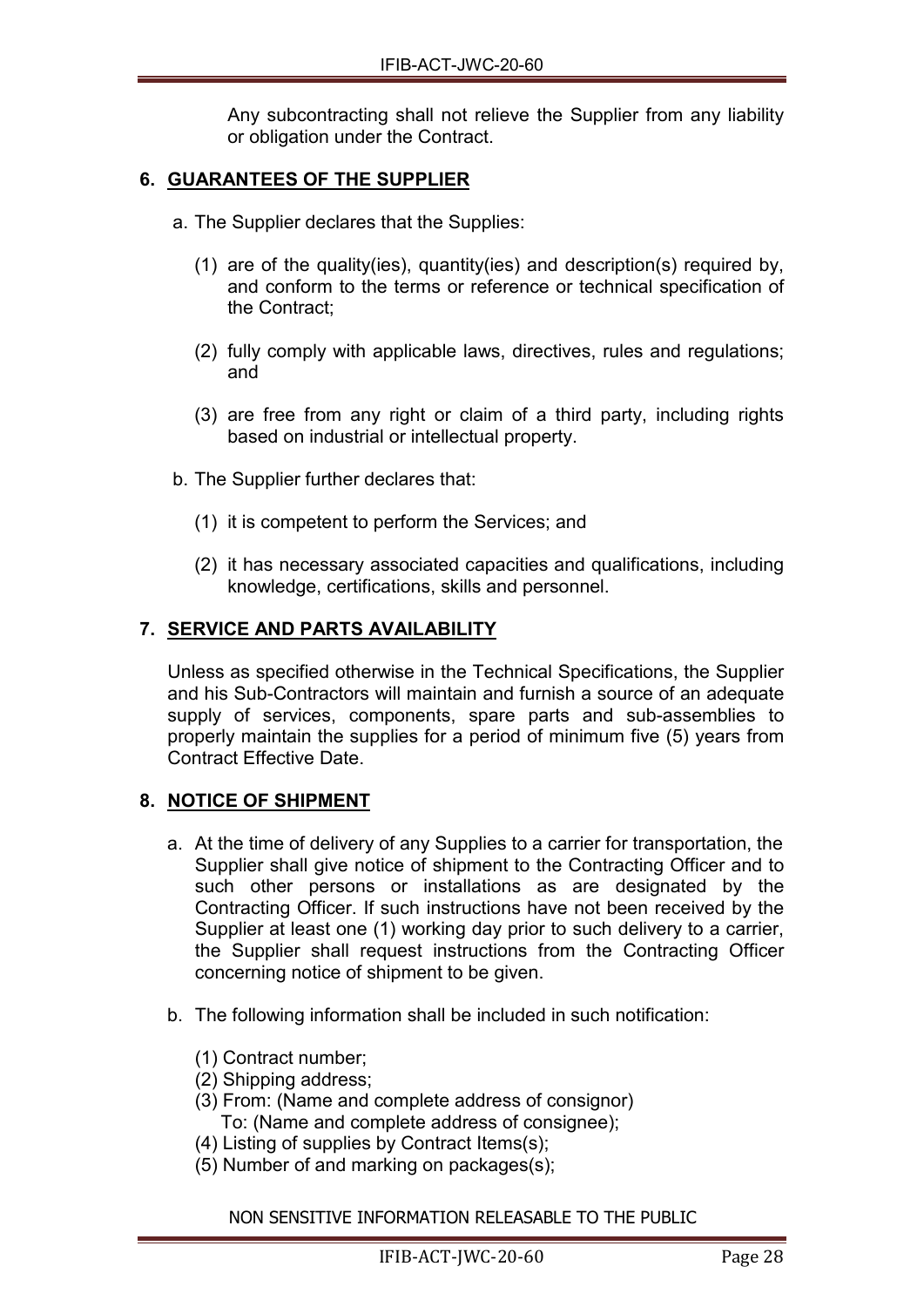(6) Weight and dimensions of packages(s);

(7) Name and address of Carrier, mode and date of shipment with waybill

- Number;
- (8) Customs documents required by the Supplier (if applicable).

# **9. SECURITY**

- a. The Supplier shall comply with all security requirements prescribed by the JWC and the National Security Authority or designated security agency of each NATO country in which the Contract is performed.
- b. The Supplier shall be responsible for the safeguarding of NATO classified information, material and equipment entrusted to him or generated by him in connection with the performance of the Contract.
- c. Any known or suspected breaches of security or other matters of security significance is a violation of the professional confidentiality between the Parties, and may constitute a criminal offence under Norwegian law. Violations are to be reported immediately to the other Party by the Party, who becomes aware of the violation, and to the appropriate authorities in order to institute investigations.
- d. If security violations occur, the Party being exposed to the violation is entitled to immediately declare the Contract void, and to claim penalties and compensation as set out in Article 22 below.

# **10.ACCEPTANCE**

- a. Acceptance or rejection of the Supplies shall be made as promptly as practicable after delivery, except as otherwise provided in this Contract.
- b. Acceptance shall be conclusive, except for latent defects, fraud, gross negligence amounting to fraud, or otherwise stated in the Contract. The formal Acceptance will take place when the following requirements have been met:
	- (1) availability at final destination of all Supplies;
	- (2) successful completion of acceptance testing;
	- (3) verification of the inventory;
	- (4) satisfactory completion of all training or other services, if any, required by that date; and
	- (5) agreement between the JWC and the Supplier on a discrepancy list (if necessary) and corresponding clearance dates.
- c. When discrepancies exist and if these do not prevent satisfactory use or operation of the Supplies, the JWC may declare the acceptance provisional. In this case the JWC is authorized to withhold from payment an amount commensurate with the importance of the discrepancies but in any case not less than ten (10) percent of the total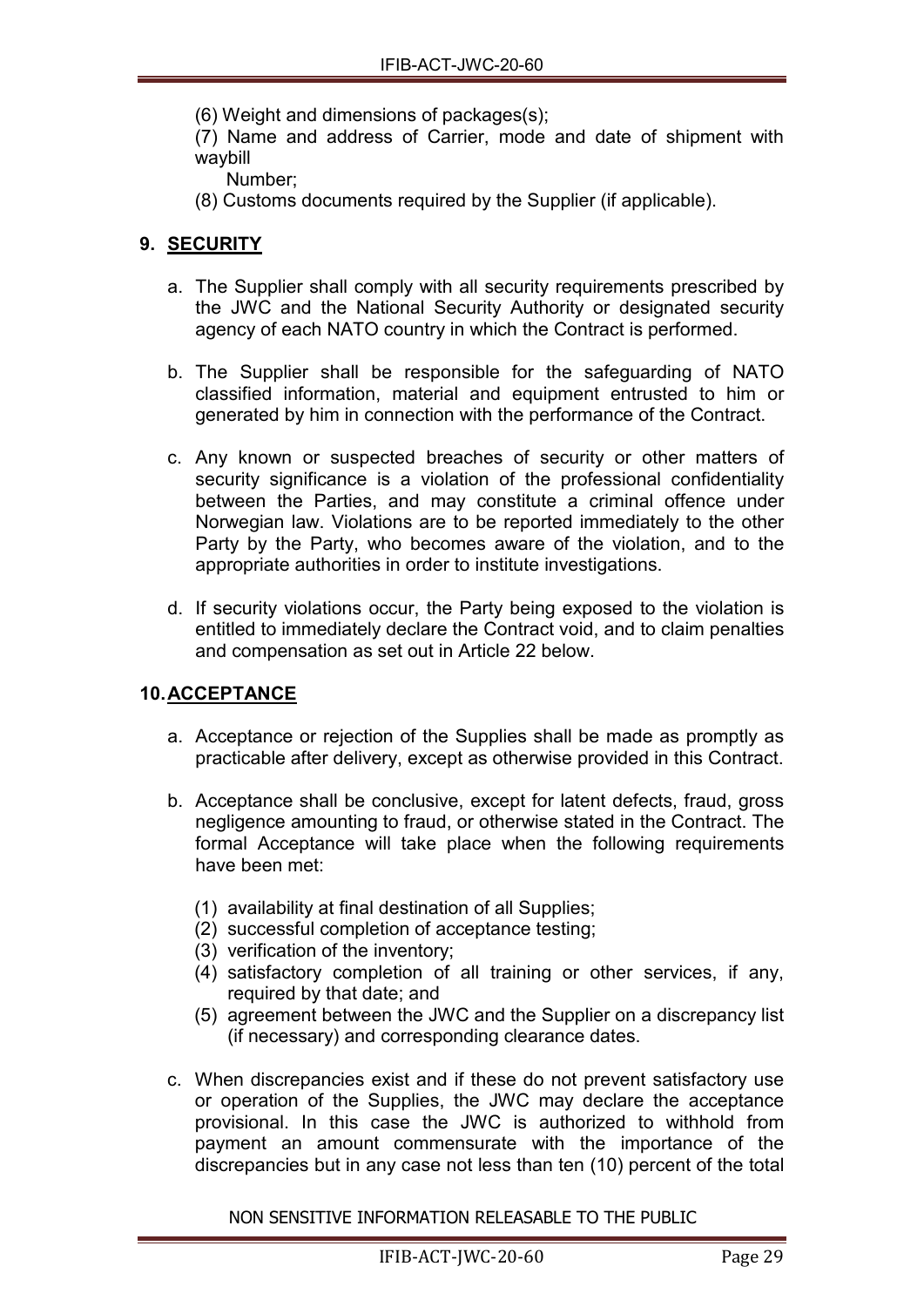contract value and this until all discrepancies have been cleared; at that time the Acceptance becomes final.

#### **11.OWNERSHIP**

Unless specified elsewhere in this Contract, title to Supplies furnished under this Contract shall pass to the JWC upon Acceptance, regardless of when or where the JWC takes physical possession.

#### **12.WARRANTY**

- a. The Supplier issues a warranty on the product for a period of 24 (twenty-four) months (warranty period), from the date of Delivery and Acceptance, certifying that the product fulfils the agreed standards. Under the warranty the Supplier is obliged to repair or put into working order any fault or defect at Supplier's own expense, no matter when JWC – within the warranty period notifies Supplier of the fault or defect.
- b. The provisions of this Article are equally applicable to any item replaced or repaired under warranty.
- c. The Supplier is liable for any and all faults or defects depreciating value or affecting the usability of the Supplies and depreciating or compromising the standards as defined in the Contract, or by Norwegian Law.
- d. The warranty applies to all faults or defects as described in this paragraph, and reported by the JWC before the expiration of the warranty period. The procedure shall be as follows:
	- (1) JWC is obliged to notify the Supplier in writing, of any fault or defect no later than 7 (seven) days after the JWC has identified or discovered the fault or defect.
	- (2) In case the Supplier is unable to replace or repair faults or defects occurring within the warranty period, the JWC is entitled to:
		- reduce the payment corresponding to the loss of functionality and technical value, provided that the fault or defect is only partly and does not affect the general usability of the Supplies;
		- If the fault or defect affects the general usability of the Supplies, set aside and declare the Contract void and subject to compensation, or request another Supplier to do the remaining and necessary works at Supplier's expense.
	- (3) Repairing of the defect should be reported in a protocol.
	- (4) In case of a provisional acceptance the warranty period starts at the date of provisional acceptance and ends twelve (12) months after the date of provisional acceptance.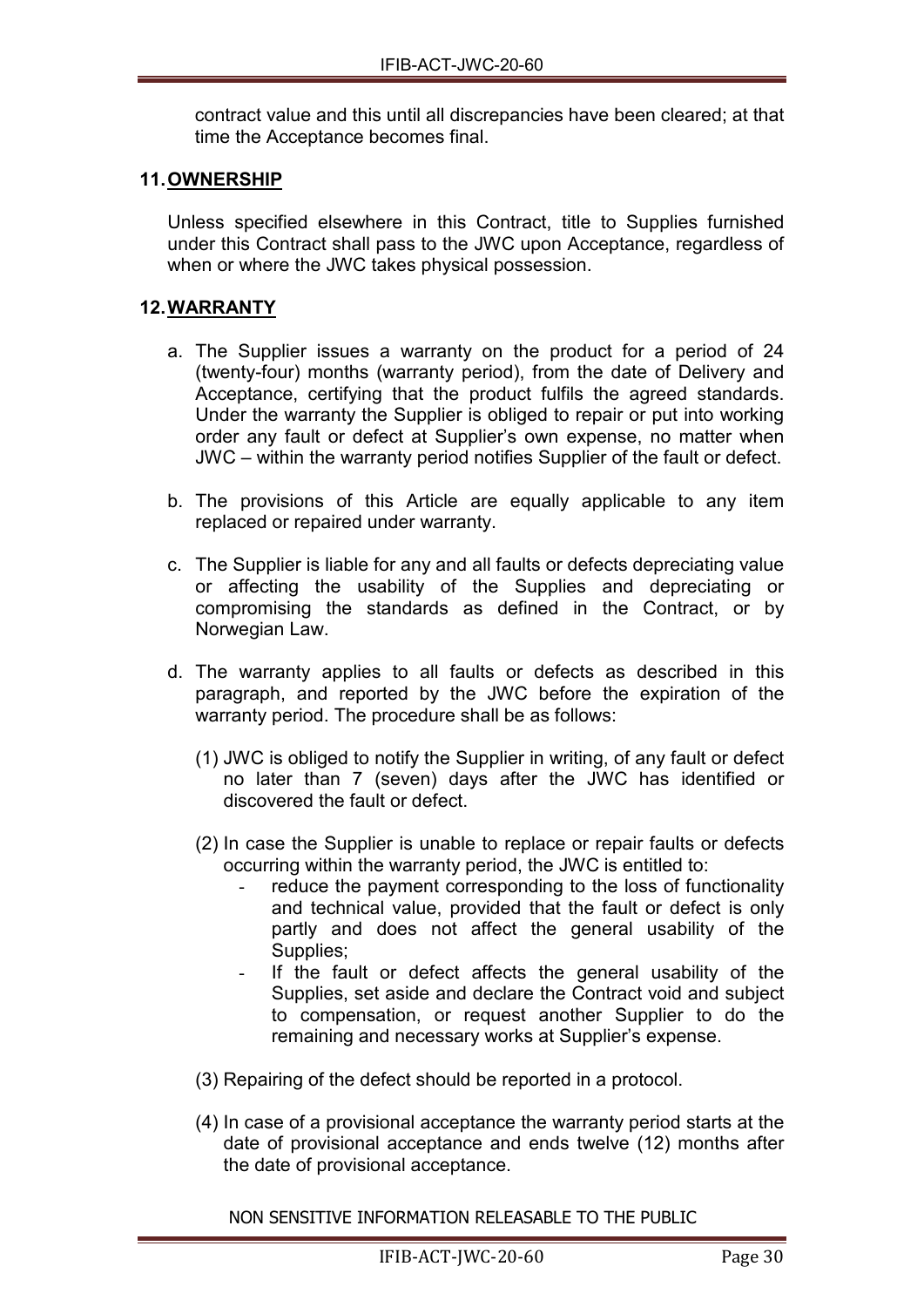- (5) Failure to agree upon any determination to be made under this Article shall be a dispute concerning a question of fact within the meaning of the "Disputes" Article of this Contract.
- (6) The rights and remedies of the JWC provided in this Article are in addition to and do not limit any rights afforded to the JWC by any other Article of the Contract.
- (7) The warranty period shall be extended by a period equal to the time taken by the Supplier to repair or replace the item (Supplies) under warranty.

# **13.EXPORT CONTROL**

The Supplier warrants that, if applicable all necessary permits related to export control or other associated arrangements shall be valid prior to contract award. Should the Supplier require export pre-approval the JWC Legal Office will be provided a preview of said Suppliers request PRIOR to the Supplier submission to a Government entity. Upon validation of request by the JWC Legal Office, subject agreement or request may be submitted to appropriate authority.

# **14.JWC REGULATIONS**

The Supplier shall comply with the applicable provisions of JWC regulations and Directives as communicated to it by the Contracting Officer.

# **15.SUPPLIER NOTICE REGARDING DELAY**

In the event the Supplier encounters difficulty in meeting performance requirements, or when he anticipates difficulty in complying with the Contract delivery schedule or date, he shall immediately notify the Contracting Officer in writing, giving pertinent details; provided, however, that this data shall be informational only in character and that this provision shall not be construed as a waiver by the JWC of any delivery schedule or date, or of any rights or remedies provided by law or under this Contract.

# **16.NOTICE OF ASSISTANCE WITH RESPECT TO PATENT AND COPYRIGHT INFRINGEMENT**

- a. The Supplier shall report to the Contracting Officer, promptly and in reasonable written detail, each notice or claim of patent or copyright infringement based on the performance of this Contract of which the Supplier has knowledge.
- b. In the event of any claim or suit against the JWC on account of any alleged patent or copyright infringement arising out of the performance of this Contract or out of the use of any Supplies furnished or Work or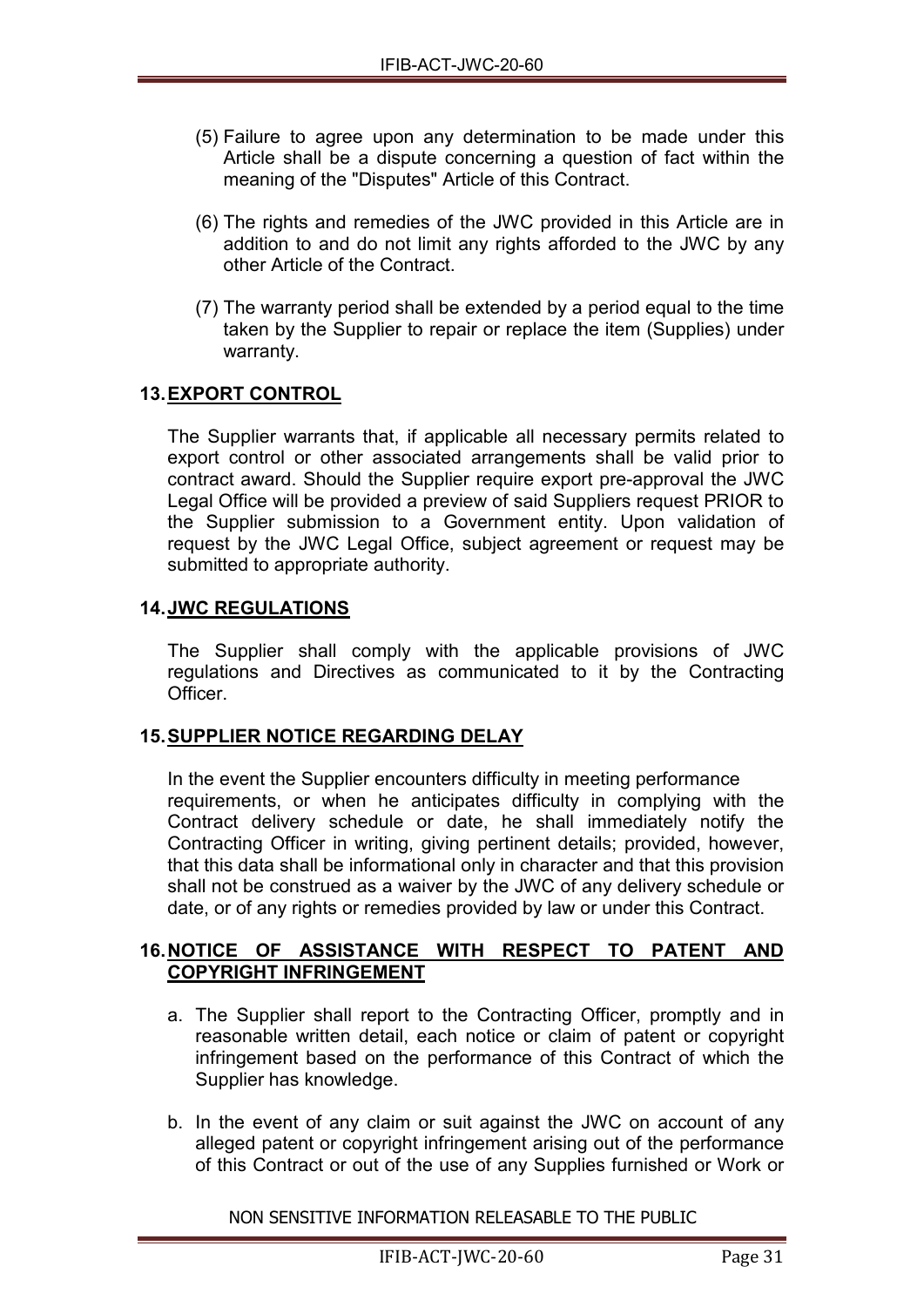Services performed hereunder, the Supplier shall furnish, free of charge, to the JWC, when requested by the Contracting Officer, all evidence and information in possession of the Supplier pertaining to such suit or claim.

c. This Article shall be included in all Sub-Contracts.

# **17.INTELLECTUAL PROPERTY**

- a. Unless the Supplier has advised the JWC before the acceptance of the Contract on existing third parties or Supplier's rights arising otherwise than by virtue of this Contract, and with due regard to national security regulations, all rights in the results of work undertaken by, or on behalf of, the JWC for the purpose of this Contract, including:
	- (1) any technical data specifications, report, drawings, computer software data, computer programs, computer databases, computer software, to include source code, resulting from performance of experimental, developmental, integration, testing, or research work which was specified as an element of performance in this Contract, documentation including software documentation;
	- (2) design data, specifications, instructions, test procedures;
	- (3) training material produced or acquired in the course of such work without prejudice to the residual rights of the Supplier to use the same or similar materials on future occasions in connection with work carried out for the JWC;
	- (4) Plans, drawings, manuals or instructional materials prepared or required to be delivered under this Contract for implementation management, installation, operation, maintenance and training purposes; and
	- (5) in particular, all rights, including copyright therein,

will vest in and be the sole and exclusive property of the JWC.

b. Technical data and software delivered under this Contract shall be marked with the number of this Contract, name of the Supplier and the rights transferred to JWC.

# **18.SOFTWARE RELEASES AND UPDATES**

a. All software implemented on or delivered with the Supplies shall be at the start of Acceptance, the most recent versions or releases as available.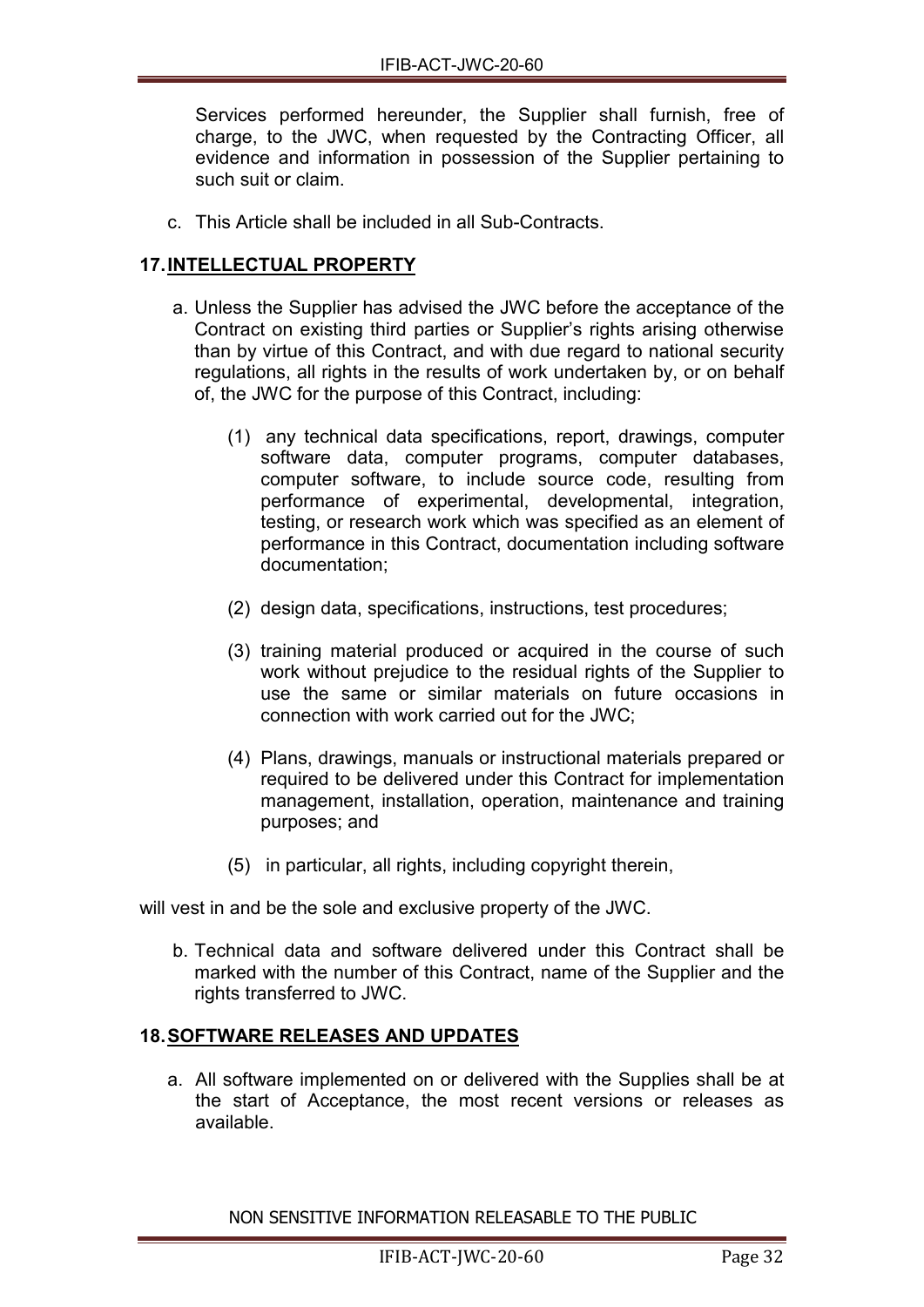b. The Supplier shall for duration of minimum five (5) years after Acceptance, and upon their availability, offer to the JWC all software changes, fixes and new releases. These shall be offered at no cost when they are offered free of charge on the commercial market.

# **19.QUALITY ASSURANCE AND CONTROL; AUDIT**

- a. The Supplier shall have established a quality assurance system based on ISO 9000 Standards as applicable to the work, describing in which manner the Supplier will secure that the work will satisfy all quality requirements. Such system shall be subject to JWC's review and the JWC has the right to audit the Supplier's quality assurance system at any time during the term of the Contract.
- b. The Supplier shall, during the execution of the Work, perform such control as necessary to ensure that the Work is performed in accordance with the quality requirements of the Contract and that adequate documentation verifying such control is provided to the JWC in a timely manner.
- c. The JWC shall have a right to monitor the Work continually during the term of the Contract to ensure that the Supplier is fulfilling the contractual obligations. The monitoring will be carried out by performing quality inspections and assessments to determine whether the Supplier is meeting necessary quantity and quality requirements. The Supplier shall make its facilities accessible for inspection.
- d. As a part of the quality assurance system the Supplier may be required to issue a Status Report on a regular basis. Typically such Report should contain the following:

(1) Summary of work completed in the reporting period, including work days used;

- (2) Current and/or anticipated problems/deficiencies, if any;
- (3) Closing date(s) for open issues, if any;
- (4) Comments/Queries.
- e. JWC reserves the right to inspect any facilities required by the Supplier or to fulfil the obligations of this Contract, at any time.
- f. The JWC audit personnel or any person designated by the Contracting Officer shall have the right to inspect or audit the Supplier's account books and to make such inspections or audits as may be considered necessary to verify and ensure strict compliance with all provisions of this Contract and with the applicable JWC Directives.
- g. The Supplier agrees that the JWC or any of its duly authorized representatives shall, until the expiration of 5 (five) years after final payment under this Contract, have access to and the right to examine any pertinent books, documents, papers, and records of the Supplier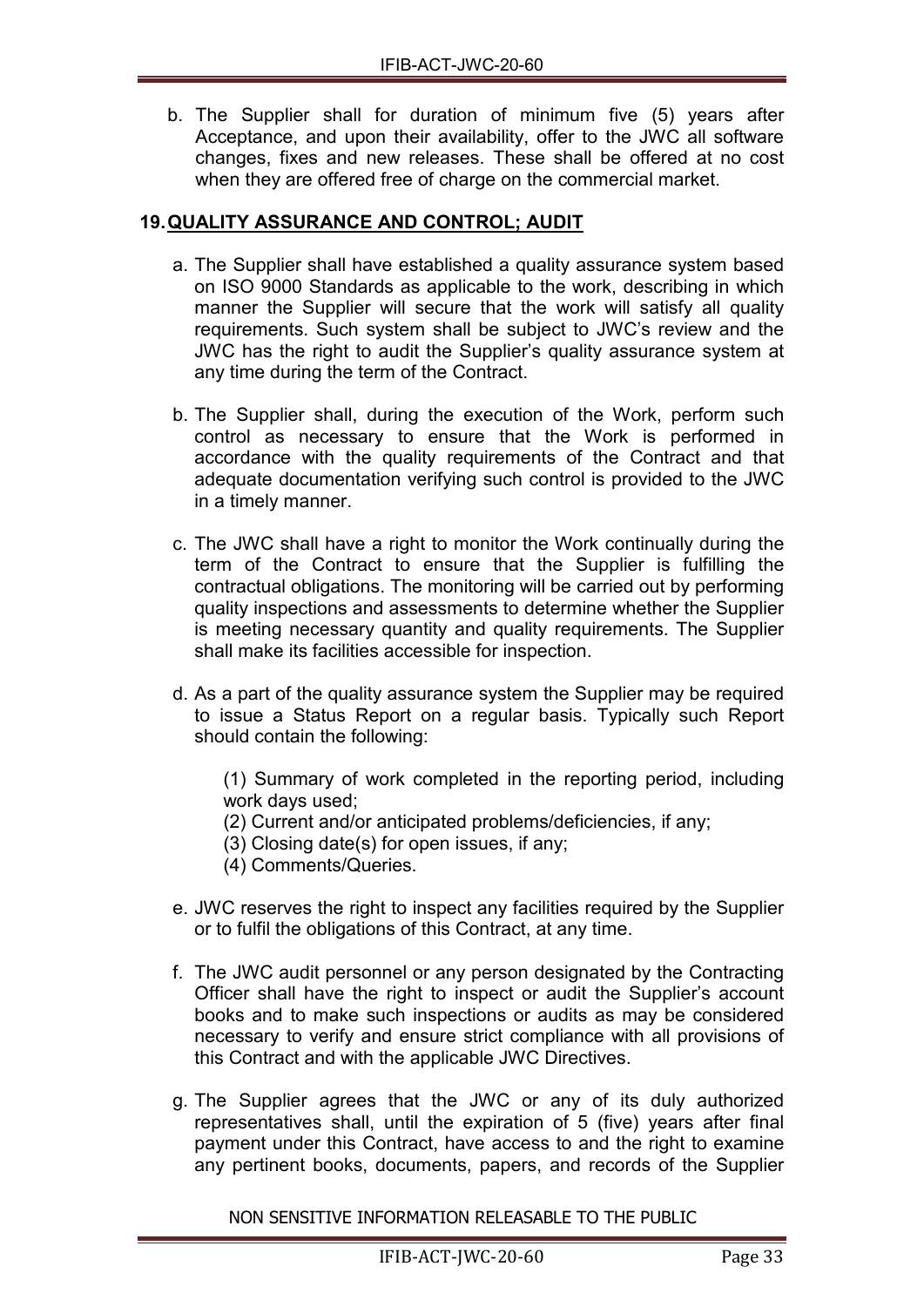involving transactions related to this Contract. The Supplier further agrees to include in all his Sub-Contractor(s) hereunder a provision substantially set for in this paragraph.

# **20. QUALITY IMPROVEMENT**

- a. If the quality inspections and assessments show a need for improvement the Supplier shall submit an action plan to the Contracting Officer. The plan shall contain information on how the Supplier will solve the issues and a time schedule for implementation of the improvements. The plan must be approved by the Contracting Officer in writing.
- b. The Supplier shall keep up with developments in its professional field and, subject to the written approval of the Contracting Officer, make changes to improve and develop the services provided to the JWC.

# **21. HEALTH, SAFETY AND INCIDENT PREVENTION**

The Supplier is obligated to ensure that personnel working inside the JWC areas are working in accordance with applicable national or local laws, codes and/or regulations as well as JWC Directives and Standard Operating Procedures (SOPs). If the Contracting Officer notifies the Supplier in writing of any non-compliance in the performance of this Contract, with safety and health rules and requirements and the Supplier fails to take immediate corrective actions, the Contracting Officer may order the Supplier to stop all or part of the Work until satisfactory corrective action has been taken. Such order to stop Work shall not entitle the Supplier to an adjustment of the price or other reimbursement for resulting increased costs, or to adjustments of the delivery or performance schedule.

# <span id="page-35-0"></span>**22.PENALTIES**

If, JWC impose penalties on the Supplier, such penalties shall amount to 0.5% (zero point five percent) of the total contract price for each Day following the delivery date(s) specified in the Contract, not to exceed 10% (ten percent) of the total contract price. The penalties for the delay may be deducted by the JWC from any sum(s) due, or to become due, to the Supplier.

# **23.DELAY NOT ATTRIBUTABLE TO THE SUPPLIER**

If at any time the Supplier is delayed in providing the Supplies or in fulfilling any other obligation under the Contract due to any cause beyond the Supplier's reasonable control, including but not limited to Force Majeure, the Contracting Officer may, by written notice, extend the delivery date(s) or fulfilment of any other obligation for such period of time as the JWC grants at its sole discretion.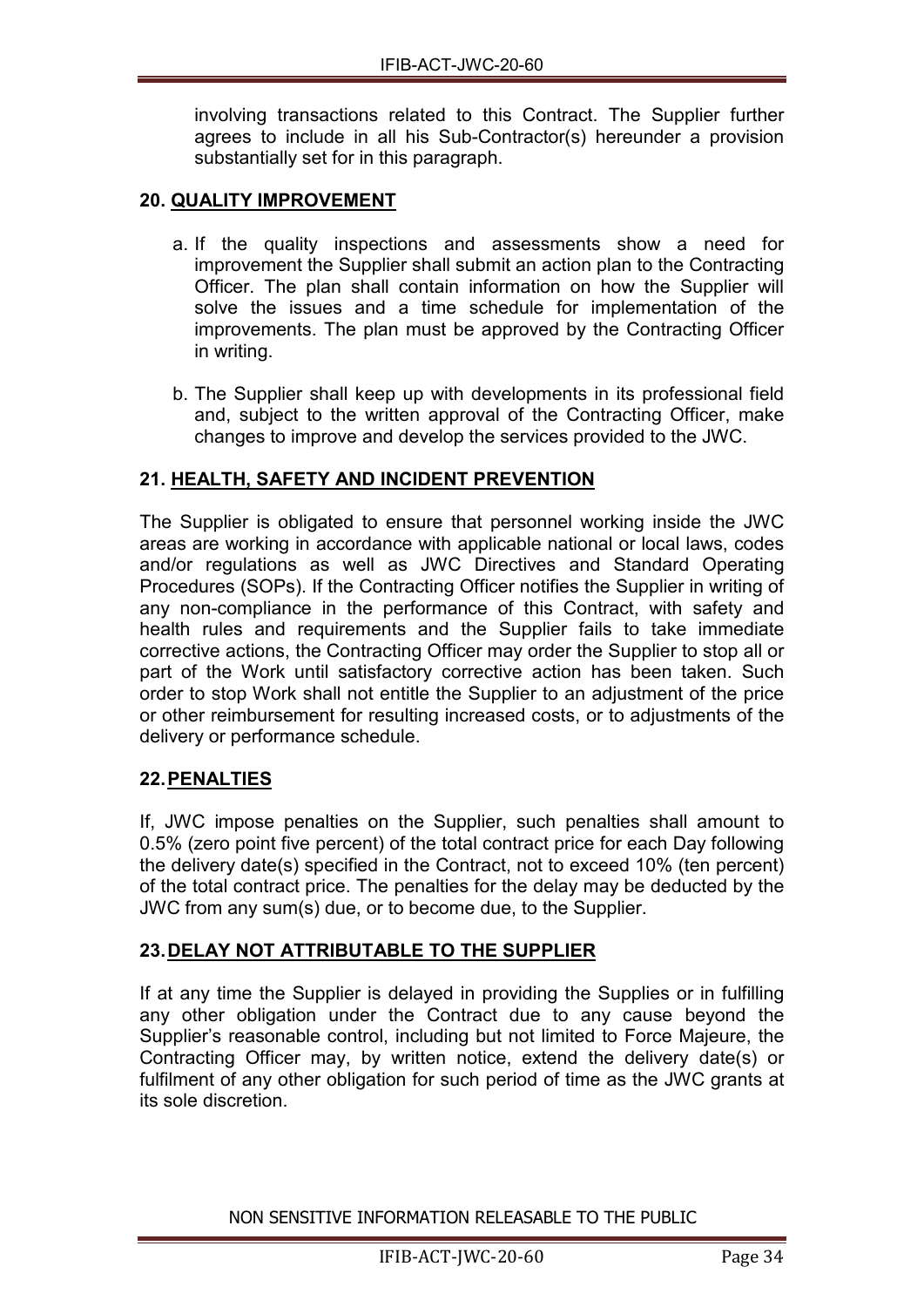# **24.INDEMNITY**

The Supplier shall indemnify and hold the JWC and its personnel, agents and employees harmless from any and all claims, suits, demands, liabilities, damages, losses and expenses of any nature or kind arising from:

- (1) any personal injury or damage of any property arising out of or in any way connected with any act or omission by the Supplier and/or the Contractors in the provision of services under the Contract, unless it is caused from negligence on the part of the JWC and/or JWC's personnel;
- (2) any taxes or other payments owed by the Supplier and/or the Contractors to any governmental agency as a result of any services provided hereunder, and any compensation owed to any employee of the Supplier for services provided hereunder;
- (3) any claim by any third party that the Supplies, the Work or materials provided hereunder infringes a copyright, patent, trade secret or other intellectual property right of such third party;
- (4) acts or omissions of the Supplier or its employees, agents and Sub-Contractors in the performance of the Contract.

#### **25.TERMINATION**

# **25.1. TERMINATION FOR CONVENIENCE**

- a. The Contracting Officer reserves the right to terminate this Contract, or any part hereof, for its sole convenience by serving a 30 (thirty) Day written notice to the Supplier.
- b. In the event of such termination, the Supplier shall immediately stop all Work hereunder and shall immediately cause any and all of its suppliers and Sub-Contractors to cease work.
- c. Subject to the terms of this Contract, the Supplier shall be paid a percentage of the Contract price reflecting the percentage of the Work performed prior to the notice of termination, plus reasonable charges the Supplier can demonstrate to the satisfaction of the JWC using its standard record keeping system have resulted from the termination, but in no case shall the total amount of payment to the Supplier exceed the agreed Contract price.
- d. The Supplier shall have no claim for damages, compensation, loss of profit or otherwise except as provided in this Article.
- e. The Supplier shall continue the performance of this Contract to the extent not terminated under the provision of this Article.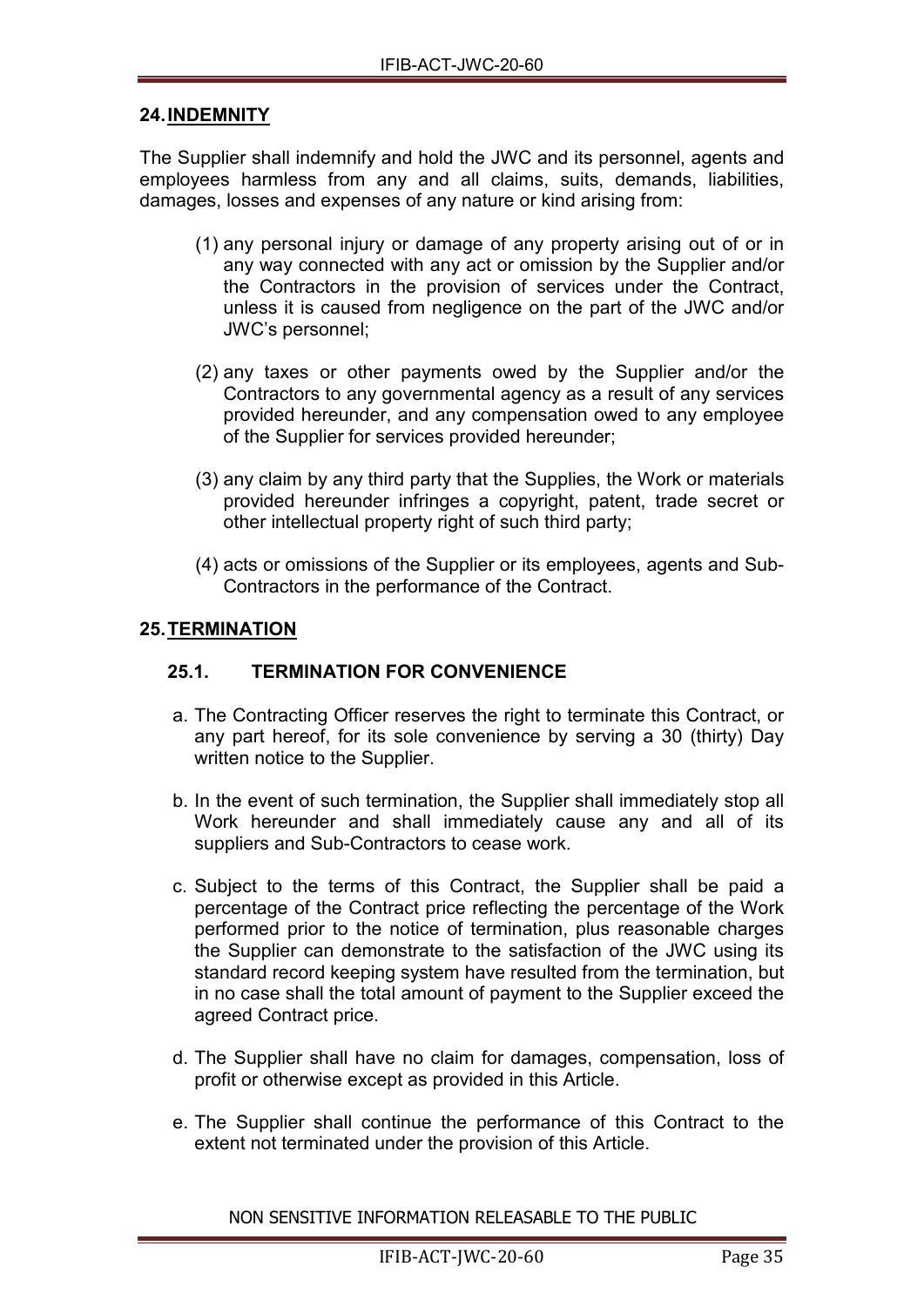# **25.2. TERMINATION FOR DEFAULT**

- a. The Contracting Officer may, subject to the provisions of paragraph c. below, by written notice of default to the Supplier, terminate the whole or any part of this Contract in any one of the following circumstances:
	- i. If the Supplier fails to make delivery of the Supplies or to perform the Work within the time specified herein or any extension thereof; or
- ii. If the Supplier fails to perform or comply with any or all of the other provisions of this Contract, or does not make adequate progress such that failure endangers performance of this Contract in accordance with its terms and in either of these two circumstances does not cure such failure within a period of 10 (ten) Days (or such longer period as the Contracting Officer may authorize in writing) after receipt of notice from the Contracting Officer specifying such failure.
- b. In the event the JWC terminates this Contract in whole or in part as provided in paragraph a, of this Article, the JWC may impose penalties in accordance with Article [22](#page-35-0) of this General Terms and Conditions. The JWC may also procure Supplies or Work similar to those so terminated and the Supplier shall be liable to the JWC for any excess costs for such similar Supplies or Work. The Supplier shall continue the performance of this Contract to the extent not terminated under the provisions of this Article.
- c. If this Contract is partly terminated as provided in paragraph a. of this Article, the JWC, in addition to any other rights provided in the Article, may require the Supplier to transfer the ownership and deliver to the JWC in the manner and to the extent directed by the Contracting Officer:
	- (1) Any completed Supplies and
	- (2) Such partially completed Supplies and materials, parts, tools, die, jigs, fixtures, plans, drawings, information and contract rights (hereinafter called "Manufacturing materials") as the Supplier has specifically produced or specifically acquired for the performance of such part of this Contract as has been terminated; and the Supplier shall, upon direction of the Contracting Officer, protect and preserve property in the possession of the Supplier in which the JWC has an interest. Payment for completed Supplies delivered to and accepted by the JWC shall be at the contract price. Payment for manufacturing materials delivered to and accepted by the JWC and for the protection and preservation of property shall be in an amount agreed upon by the Supplier and the Contracting Officer; failure to agree such amount shall be a dispute concerning a question of fact within the meaning of the Article of this Contract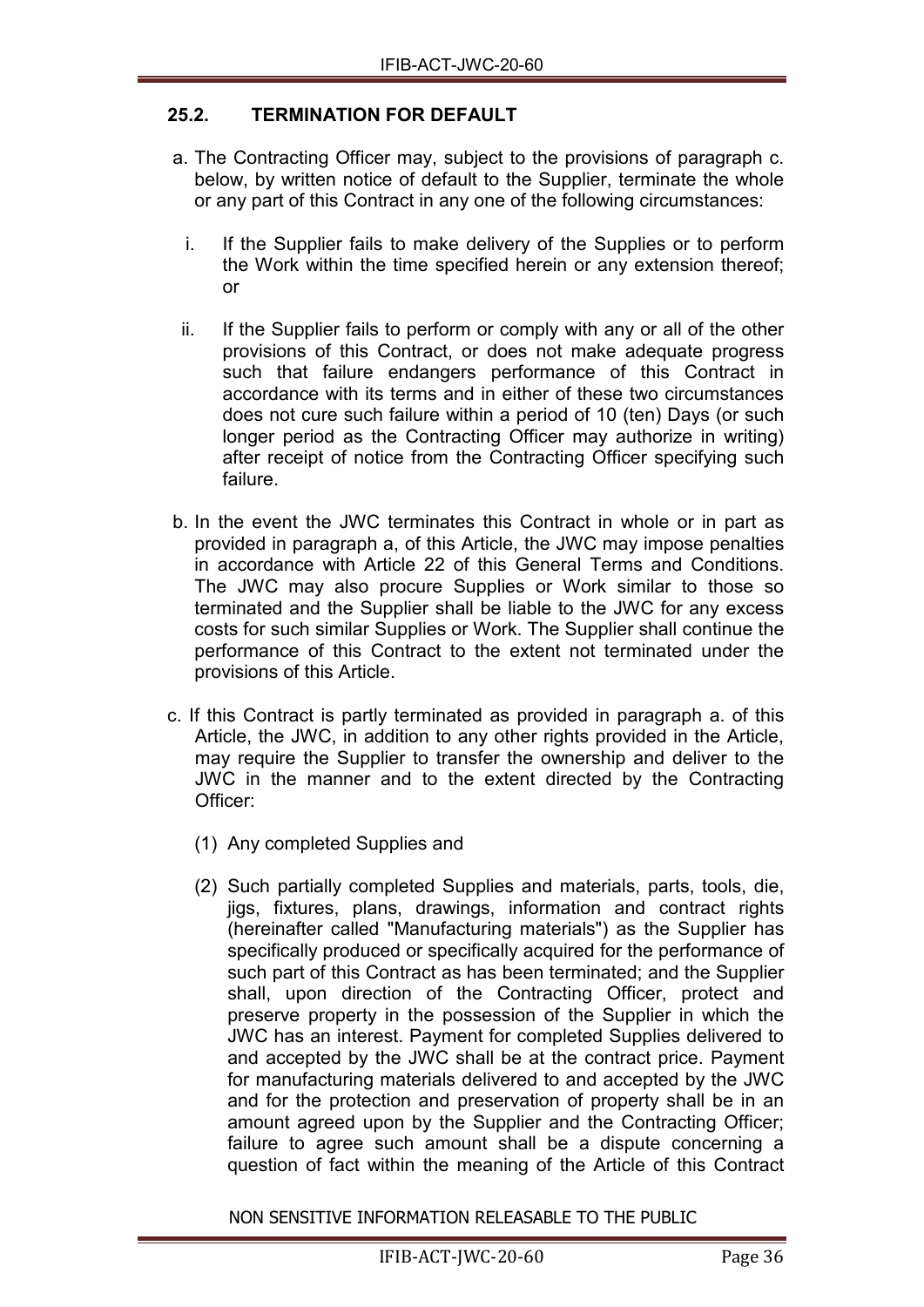entitled "Dispute". The JWC may withhold in accordance with Norwegian law from amounts otherwise due the Supplier for such completed Supplies or manufacturing materials such sum as the Contracting Officer determines to be necessary to protect the JWC against loss.

- d. If, after notice of termination of this Contract under the provisions of this Article, it is determined for any reason that the Supplier was not in default under the provisions of this Article, or that the default was excusable under the provisions of this Article, the rights and obligations of the parties shall be the same as if the notice of termination had been issued pursuant to such Article.,
- e. Both Parties are under duty of good faith. The Contract includes not only the specific terms, but also law and customary practice applicable in the place where the Contract is to be carried out and to the Type of Trade to which the Contract relates.

# **25.3. TERMINATION FOR INSOLVENCY, BANKRUPCY, ETC.; NOTICE**

- a. Should the Supplier become insolvent or should control of the Supplier change by virtue of insolvency, the Contracting Officer may with immediate effect and without prejudice to any other right or remedy available to it, suspend performance or the Supplier's obligations or terminate the Contract with immediate effect, by providing the Supplier with written notice thereof.
- b. Should the Supplier be adjudged bankrupt, or should the Supplier make a general assignment for the benefit of its creditors, or should a receiver be appointed on account of the Supplier's insolvency, the Contracting Officer may, without prejudice to any other right or remedy available to it, terminate the Contract with immediate effect providing the Supplier with written notice thereof.
- c. The Supplier shall immediately give written notice to the Contracting Officer of the occurrence of any circumstance known or likely to alter materially the Supplier's legal or financial status, including but not limited to actual or pending liquidation, reorganization, change of ownership, insolvency or bankruptcy.

# **26.CORRUPTION AND ILLICIT GRATUITIES**

a. The Supplier certifies that neither it nor its agents, employees or representatives have offered or given any gratuity whatsoever to any JWC personnel, with a view to securing a Contract or favorable treatment with regard to the award, modification or execution of this Contract.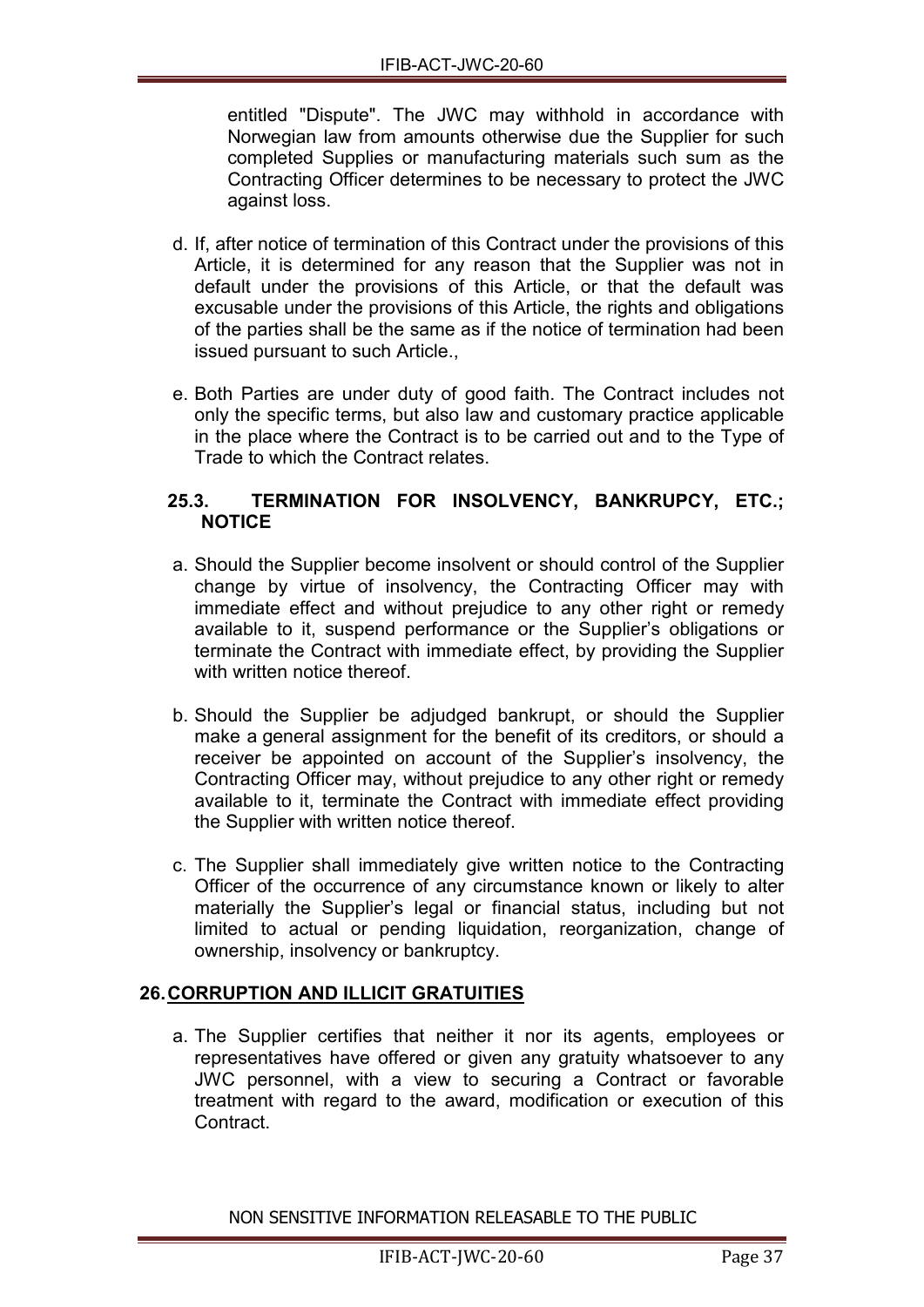b. The Contracting Officer may, by registered letter, terminate this Contract without notice if it is found, after an investigation instituted by the JWC, that gratuities (in the form of entertainment, gifts or others) were offered or given by the Supplier, its agents, employees or representatives to JWC personnel with respect to the award of this Contract or to the taking of any decision regarding its executions.

# **27.INSURANCE**

The Supplier shall be responsible for holding any required insurances under Norwegian Law at own cost.

# **28.TAXES AND CUSTOMS CHARGES**

Specifically, under Article 14, paragraph 14-2, sub-item g) (1) of the Supplementary Agreement between the Kingdom of Norway and Headquarters Allied Command Transformation and Supreme Headquarters Allied Powers Europe, the Supplier, acting on behalf of the JWC, is granted tax exemption on sales under this Contract.

# **29.PURCHASE ORDERS**

- a. JWC Purchase Order(s), if any, shall form an implemented part of this Contract. All Purchase Orders must be confirmed in writing by the Supplier. Purchase Order confirmations stating the agreed price and delivery date shall be sent to the JWC within 2 (two) days from the Purchase Order.
- b. All JWC's Purchase Orders contains an eight-digit Purchase Order number and are duly signed by the JWC's Contracting Officer. Purchase Orders which does not contain a Purchase Order Number and/or the Contracting Officer's signature shall be refused by the Supplier and promptly notified to the JWC.

# **30.INVOICES & PAYMENTS**

- a. In order for the JWC to make timely payment, the Supplier will provide an original invoice, which must be exclusive of VAT and all other taxes (Article VIII of Paris Protocol, dated 28 August 1952, applies).
- b. Note; the text above is not applicable to Norwegian companies. Norwegian companies must explicitly define VAT in each invoice.
- c. All invoices must contain:
	- (1) Name and address of the Supplier
	- (2) Invoice Date and Number
	- (3) Description, quantity, unit of measure, unit price of the items delivered
	- (4) All relevant Banking Details including SWIFT- and/or IBAN-code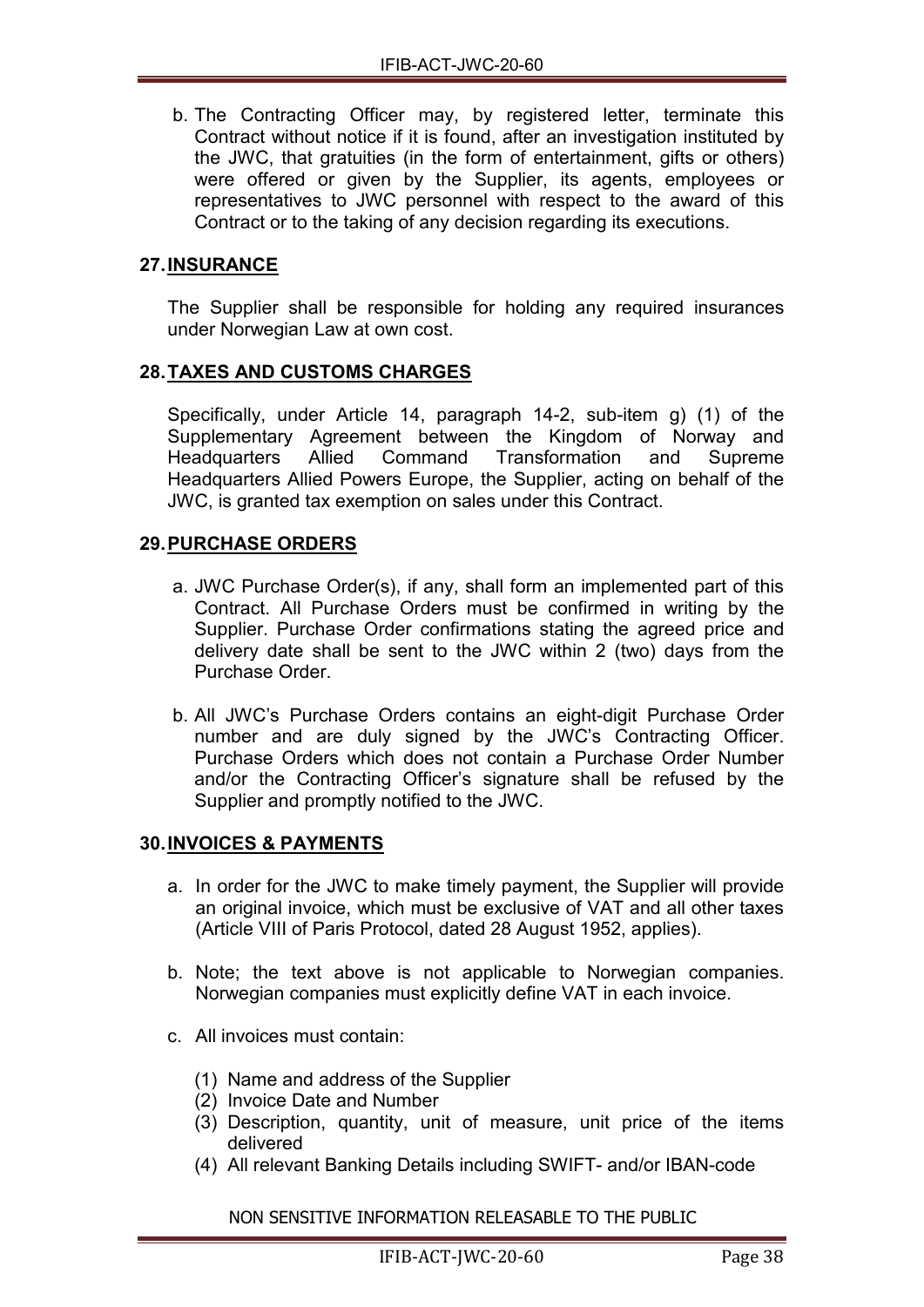- (5) Relevant Purchase Order number and Purchase Order or Contract line item number
- (6) Name, title and contact details of person to be notified of any matters related to the subject invoice
- d. Invoices are to be submitted to:

#### **MAIL**

**Joint Warfare Centre BUDFIN, P&C Section PO Box 8080 N-4068 Stavanger**

#### **EMAIL**

**Send your invoice(s) to: jw[cinvoice@jwc.nato.int](mailto:invoice@jwc.nato.int) The invoice needs to be one document, all pages in one file. Use pdf. files only Please ensure your invoice includes: 1) Purchase Order (PO) Number**

- **2) PO Amount**
- **3) PO Description**
- **4) Invoice Date**
- **5) Bank Info**
- e. Standard terms of payment are 30 (thirty) days net upon completion of service and the JWC receipt of invoice. All invoices must be accompanied by supporting documents. Invoice-fees and/or any other administration charges or fees will not be accepted.
- f. Payment for any Supplies by the JWC shall not be deemed an Acceptance thereof.
- g. Electronic Fund Transfer is the prescribed method of payment for the JWC. All Suppliers to the JWC must complete and submit a Supplier Registration Form which can be found at [www.jwc.nato.int.](http://www.jwc.nato.int/)

# **31.WITHOLDING OF PAYMENT**

Without prejudice to any other right or remedy the JWC may have, the JWC may withhold any payment or part(s) thereof to the Supplier to the extent necessary to protect the JWC from loss under the Contract on account of any breach or default by the Supplier. Any such withholding by the JWC shall not affect the Supplier's obligation to continue performance under this Contract. The JWC shall inform the Supplier in writing of its intent to withhold payment. No interest shall accrue on payments withheld by the JWC in accordance with this Article.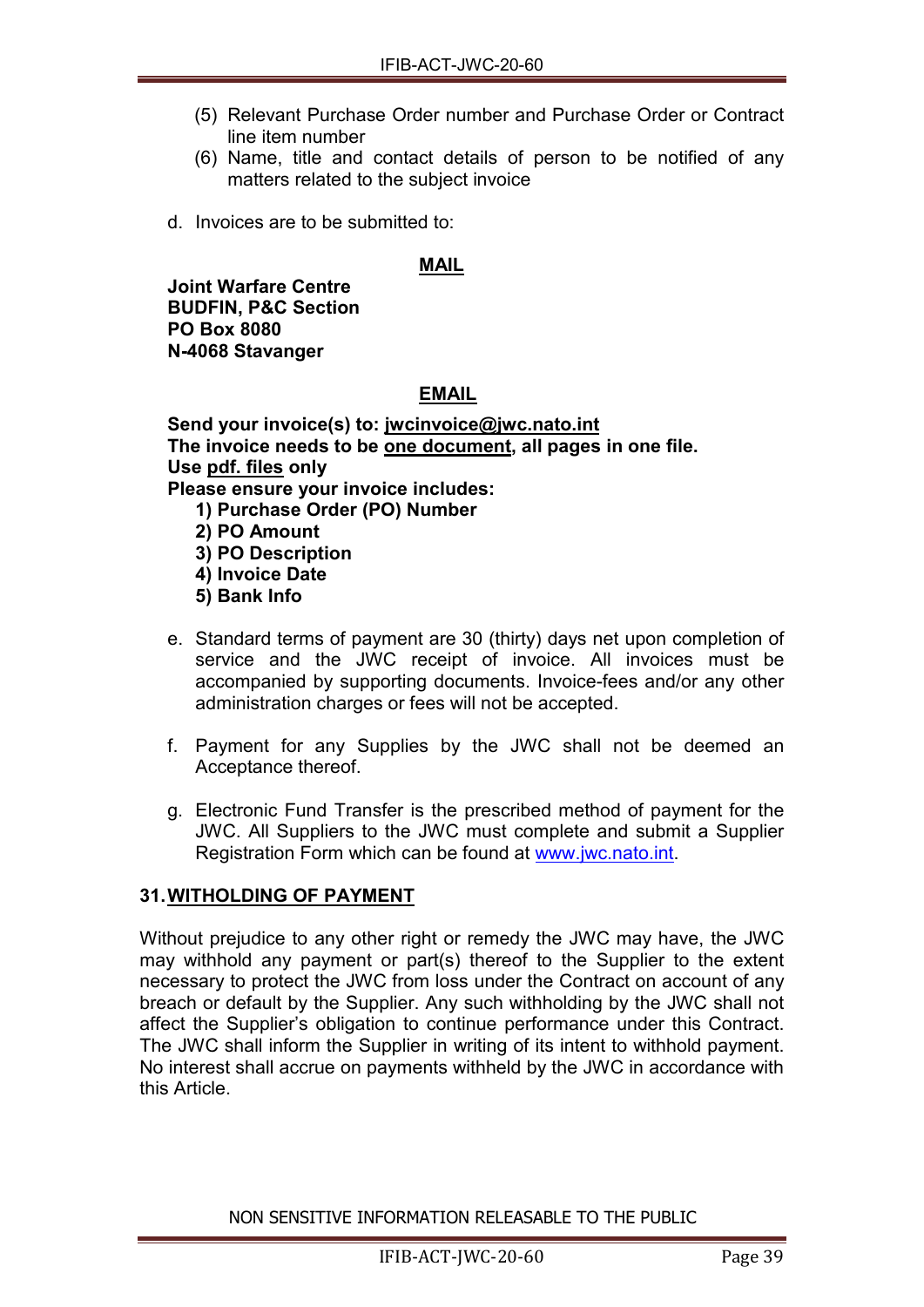# **32.CURRENCY AND EXCHANGE RATES**

- a. Unless otherwise stipulated in the Contract or required by applicable law, each payment shall:
	- (1) be made in Norwegian Kroner (NOK); or
	- (2) if transferred on a currency other than NOK, be calculated in accordance with the weekly NATO exchange rate then in effect; and
	- (3) be transferred to the bank account belonging to the Supplier which is accepted by the JWC.
- b. The Supplier shall bear all costs, fees and commissions that its bank imposes on any payment made by bank transfer.

# **33.CONFIDENTIALITY**

The Supplier shall keep confidential any information obtained under or in connection with the Contract and shall not divulge the same to any third party without the prior written consent by the JWC. The provisions of this Article shall continue in force notwithstanding the completion, expiration, cancellation or termination of this Contract.

# **34.CODE OF CONDUCT**

The Supplier recognizes and agrees that the employees shall conduct themselves in a manner suitable for the purpose of the Contract and in accordance with the NATO Code of Conduct as well as with the JWC's Standard of Personnel Conduct. These can be made available upon request.

# **35.CONTRACT ADMINISTRATION AND AMENDMENTS**

a. All notices and communications between the Supplier and the JWC shall be written in English and may be personally delivered, emailed to the following address:

JOINT WARFARE CENTRE BUDFIN, Purchasing & Contracting Branch P.O. Box 8080 N-4068 Stavanger Norway e-mail: [pcs@jwc.nato.int](mailto:pcs@jwc.nato.int)

Or, to any address otherwise designated in writing.

b. Any official discussion/negotiation between the Supplier and the JWC Representatives shall be recorded in Minutes, which shall be signed by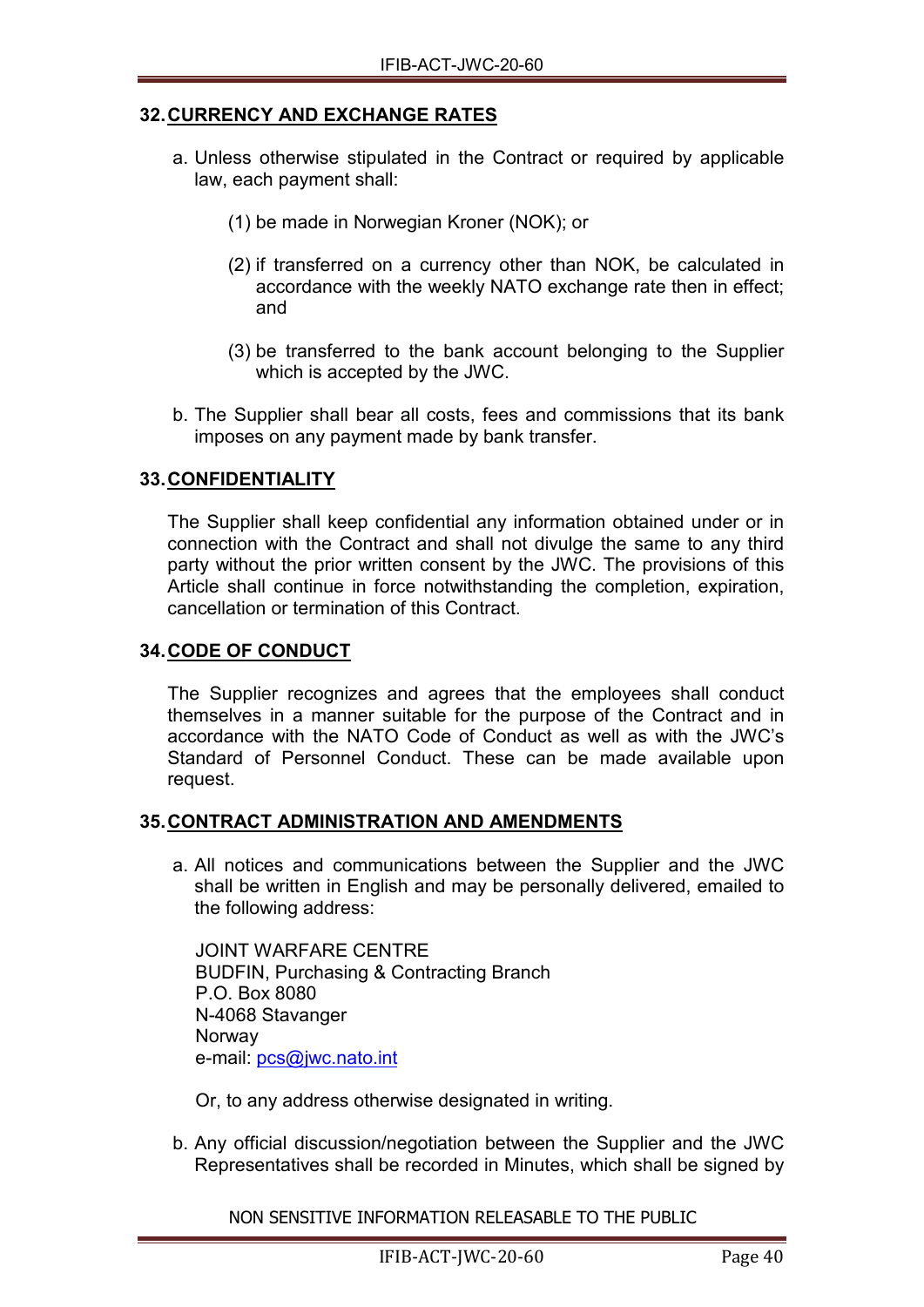authorised representatives of both the Supplier and the JWC. All minutes are considered to be a summary record of discussions and specific actions to be undertaken by the Parties as a result of meetings.

- c. No modification, amendment or change to the Contract, or waiver of any its provisions, or any additional contractual relationship with the Supplier shall be valid unless approved in the form of a written amendment to the Contract, signed by a duly authorized representative of each Party.
- d. Unless otherwise specified in the Contract, a change to the person(s) acting as a Party's contractual or technical focal point(s) does not require a formal amendment, and may be affected by a means of a written notification

# **36.PUBLICITY AND PUBLIC RELATIONS**

Unless authorized in writing by the Contracting Officer, the Supplier shall not advertise or otherwise make public for the purpose of commercial advantage the fact that it is a contractor to the JWC, or use the name, emblem, logo, official seal or any abbreviation of the JWC. This obligation shall survive the completion, expiration, cancellation or termination of the Contract.

# **37.PREFERRED CUSTOMER**

The Supplier warrants that the prices set forth in this contract are as favourable as those extended to any Government, Agency, Supplier, etc. In the event the Supplier offers services to other customers at prices lower than those set forth herein, the Supplier shall so notify the JWC and the prices of such items shall be correspondingly reduced by a modification to this contract.

# **38.LANGUAGE**

The Contract has only been issued in the English language.

# **39.ENFORCEMENT**

Failure by either party to enforce any provision of this Contract will not be deemed a waiver of future enforcement of that or any other provision. The invalidity or unenforceability of any provision of this Contract shall not affect the other provisions hereof, and this Contract shall be construed in all respects if such invalid or unenforceable provisions were omitted.

# **40.FORCE MAJEURE**

Neither of the Parties hereto shall be considered in default in the performance of its obligations to the extent that it proves that such performance has been prevented by a Force Majeure situation; such as,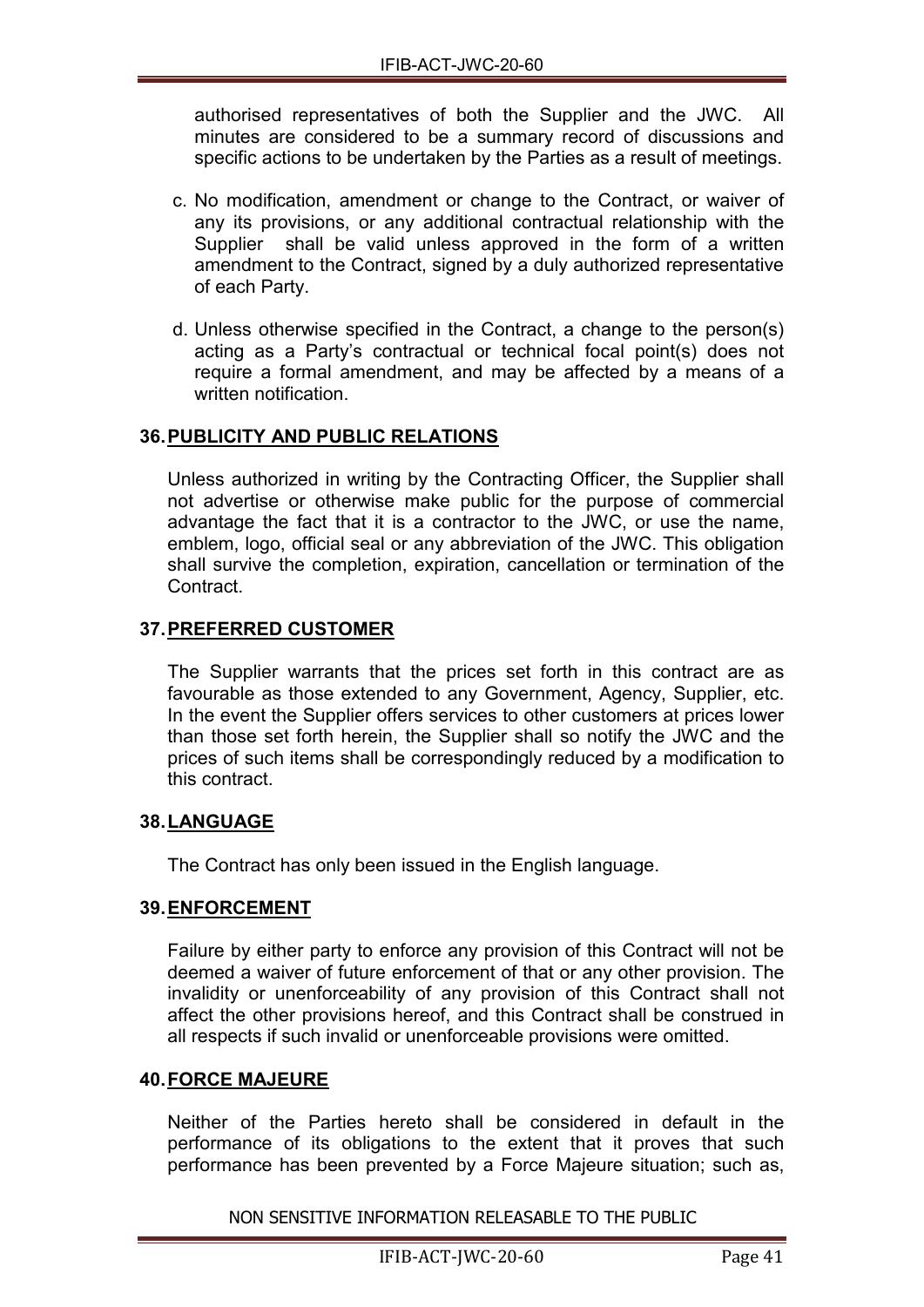but not limited to, fire, war floods, strikes, etc. The party affected by a Force Majeure shall immediately notify the other party.

# **41.DISPUTES**

- a. Both parties are under duty of good faith. The contract includes not only the specific terms, but also Norwegian law and customary practice to the type of trade to which the contract relates.
- b. All disputes arising out of the performance of this Contract will be settled through amicable settlement between the Contracting Officer and the Supplier.
- c. Should the Contracting Officer and the Supplier fail to reach an amicable settlement of the dispute, the dispute will be settled in the competent Court of Norway, unless otherwise specified in this Contract.

# **42.APPLICABLE LAW**

This contract shall be governed, interpreted and construed in accordance with the laws of the Kingdom of Norway. When performing at NATO Installations the Supplier and his personnel (including also the Sub-Contractor's personnel, if any) shall comply with all applicable laws of the host nation and all relevant official NATO and local installation Directives.

#### **43.JURISDICTION**

The Supplier and the JWC accept the city courts of Stavanger, Norway as the legal venue for any disputes that may arise and that cannot be settled by mutual agreement between the Parties.

# **44.ENTIRE AGREEMENT**

This Contract sets for the entire agreement between the Parties with respect to the subject matter hereof, and supersedes all prior agreements or representations, oral or written, regarding such subject matter. The JWC shall not be bound by, and specifically objects to any term, condition, or other provision inconsistent with or in addition to any provision of this Contract that is submitted by the Supplier in any correspondence or any document unless the JWC specifically agrees to such provision in a written instrument signed by an authorized representative of the JWC.

# **45.PRIVILEGES AND IMMUNITIES**

Nothing in or relating to the Contract shall be deemed, or interpreted as, a waiver of the privileges and immunities enjoyed by the JWC.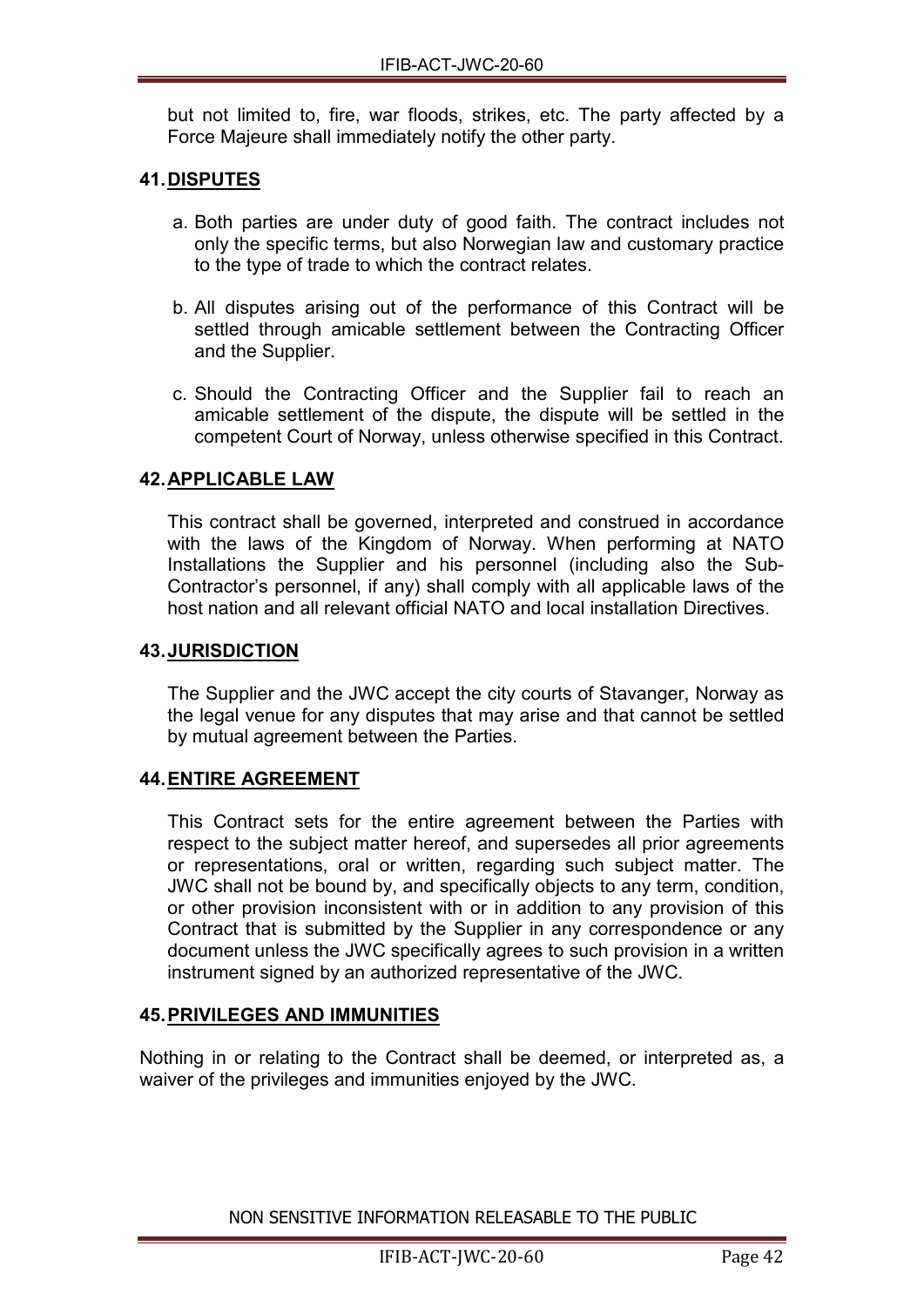# **46.MISCELLANEOUS**

- a. By the signing this Contract, the Supplier and all other involved parties that may have an impact on this agreement, have read and understood the contents of the agreement.
- b. It is hereby stated that the Supplier and/or the Supplier's Sub-Contractor(s) and/or the Supplier's personnel are not involved in any other business relationships that may have instant or foreseeable future negative impact on the Contract.
- c. Delivery of Supplies pursuant to the Contract, even if not signed, denotes full and formal acceptance by the Supplier of the Contract and its General Terms and Conditions.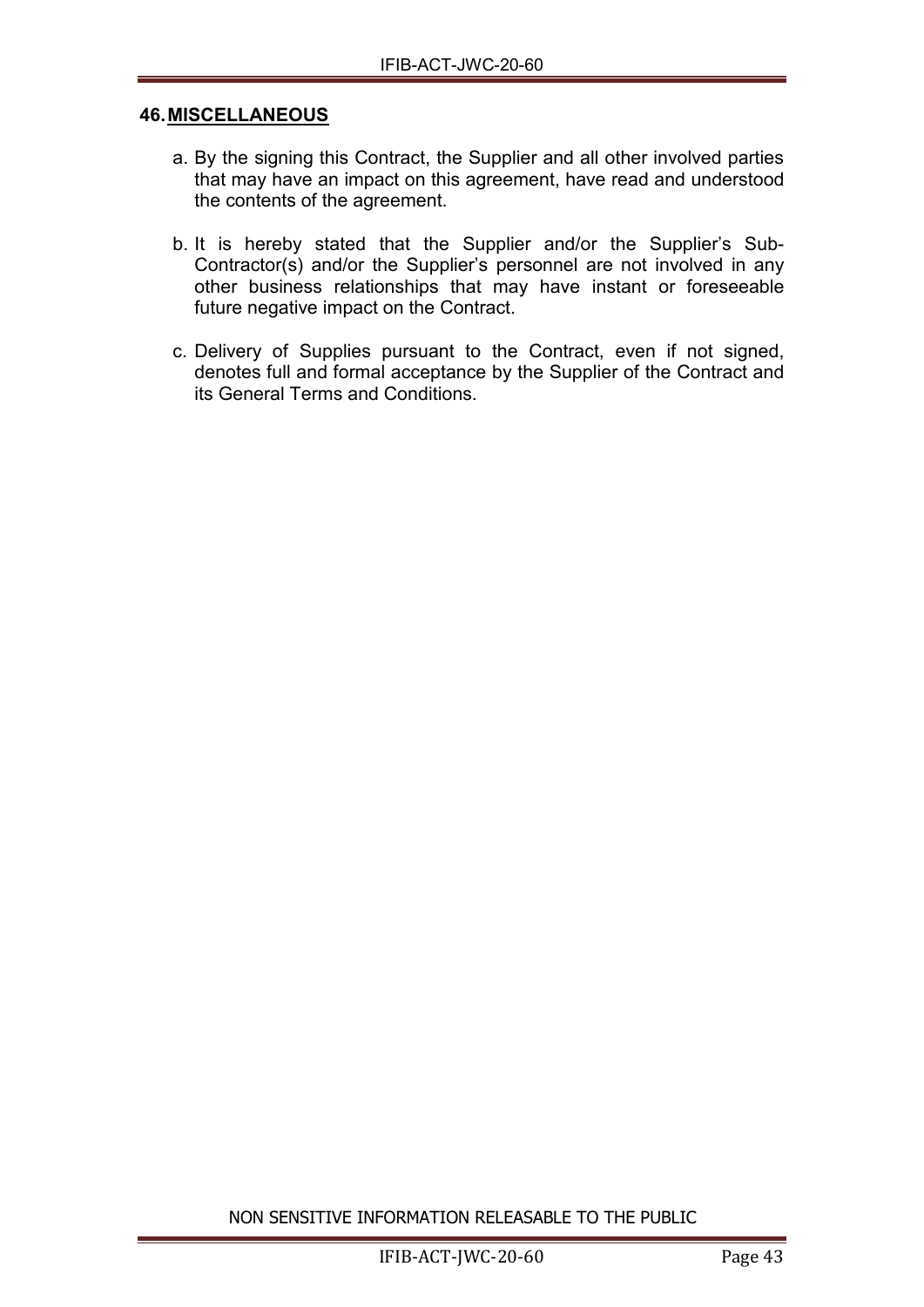# **PART III - SECTION A – CONTRACT MANAGEMENT DATA**

# **IFB-ACT-JWC-20-60**

# **(CONTRACT NO.: ACT-JWC-20-C-007)**

# **OFFICE FURNITURE**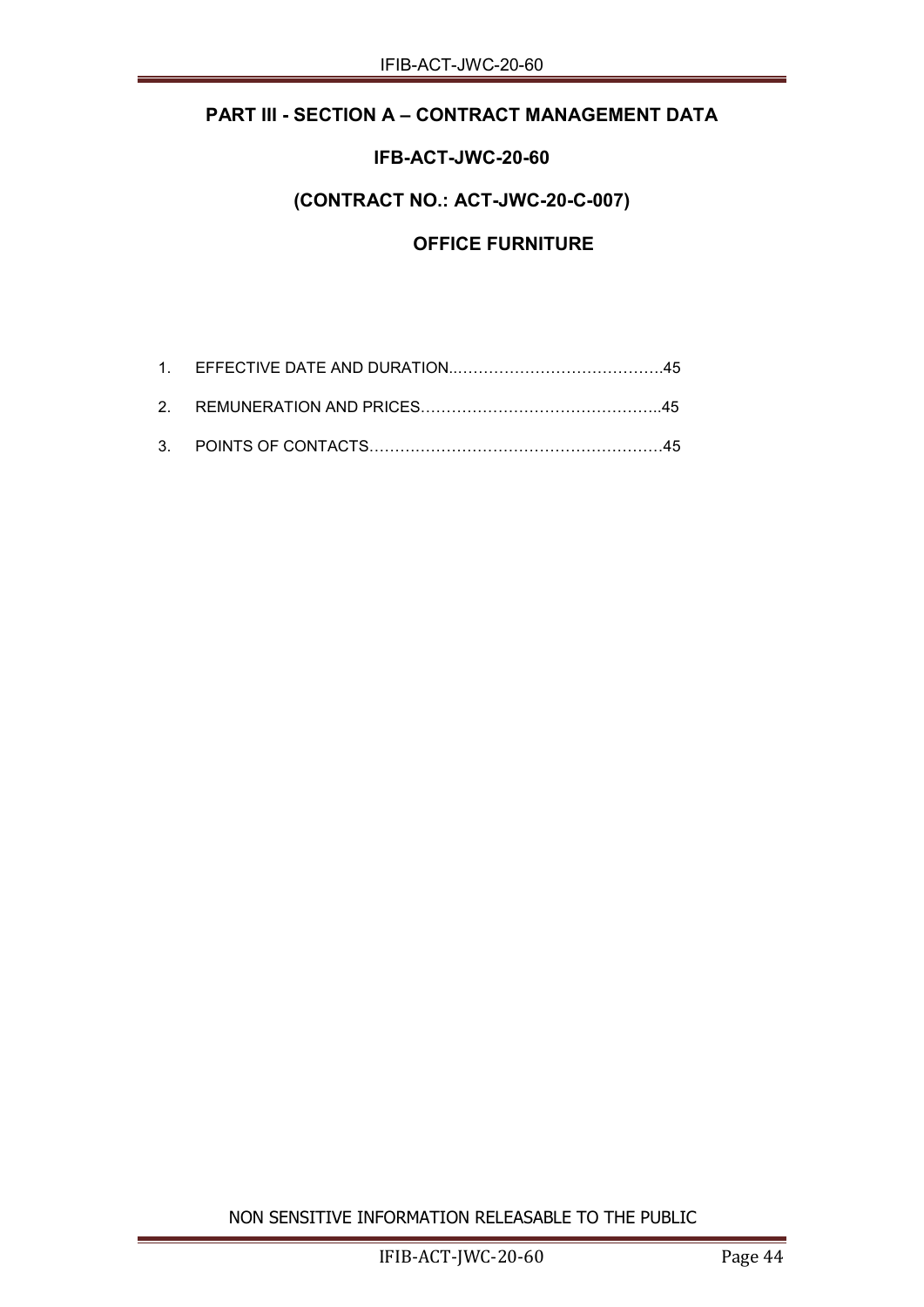# <span id="page-46-0"></span>**1. EFFECTIVE DATE AND DURATION**

# The duration of the Base Contract is from **01-JANUARY-2021 THROUGH 31-DECEMBER-2021.**

Option Periods: Possibility of 4 option years. Option years are subject to annual review and granted extension.

# **OPTION YRS:**

- − Opt. Year 1 01 JAN 2022 -31 DEC 2022 (1 year)
- − Opt. Year 2 01 JAN 2023 -31 DEC 2023 (1 year)
- − Opt. Year 3 01 JAN 2024 -31 DEC 2024 (1 year)
- − Opt. Year 4 01 JAN 2025 -31 DEC 2025 (1 year)

# <span id="page-46-1"></span>**2. REMUNERATION AND PRICES**

All prices are firm fixed and shall be in accordance with **Bidding Instruction Bid Form Annex C-1** All prices are in **NOK** and exclusive of Value Added Tax (VAT).

# <span id="page-46-2"></span>**3. POINTS OF CONTACTS**

The SUPPLIER shall direct all inquiries, notices and communications regarding this Contract to the Contracting Officer, which may be personally delivered, mailed, or copied, to the following address:

Joint Warfare Centre, Purchasing & Contracting Branch P.O. Box 8080, 4068 Stavanger

The JWC POCs are:

Mr Kjetil Sand, Contracting Officer Tel: +47 52 87 92 90 E-mail address: [kjetil.sand@jwc.nato.int](mailto:kjetil.sand@jwc.nato.int) 

SPEC.1.CL Dag-Petter Myklebust, Contracting Specialist Tel: +47 52 87 92 84 E-mail address: [dag-petter.myklebust@jwc.nato.int](mailto:dag-petter.myklebust@jwc.nato.int)

# **Contracting Officer Technical Representative:**

Mr. Rune Nygård Tel: +47 51 31 22 23 E-mail address: [rune.nygaard@jwc.nato.int](mailto:rune.nygaard@jwc.nato.int)

# The SUPPLIER's POC is: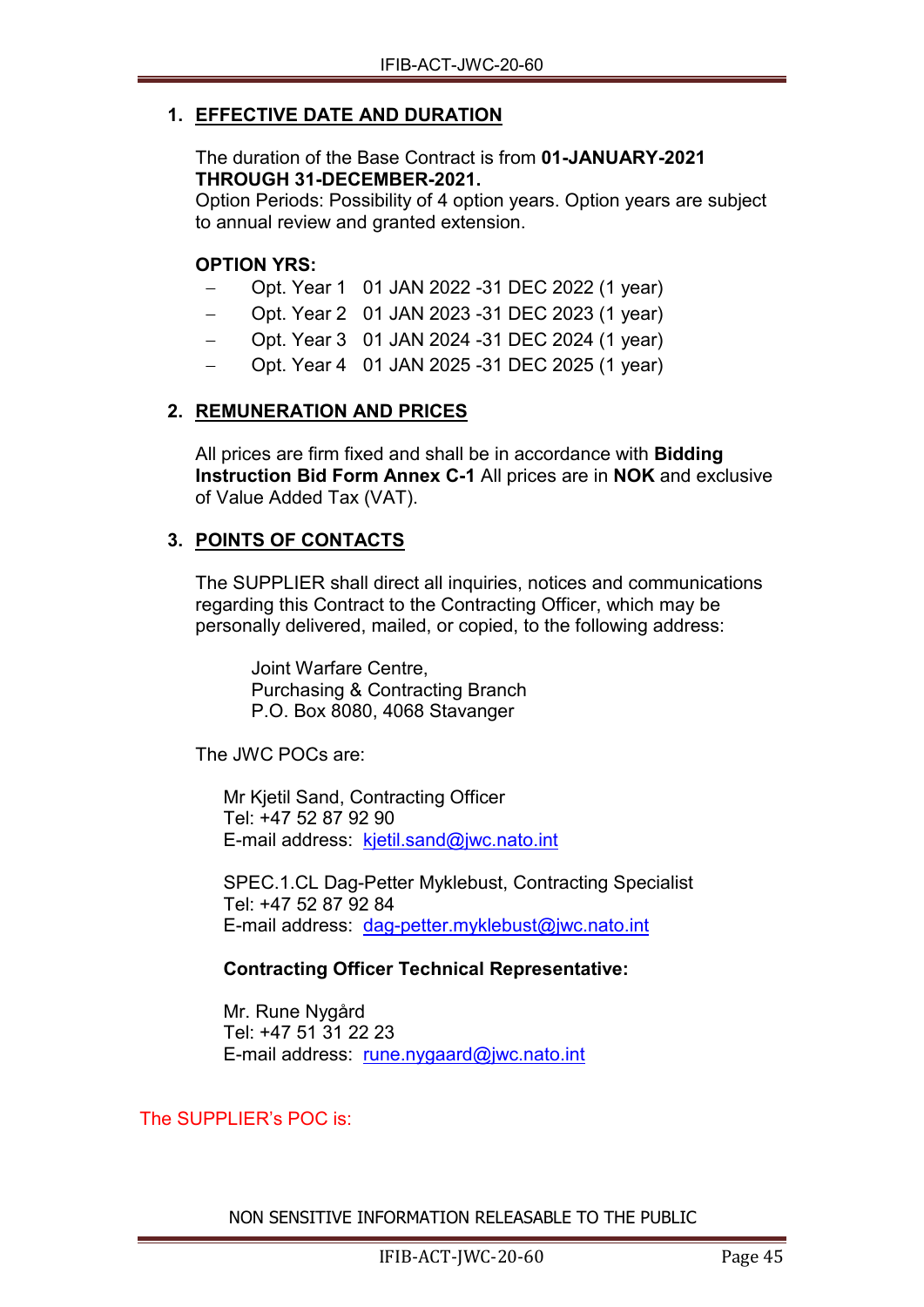# **PART III - SECTION B – STATEMENT OF WORK**

# **IFB-ACT-JWC-20-60**

# **(CONTRACT NO.: ACT-JWC-20-C-007)**

# **OFFICE FURNITURE**

Part 1 GENERAL INFORMATION

Part 2 REQUIRED SERVICES

Part 3 WORKING HOURS

Part 4 DELIVERY TIME AND MOUNTING

Part 5 SECURITY

Part 6 SUPPLIERS PROPOSAL

Part 7 EMERGING REQUIREMENTS

Part 8 INFORMATION

Part 9 QUALITY ASSURANCE

Part 10 INVOICING

Part 11 PRICE ADJUSTMENT

Part 12 CURRENCIES - PRICES

Part 13 DELIVERY TERMS

Part 14 SHIPPING LOCATION

Part 15 JWC COMMITMENT

Part 16 PURCHASE ORDERS AND ORDERING PROCEDURES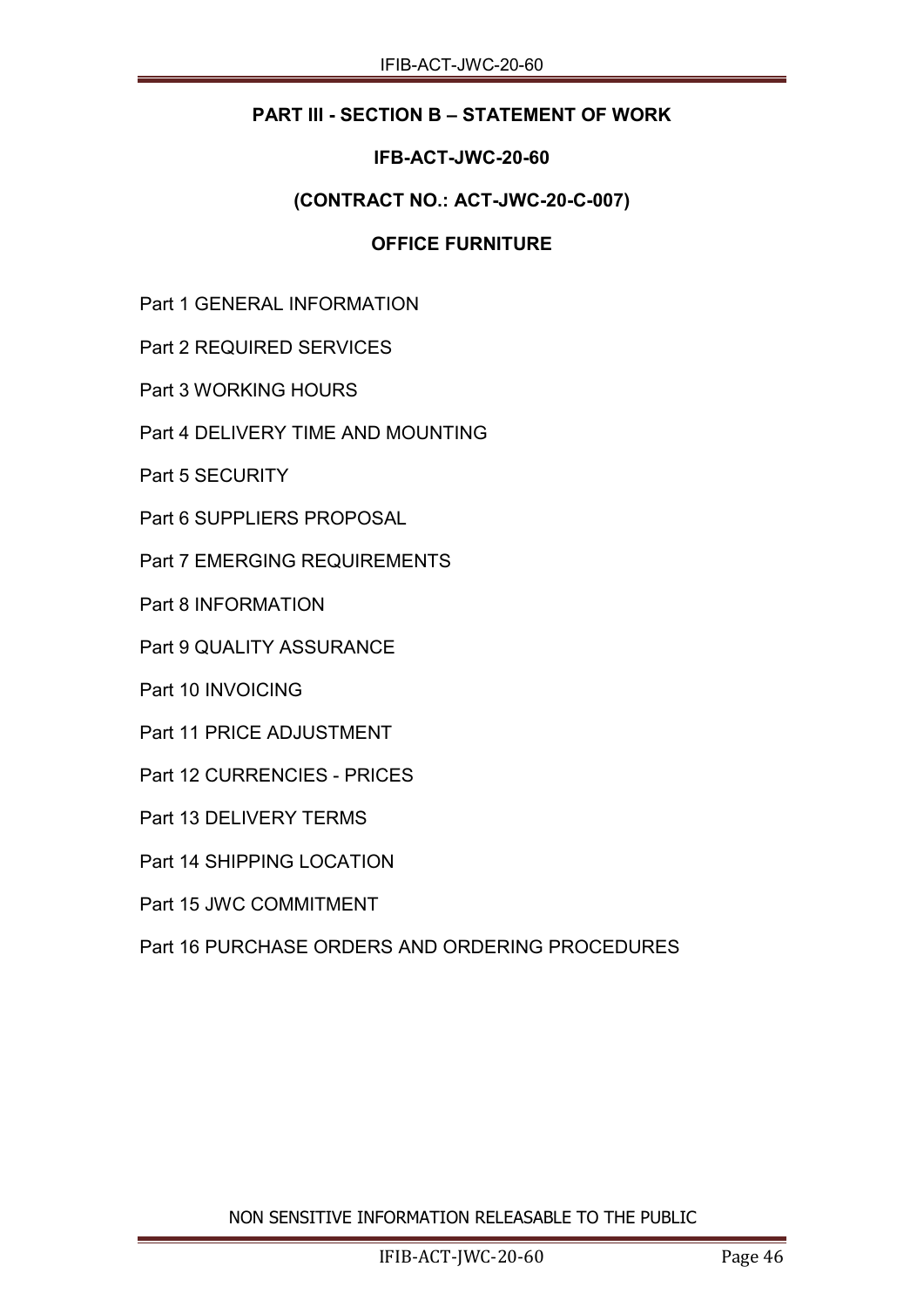# **1. GENERAL INFORMATION**

This is a Delivery Order Contract, which is intended for the purchase of office furniture with no firm quantity of furniture agreed. Separate purchase orders (PO) for specific office furniture will be issued during the period of the contract.

The selection below is intended as a guideline and is not absolute. Primarily it is created to provide a common basis for the service envisaged and expected.

# **2. SPECIAL REQUIREMENTS**

#### **2.1 DELIVERY**

All costs related to delivery are included in item unit price(s). Free delivery will be included to any Joint Warfare Centre sites (Stavanger Area).

#### **2.2 MOUNTING**

All costs related to building, mounting and installation of ordered furniture items are included in item unit price(s) to any JWC site(s) with reference to "*Annex C-1 Price Proposal Sheets*".

#### **2.3 ITEM DESCRIPTION**

All items requested are described in detail in excel spreadsheet, attachment "*Appendix C-1 Pricing*" and "*Appendix C-2 Pricing Item Description"*. Further instructions are described as following:

#### 2.3.1. Chair

Items 1-9: Detailed descriptions of requirement are described in attachments listed above.

#### 2.3.2. Work Position

Items 10-20: Detailed descriptions of requirement are described in attachments listed above. Colour is pre-selected by JWC.

#### 2.3.3. Legs

Items 21-22: On 21a and 22a, JWC request sole BRAND IDT-650.

2.3.4. Table

Items 23: No further comment.

#### 2.3.5. Cabinet

Items 24-30: Items 24/26/27 shall be lockable. Note also the pre-selected colours.

2.3.6. Drawer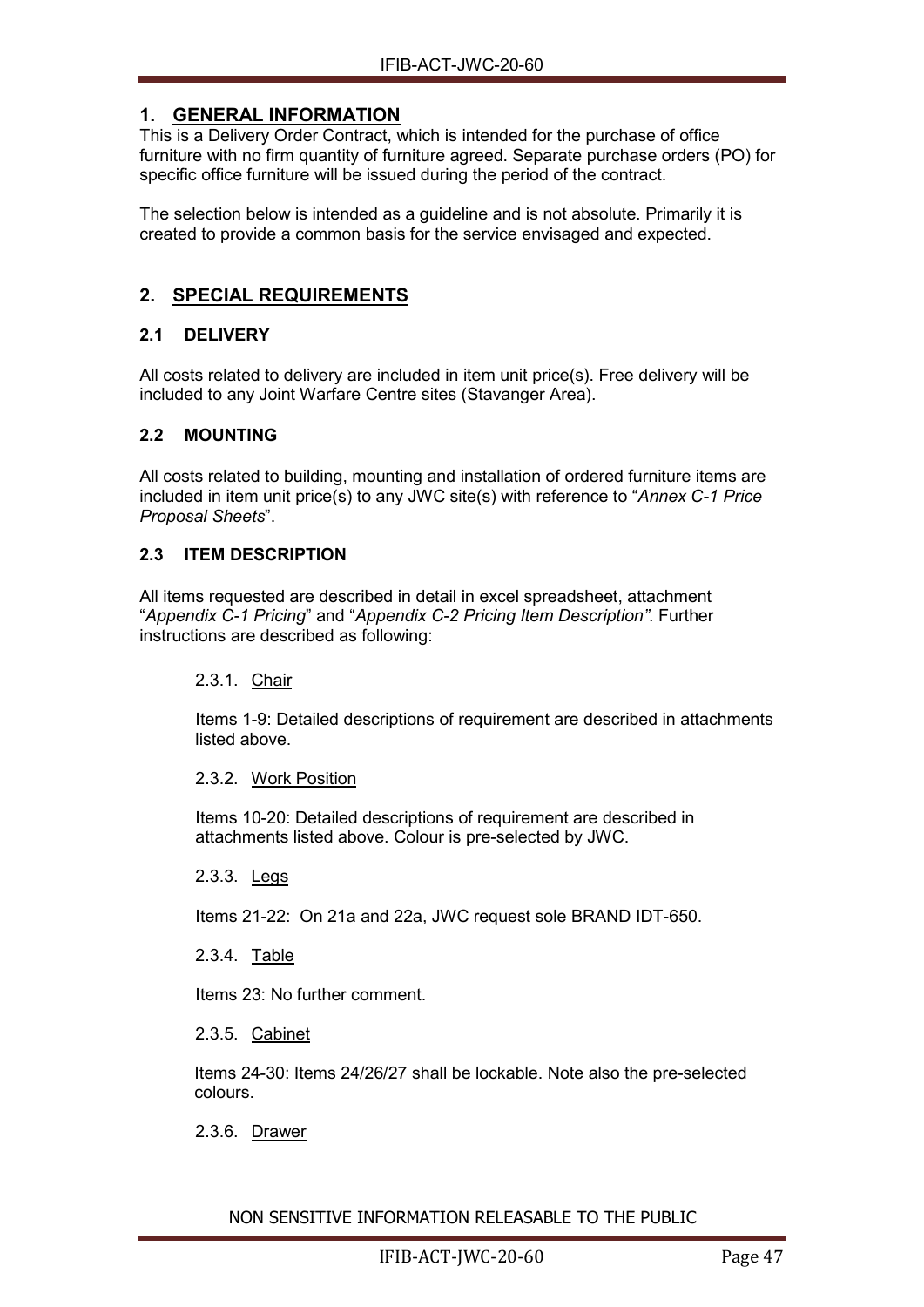Items 31: As stated in excel spreadsheet, colors are stated as F2297 (grey) and F7923 (white). Drawer shall be lockable.

#### 2.3.7. Chair Conference

Items 32-34: Chair conference is all pre-approved colors and preapproved frames/legs. The birch should be the same color as selected for desk tops.

#### 2.3.8. Bookcase

Items 35-38: 2 Colours selected, birch and F-2297.

2.3.9. Wall

Items 39-41: Colors for partition wall can be grey or black.

#### **2.4 COMMENTS AND PHOTOS**

With the Part C Attachments, ref "*Annex C-1 Bid form IFIB-JWC-20-60*" and "*Annex C-2 Pricing Item Description IFIB-JWC-20-60"*., in columns "ITEM DESCRIPTION" and "PHOTO OF LIKE ITEM", further details are described. Photos are attached with this bid to give the supplier visibility and frame of reference of the items requested by the Joint Warfare Centre. No specific brands are requested, but requested furniture should be of equal of better quality in the provided sample photo/description.

# **2.5 ON-SITE ASSISTANCE**

Supplier is asked to provide an hourly cost in Norwegian Kroner, for the dismantling of current desk area in order to build and install new furniture. This may or may not be requested with each purchase.

# **3. WORKING HOURS**

The working hours at the Joint Warfare Centre are Monday-Friday from 07.30 and 15.30 and all mounting, delivery and other services should take place between these timings.

# **4. DELIVERY TIME AND MOUNTING**

The supplier must meet the required delivery terms which is forty (40) days counted from the timing of the Purchase Order issue, unless otherwise agreed or determined. The Supplier must also be able to deliver goods /items which are office furniture related, and which is not described in Part I Bidding Instruction Annex C-1 Bid Form. Subcontracting of goods is allowed.

Normal delivery after award of contract should not exceed 6 weeks.

# **5. SECURITY**

The Supplier does not need to hold a NATO security clearance. However the Supplier must ensure they can be escorted on to base and able to do visits at Joint Warfare Centre. This requires that workers coming on base must be citizens of a NATO country, and without unfavourable information that would prevent them from doing business at JWC.

# **6. SUPPLIERS PROPOSAL**

The Supplier is encouraged to use an innovative approach while at the same time recognizing the framework under which this contract will be executed.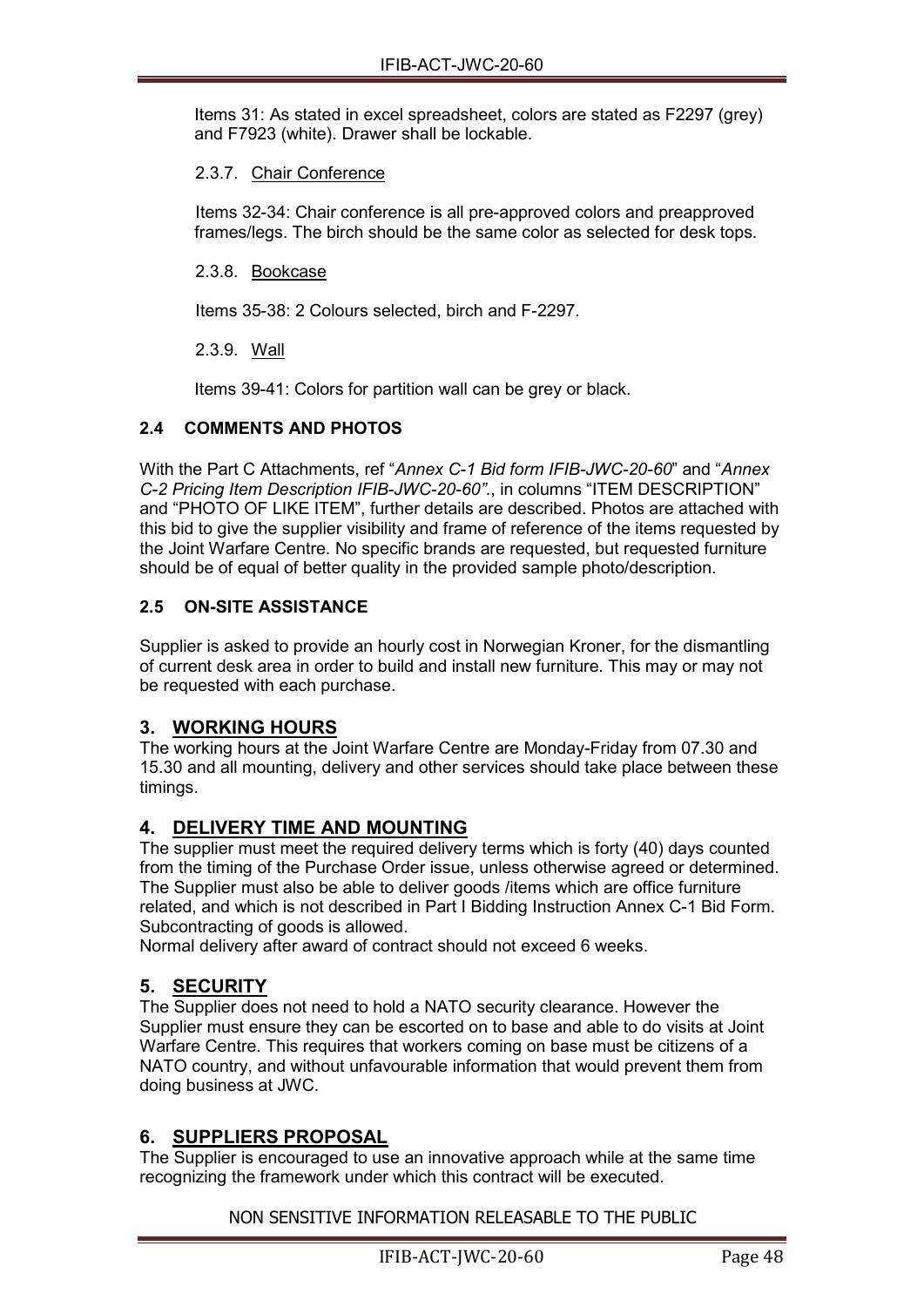# **7. EMERGING REQUIREMENTS**

Urgent deliveries shall be delivered within 96 hours of the Purchase Order issue, to meet new requirements within the scope of the existing Statement of Work

# **8. INFORMATION**

The Supplier shall inform JWC if the required items cannot be delivered within the required delivery time. This is to make JWC able to order the required goods from an alternate supplier, when the time is a vital factor for success.

# **9. QUALITY ASSURANCE**

1. Formal Feedback will be given to the Supplier if the requested items do not satisfy usage demands which are set for the required items. Items which do not satisfy the quality described for the required item, or the quality ordered by JWC, shall be returned to the Supplier. Without any economic challenges forwarded to JWC by the Supplier.

2. Formal Feedback will not be given for satisfactory quality

# **10. INVOICING**

JWC accept only to be invoiced when every item in the Purchase Order is delivered, unless otherwise agreed and determined.

#### **11. PRICE ADJUSTMENT**

The prices are firm and fixed for the first year of the Contract. Increase in price, if any, subsequent to the first year of the Contract shall be in accordance with the Norwegian Consumer Price/ significant currency changes. All requests for economic price adjustments (EPA) must be received with one (1) months written notice for JWC's approval. All requests for EPAs must be confirmed in writing by the Contracting Officer.

All prices must be in NOK and exclusive of value added tax.

# **12. CURRENCIES PRICES**

All prices shall be in accordance with **Part I Bidding Instruction Annex C-1 Bid Form**. All prices are in **NOK** and exclusive of Value Added Tax (VAT). The prices are firm and fixed for the Contract.

#### **13. DELIVERY TERMS**

All deliveries from the Supplier and to JWC shall be free of charges. Delivery prices need to be included in the itemized price breakdown, **Part I Bidding Instruction Annex C-1 Bid Form**

#### **14. SHIPPING LOCATION**

All freight costs are included with deliveries to JWC locations; Joint Warfare Centre, 4068 Stavanger and Joint Warfare Centre, 4050 Sola. All locations are in Norway Stavanger area.

# **15. JWC COMMITMENT**

JWC obligate only to focus the purchasing at the agreed items and related items (office furniture), only when agreed delivery time are fulfilled.